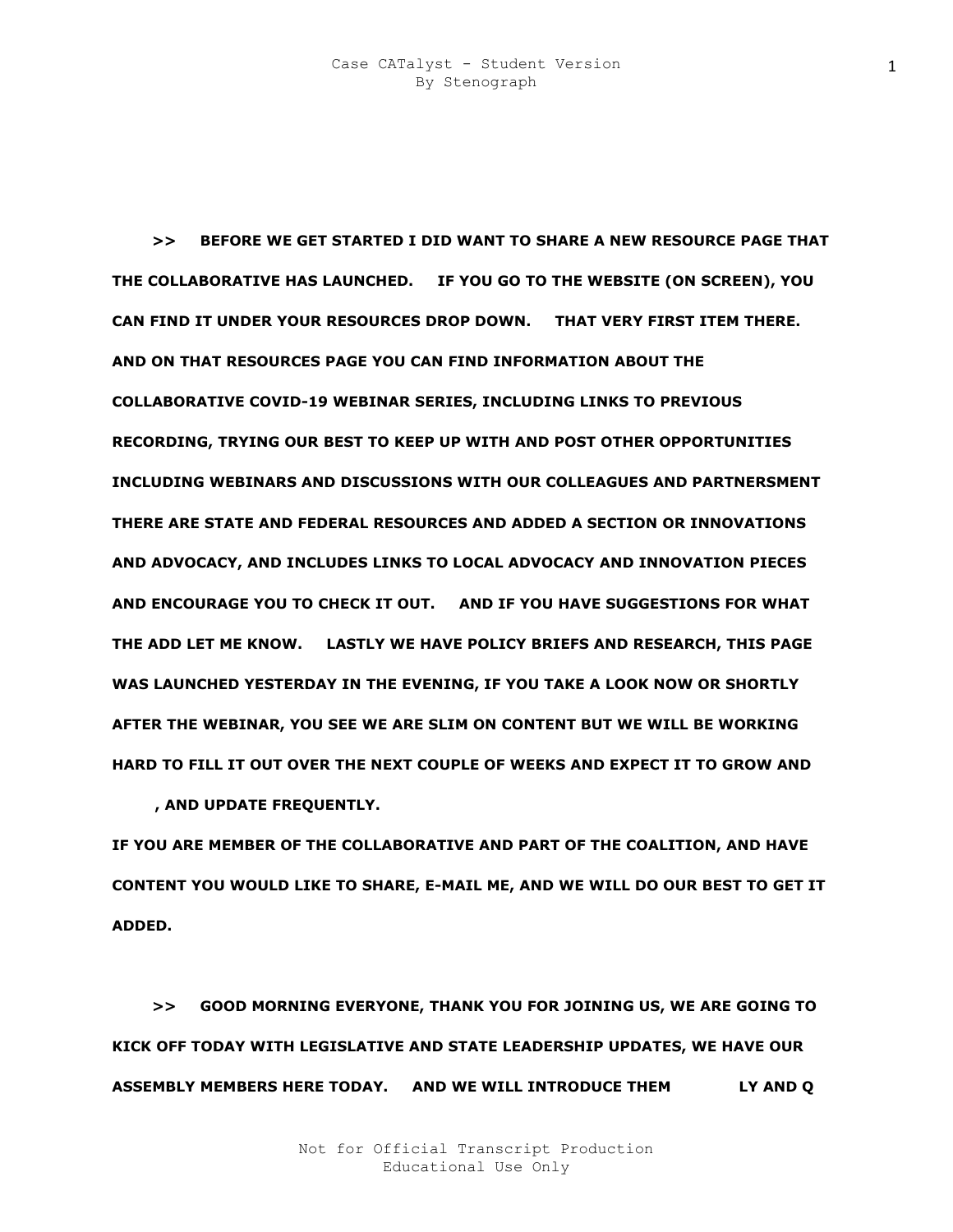**AND A WITH BOTH OF THEM AND MOVE INTO THE BULK OF THE AGENDA TO DISCUSS CARE TRANSITIONS AND HAVE A GREAT PANEL TO DISCUSS VARIOUS LEVELS OF TRANSITIONS TO AND FROM NURSING HOMES.** 

**HAVE TIME FOR ADDITIONAL Q AND A AND HAVE A OPPORTUNITY FROM JUSTICE OF AGING ABOUT ISSUES EFFECTING OLDER ADULTS AND THOSE WITH DISABILITIES AROUND THE CARE TRANSITION ISSUES AND WAYS TO USE TOOLS THAT MIGHT HELP WITH THAT. WE WILL GO AHEAD AND JUMP INTO THAT AND THEN WE WILL SEE AND HAVE A OPPORTUNITY TO SURVEY FOLKS AND SEE WHAT YOU WOULD LIKE TO HEAR ABOUT UPCOMING WEBINARS. SO, A FULL AGENDA, WE WILL GO AHEAD AND JUMP IN, I AM GOING TO WELCOME OUR ASSEMBLY MEMBER, CHAIR OF THE ASSEMBLY COMMITTEE ON AGING AND LONG TERM CARE. HE IS GOING TO GIVE US UPDATES WITH HOW THINGS ARE LOOKING FROM HIS PERSPECTIVE. WE WILL HAND IT OFF TO YOU.** 

 **>> THANK YOU FOR HAVING ME AGAIN. THIS IS BECOMING A REGULAR SITUATION. FIRST OF ALL THANK YOU TO THE CALIFORNIA COLLABORATIVE FOR YOUR WONDERFUL WORK, THANK YOU TO SARA FOR ALWAYS INCLUDING ME, AND ALWAYS GIVING ME GREAT DATA, THANK YOU TO FOR BEING SUCH FUL PARTNER AND ALLY, AND JOINING IN ON ALL OF THESE CALLS AS WELL. AND I JUST WANTED TO HIGHLIGHT A QUICK LITTLE STUDY THAT HAD COME OUT A COUPLE DAYS AGO THAT I** 

LY HIGHLIGHTED IN OTHERS AS WELL. BY THE HARTFORD AND SCAN **FOUNDATIONS. TALKS ABOUT HOW 55% OF OLDER CALIFORNIANS MEDICARE HAS BEEN DISRUPTED** 

**Especially AT A TIME LIKE WHEN WE ARE DISCUSSING CARE TRANSITIONS IT IS GOING TO BE CRITICAL TO THINK ABOUT HOW THIS PROPORTIONATELY SOME OF US ARE BEING MORE IMPACTED THAN OTHERS. AND, I AM CERTAIN AS MOST OF YOU ARE THAT**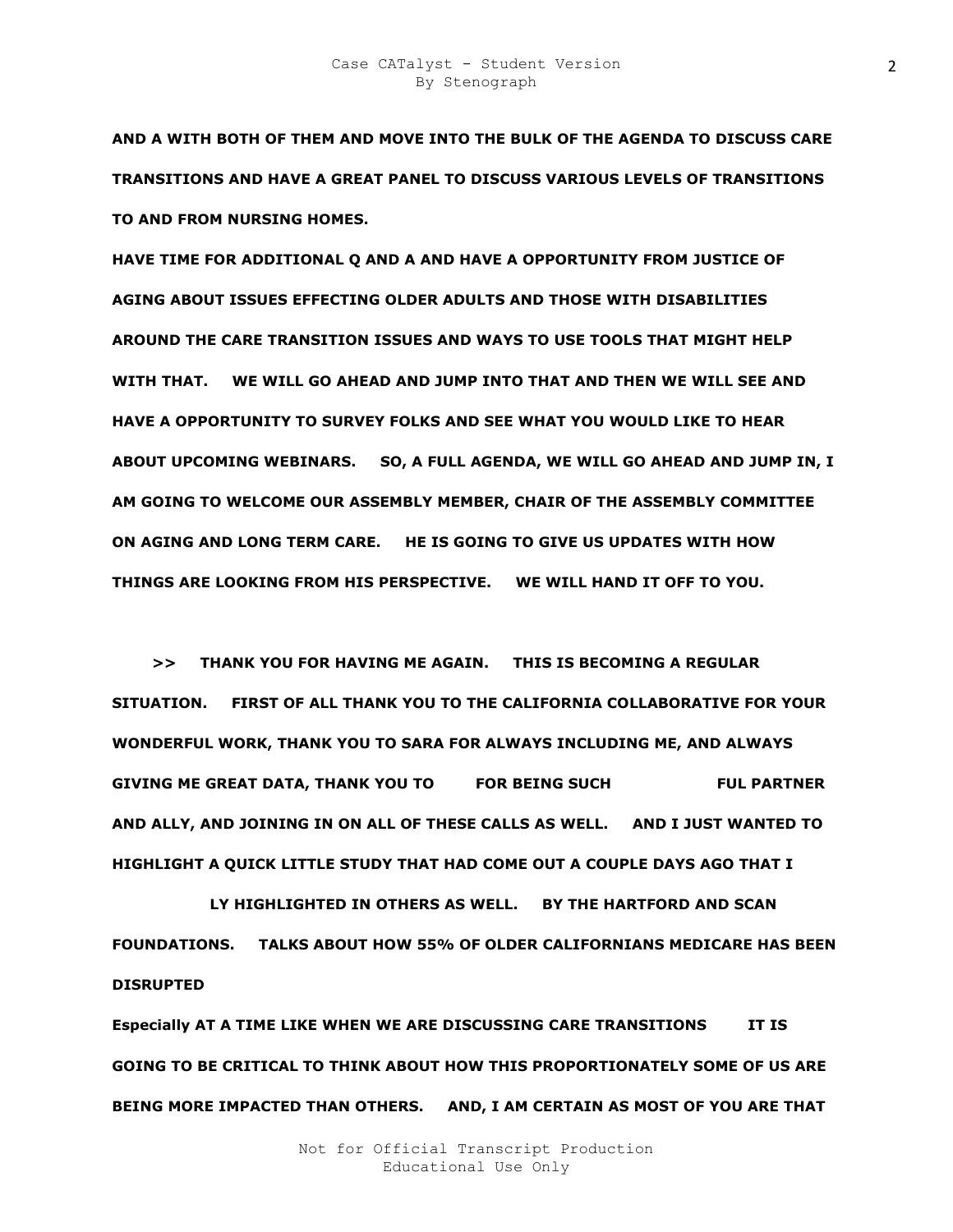**SENIOR POPULATION IS AMONG THOSE COMMUNITIES THAT IS GOING TO BE IMPACTED MORE SEVERELY THAN OTHER SUBGROUPS. CRITICAL TO BE THINKING ABOUT THIS AT A TIME WHEN WE KNOW OUR NUMBERS IN CALIFORNIA ARE GOING TO BE INCREASING. SO, THANK YOU FOR THIS TIMELY DISCUSSION, I AM HAPPY TO STAY ON, I AM GOING TO MUTE MYSELF SO YOU DON'T HEAR MY TWO-YEAR-OLD IN THE BACKGROUND BUT I LOOK FORWARD TO THE CONVERSATION, AND THANK YOU AGAIN FOR WHAT YOU DO.** 

 **>> GREAT THANK YOU SO MUCH FOR THAT AND ALL OF YOUR WORK IN THIS IMPORTANT AREA, FOR JOINING US THIS MORNING, APPRECIATE THAT, THERE SHE IS, LOOKS LIKE KIM JUST JOINED US, INTRODUCE HER AND GIVE UPDATES AND THOUGHTS AND HAVE TIME FOR Q AND A, PLEASE JOIN ME IN WELCOMING FIRECTOR OF CALIFORNIA DEPARTMENT OF AGING AND HERE WE ARE LUCKY ENOUGH TO HAVE HER HERE AGAIN FOR THIS OPENING PANEL. HANDING OFF TO YOU** 

 **>>KIM MCCOY WADE: GOOD MORNING, GREAT TO BE WITH YOU ALL AGAIN, CAN YOU HEAR ME OKAY? GOOD, EVERY TIME I DO THIS I AM IN A DIFFERENT TECHNOLOGY SET UP. GLAD THIS ONE IS WORKING I DON'T HAVE MY 7-YEAR-OLD IN THE BACKGROUND TODAY (LAUGHTER). BUT GLAD TO BE WITH YOU AND YOUR FAMILY AGAIN. I JUST WANTED TO CALL YOUR ATTENTION TO A COUPLE OF THINGS, FIRST OF ALL THANK YOU SO MUCH FOR THIS TOPIC AND FOCUS. IT COULD NOT BE MORE TIMELY, IT WAS TIMELY BEFORE WE GOT IN THIS SITUATION AND EVEN MORE URGENT NOW, THANK YOU FOR THE FOCUS ON TRANSITION TODAY, I WANT TO SAY A COUPLE OF THINGS I KNOW I WAS WITH YOU A FEW WEEKS AGO. SUCH A FLUID AND CHALLENGING SITUATION, I DON'T WANT TO REPEAT MYSELF, THERE ARE SOME PERSISTENT ISSUES AND NEW ISSUES. LET ME SAY THIS MORNING WE RELEASED OUR FIRST SPECIAL REPORT ON**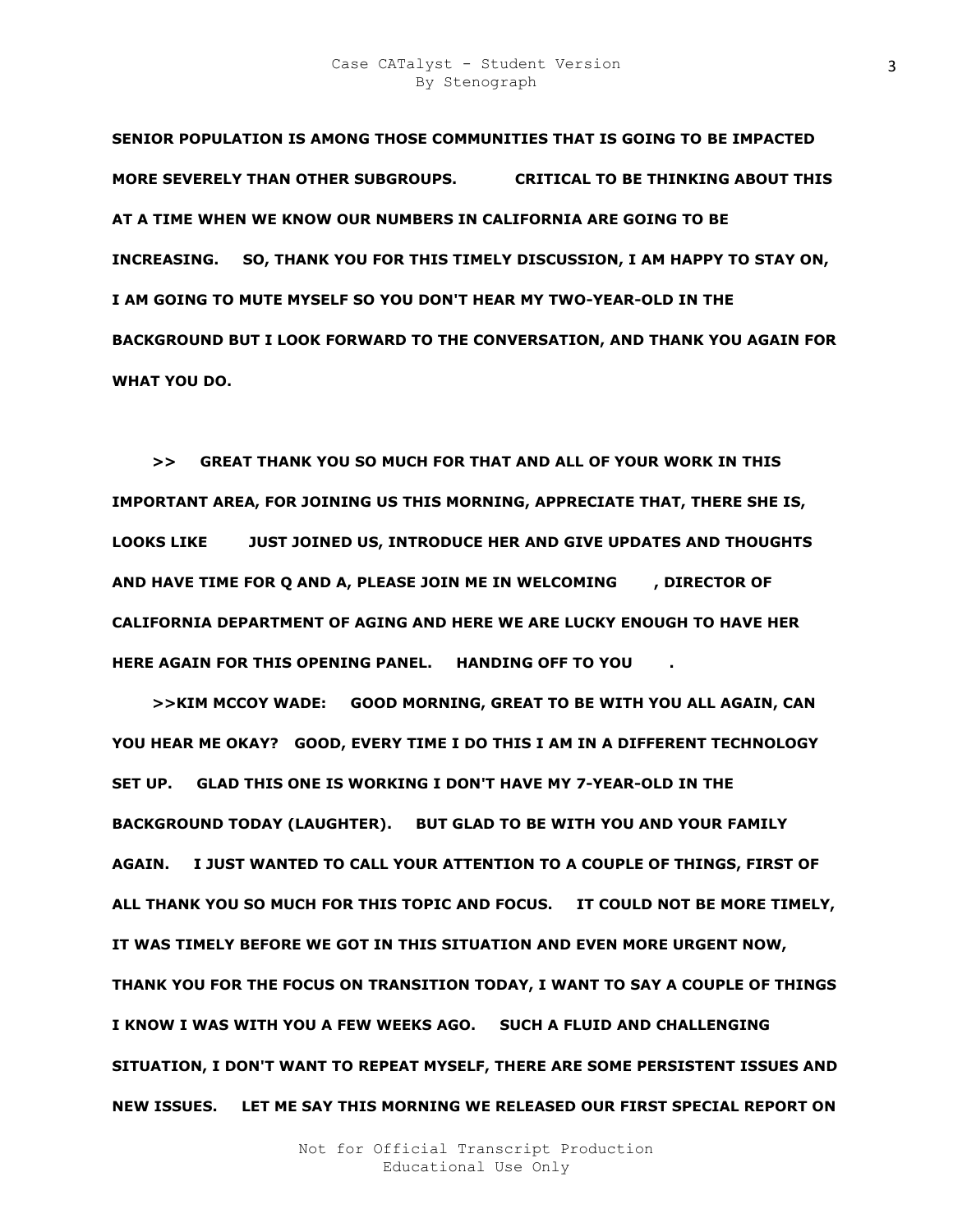**EVERYTHING THAT THE DEPARTMENT OF AGING HAS DONE IN PARTNERSHIP WITH PUBLIC AND GROUPS LIKE YOU AND PROVIDERS AND FAMILIES IN THE FIRST SIX WEEKS OF RESPONSE, AGING MATTERS NEW LETTER WENT OUT THIS MORNING, SUMMARIZING OF THE WORK 2 COMMUNITY HAS DONE. LOOK AT NA IF YOU HAVE ANY QUESTIONS OR CORRECTIONS OR OMISSIONS PLEASE LET ME KNOW, WE WILL CONTINUE TO IMPROVE THAT. THAT COVERS OUR WORK IN FOUR AREAS, REDESIGNING ALL OF OUR SERVICES TO MEET TO MOMENT OF PEOPLE AT HOME WHO HAVE BEEN IN COMMUNITY SETTING AND IN HOME HEALTH CARE. HOW DO WE SERVE PEOPLE, AND MORE PEOPLE WHO ARE HOME. AND SECOND TALKS ABOUT ENGAGING THE PUBLIC IN THE CHECKING CAMPAIGN. AND NEW CAMPAIGN I WILL TALK ABOUT. AND THIRD THE MASTER PLAN FOR AGING, HOW IT WAS PAUSED AND PART OF THE RESPONSE EFFORT AND RECONVENING MAY 28. WE ANNOUNCED WE WILL HAVE THE MAY 28TH MEETING AS REGULARLY SCHEDULED, OPPOSED TO HALF DAY. SAVE THE DATE, MAY 28 IF YOU ARE NOT ALREADY. AND OF COURSE, WE ARE MODERNIZING AND STREAMLINING CDA TO SERVE ALL OF YOU, WHERE I WANT TO FOCUS, READ THE UPDATE AND HAPPEN TO ANSWER ANY QUESTIONS, ON 3 HIGH RISKS THAT CONTINUE TO FACE US. AND WE AS A COMMUNITY NEED TO DO MORE AND BETTER ON AS WE CONTINUE TO RESPOND. FIRST, YES, WE HAVE KNOWN FROM THE BEGINNING, CDC, OLDER ADULTS, 65 AND ELDER AND UNDERLYING HEALTH CONDITIONS ARE ABSOLUTELY A POPULATION AT RISK AND THOSE POPULATIONS, PEOPLE WERE ASKED TO STAY HOME, HAVE BEEN STAYING HOME THE LONGEST, AND WE HAVE BEEN WORKING HARD TO MAKE SURE THAT ON THE ONE HAND THEIR IMMEDIATE BASIC NEEDS FOR FOOD AND MEDICINE ARE MET. BUT INCREASINGLY ISOLATION AND COMMUNITY CONNECTION AND MENTAL HEALTH NEEDS ARE MET AS WE DOUBLE DOWN AND STAY IN FOR WEEKS AND MONTHS ON THE ROAD MAP THE GORNER IS LAYING OUT. STARTED WITH THE FRIENDSHIP LINE, I HOPE YOU ARE AWARE OF THE 24/7 EXPANSION**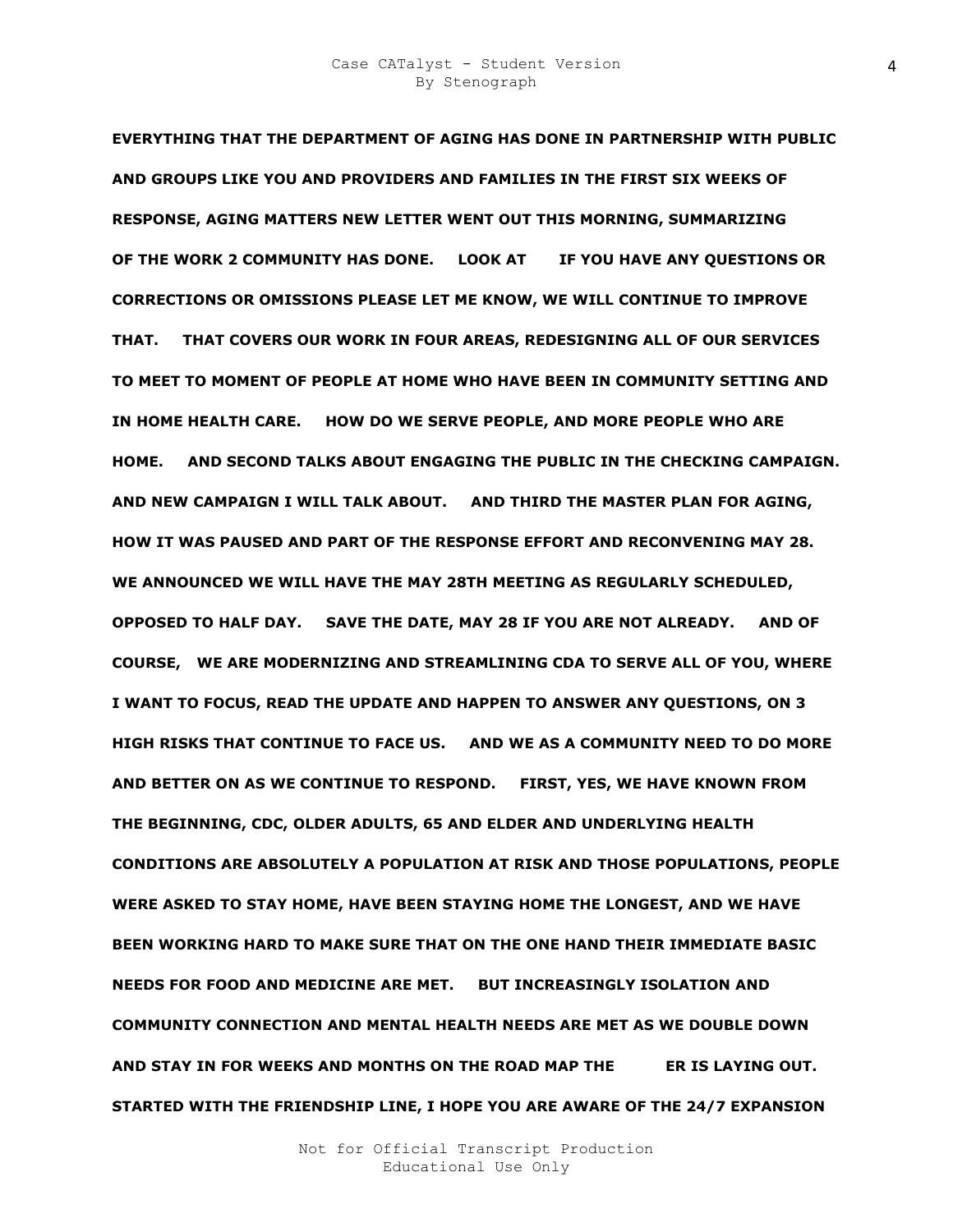**OF THE LONG STANDING WONDERFUL RESOURCE FRIENDSHIP LINE, EXPANSION TO HAVE CAPACITY TO SERVE STATEWIDE AS 24/7 RESOURCE, LOOKING FOR CONVERSATION AND SUPPORT. SO MUCH MORE TO DO IN THAT AREA AMONG THE WHOLE DIVERSITY OF OLDER CALIFORNIANS LIVING ALONE, SPEAKING DIFFERENT LANGUAGES AT HOME, FACING INCREASED POVERTIES OR PREEXISTING POVERTY OR HEALTH CONDITIONS FROM THE DISRUPTION OF SUPPORTS. SO MUCH TO DO IN THAT AREA, DID JUST GET A NEW PROPOSAL FROM THE PLAN ON AGING, YESTERDAY WE ARE EXCITED ABOUT AND REVIEWING AND WILL BE FOLLOWING UP WITH THEM. THAT IS ONE POPULATION, AT RISK AND STAYING AT HOME. CASES AND DEATHS PARTICULARLY AMONG LATINO, AFRICAN AMERICAN AND PACIFIC ISLANDER, NOT NEW, WE HAD EQUITY WORK GROUP, KNOWN ISSUES AND WE NEED TO DO MORE AND BETTER, WHAT THAT MEANS IN TERMS OF HEALTH RESPONSE AND SOCIAL AND ECONOMIC RESPONSE AND WHAT WE DO IN THE SHORT MEDIUM AND LONG TERM TO GET AT THE ROOT CAUSE OF THE DISPARITIES, INEQUITY AND DISCRIMINATION IN THE SYSTEM AND SOCIETY. MORE TO DO TO FLATTEN THE CURVE OR EQUALIZE, I AM NOT SURE. AND THEN THE THIRD RISK AREA THAT THEN THIS GROUP HAS BEEN CENTRAL IN ELEVATING IS WHAT I JUST HEARD AS SENSITIVE SETTINGS, SOS. AND WHAT THIS MEANS IS THERE ARE RESIDENTIAL AREAS, PARTICULARLY SKILLED NURSING FACILITIES WHERE THE RESIDENTS AND WORKERS ARE AT PARTICULAR RISK OF OUT BREAK, THIS OF COURSE IMPACTS NOT JUST OLDER ADULTS, AND UNDERLYING CONDITIONS, AND DISABILITIES, ANYONE IN THE SKILLED NURSING FACILITIES SHORT TERM OR LONG TERM, SO MUCH RISK ASSOCIATED WITH THE SETTINGS THAT MORE PROTECTION AND SUPPORT IS NEEDED IN SHORT TERM. AND REALLY A OPPORTUNITY ALSO AMONGST THIS HORRIBLE CRISIS TO ASK QUESTIONS AND THINK DIFFERENT ABOUT WHAT COULD BE, WHAT COULD RESIDENTIAL LIVING AND HELP SUPPORTED LIVING LOOK LIKE FOR US AS WE AGE. WHAT'S THE NEW FUTURE LOOK**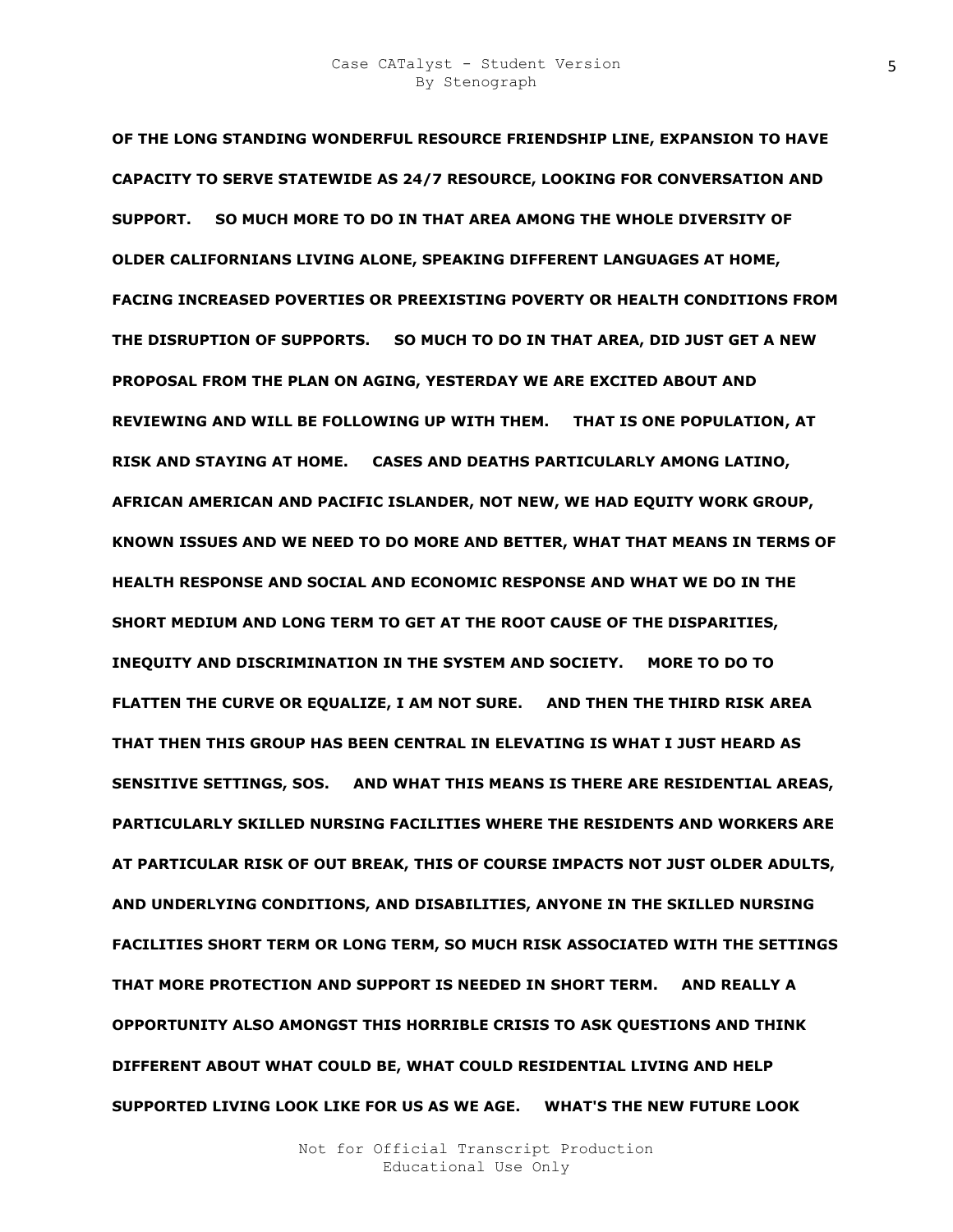**LIKE? REALLY FOCUS ON THE 3 RISKS, STAYING AT HOME, FOLKS IN THE SETTING WITH HIGH RISK OF TRAN MISSION, AND IMPACTS HITTING COMMUNITIES DIFFERENTLY. THAT IS WHERE WE ARE, HAPPY MAY 1, OLDER CALIFORNIAN MONTH, EVEN WITH THE SACK AND LOSSES IN THE COMMUNITY, YOU SEE IN THE REPORT AGAIN, THAT OVER 65, ARE THE OVER WHELMING MAJORITY OF LIVES LOST, THERE ARE PEOPLE MAKING THEIR MARK, MANY OF YOU ON THE CALL ARE IN THE CATEGORY, JOIN US IN SHARING YOUR STORIES, COLLECTING STORIES, MULTIPLE LANGUAGES AND IMAGES OF HEROS, LIFT UP THE OLDER CALIFORNIANS WHO ARE GIVING SO MUCH FOR THIS MOMENT, MEETING THE MOMENT TRULY. THAT WAS MORE THAN I MEANT TO PLACE, APOLOGIZE, BUT THAT IS WHAT IS HAPPENING IN SACRAMENTO.** 

 **>> ALL RIGHT THANK YOU SO MUCH, APPRECIATE THOSE UPDATES IT IS CRAZY IT IS MAY ALREADY, BUT HAPPY TO CELEBRATE OLDER ADULTS MONTH AND WORK YOU DO, APPRECIATE IT AND GLAD TO HEAR THE MASTER PLAN FOR AGING IS BACK ON IN A FORM. ALL GOOD, A LITTLE REMINDER, THAT YOU NEED TO SUBMIT YOUR QUESTIONS OR COMMENTS USING THE Q AND A ICON ON YOUR TOOLBAR, READ THEM OUT. WE HAD TO DISABLED THE CHAT FEATURE TO AVOID ZOOM BOMBERS, WE HAVE EXPERIENCED IF YOU PARTICIPATED IN THE LAST ONE. SO I WILL START WITH THE FIRST QUESTIONS, SO, VILLAGE MOVEMENT CALIFORNIA, ASKING WHAT IS THE ADMINISTRATION THINKING AMONG THE LENGTH OF SHELTER IN PLACE OLDER FOR ADULTS AND MEDICALLY VULNERABLE FOLKS?** YOU WANT TO START WITH THAT?

 **>>KIM MCCOY WADE: I WOULD POINT YOU TO THE ROAD MAP THAT THE GOVERNOR HAS BEEN SPEAKING ABOUT. LAST WEEK HE TALKED ABOUT THE SIX INDICATORS AND ONE OF THEM WAS DIRECTLY ABOUT OLDER AND VULNERABLE ADULTS, INCLUDING PEOPLE WHO DON'T HAVE HOMES OR CORRECTIONAL FACILITIES, AGAIN, ALL**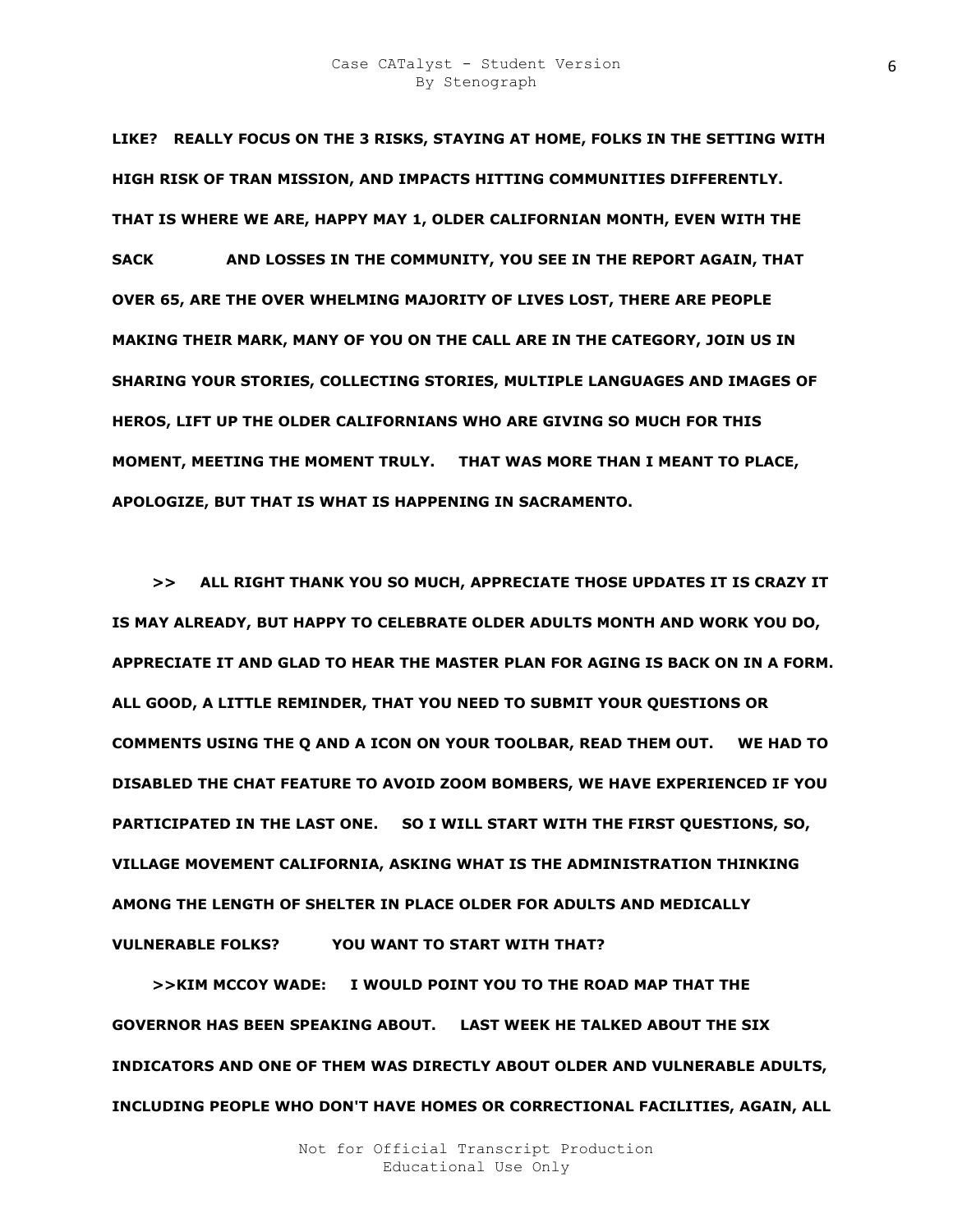**OF THE RISKS I TALKED ABOUT. THIS WEEK WE TALK ABOUT THAT ROAD MAP OF STAGE 1, 2, 3, 4, RIGHT NOW WE ARE STILL IN 1, ALL STAYING AT HOME. YOU SEE IN THE DIRECTIONS AROUND ALL F O ACTIVITY, BUT I THINK IN HOPE WITH WEEKS THERE BE A STAGE 2 WITH SOME MORE OPENING. BUT I THINK THE REAL QUESTION FOR OUR COMMUNITY, UNTIL THERE ARE MEANINGFUL THERAPEUTICS AND VACCINES WE ARE REALLY LOOKING AT MONTHS, THERE IS ARTICLE I BELIEVE IN THE CHRONICLE TODAY TALKING ABOUT THIS, I WOULD COMMEND TO YOU. PEOPLE THINK ABOUT WHAT IT MEANS, I SAY THAT FOR A COUPLE OF REASONS, WE ARE THINKING ABOUT WHAT LONG ISOLATION MEANS AND WE ARE ALSO THINKING ABOUT WHAT IT MEANS WHEN PART OF THE COMMUNITY COMES BACK, PART REMAINS PHYSICALLY ISOLATED. SO, YES, NOW WE ARE ALL MEETING ON ZOOM AND DOING CONFERENCE CALLS AND MAKING LIFE WORK VIRTUALLY, BUT WE HAVE TO BE INCREDIBLY SURE WHEN SOME OF US ARE ABLE TO GO**  BACK TO HALLS OF SHIP OR WORKPLACE WE DON'T END UP WITH UNINTENTIONAL

**SEG GRE GAGS BECAUSE OF OUR DIFFERENT MEDICAL VULNERABLETYINGS. I THINK WORKING WITH OTHERS ABOUT HOW WE BUILD LIVABLE COMMUNITIES FOR ALL EVEN IN THIS EXTRAORDINARY TIME. AT ALL OF THE DIFFERENT STAGES WE ARE GOING TO GO THROUGH, IT IS GOING TO REQUIRE THE BEST THINKING AND MOST INCLUSIVE, AND INTENTIONAL WORK TOGETHER.** 

 **>> THANK YOU FOR THAT, THAT WAS A GREAT ANSWER, WE HAVE FOLKS THANKING YOU FOR ALL OF YOUR WORK, WE GOT A WE LOVE HER. SO WE WILL SHARE THAT.** 

 **>> OH MY GOSH I LOVE YOU GUYS RIGHT BACK, WE ARE ALL IN THIS TOGETHER, SO GRATEFUL FOR PARTNERSHIPS, TRULY BEEN A PARTICULARLY ROUGH COUPLE OF**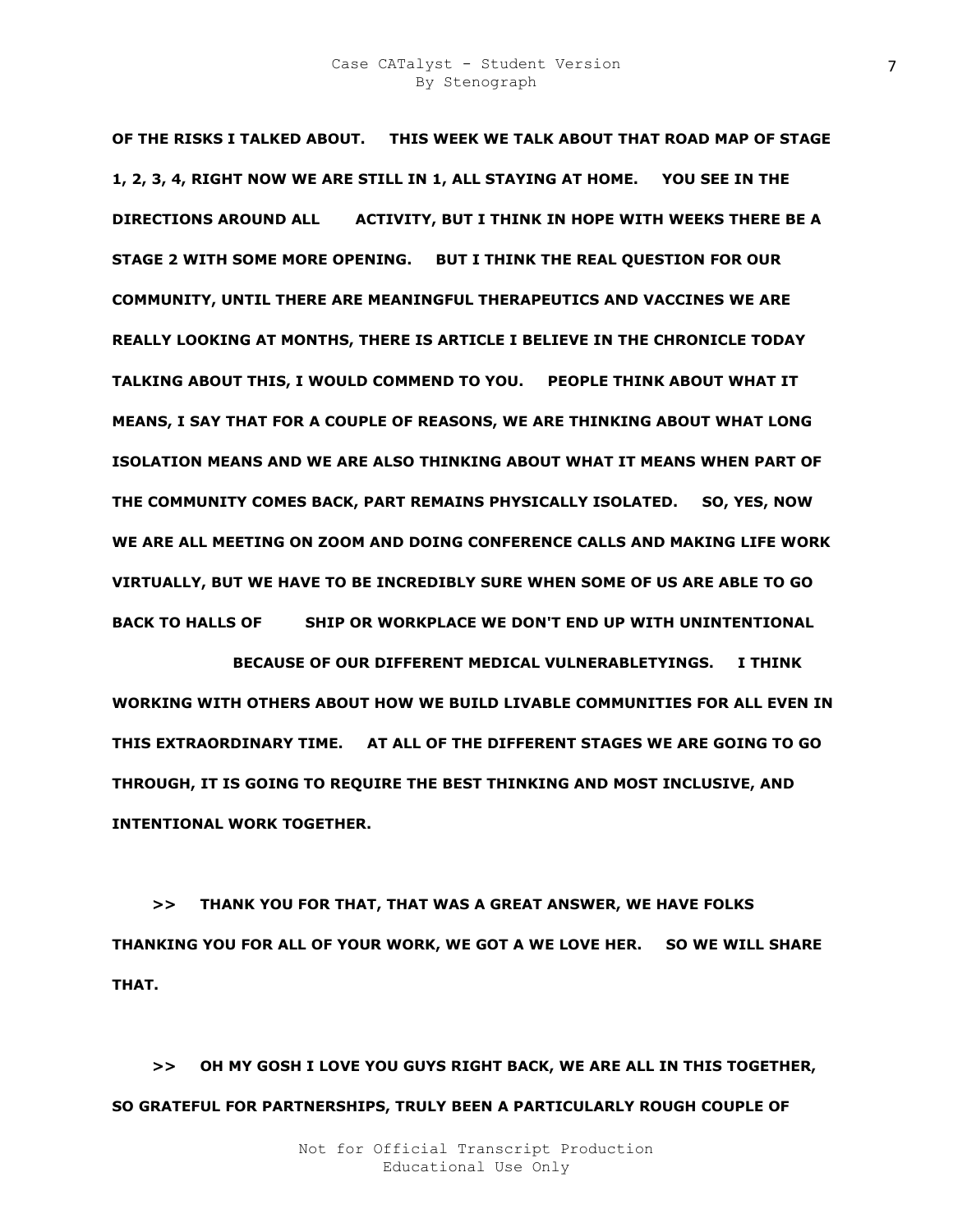**WEEKS AND WORKING THROUGH WONDERFUL WORK AND HARD ISSUES TOGETHER AND GRATEFUL FOR THE PARTNERSHIP.** 

 **>> AWESOME, LOOKS LIKE ANOTHER QUESTION. SO, LET'S SEE, TODAY I RECEIVED SPECIAL ADDITION AGING MATTER AND INFORMATION PROVIDED. CONCERNED ABOUT THE MEDICARE BENEFICIARIES HAVING TROUBLE ACCESS CARE AND I BELIEVE THE HIGH CAPS ARE CLOSED.** 

 **>> THAT IS THE THING, HIGH CAP IS OPEN. SO FUNNY WE HAD E-MAIL EXCHANGE ABOUT WHY WE DID NOT PUT HIGH CAP IN THERE. FIRST OF ALL IT IS EXTRAORDINARILY VALUABLE, DOING THE MEDICAID COUNSELING AND CALLED OUT IN THE JUSTICE AND AGING LETTER, AND IT'S OUR SERVICE AND OUR PROGRAM THAT HAS BEEN THE LEAST IMPACTED. BUT COVID-19, AND MAYBE, THAT SAYS SOMETHING AND SHOULD HAVE BEEN, I WOULD LOVE TO HEAR FEEDBACK, BECAUSE IT WAS TELEPHONE ONLY SERVICE FROM THE GET GO, THEY WERE NOT REINVENTING SAY, ADULT DAY CARE COMMUNITY CENTERS, ALL OF THE PROGRAMS THAT REQUIRE IN PERSON CONTACT AND COMMUNITY CENTERS, SO, I THINK THAT IS WHY WE LEFT THEM OUT. BUT I FEEL LIKE IT IS OMISSION TOO, SO, LET ME KNOW IF YOU THINK HIGH CAP IMPACTS LIKE YOU SAY, MORE FOLKS HAVE HEALTH CARE QUESTIONS WE SHOULD HAVE ADDED. WE CAN ALWAYS UPDATE. APPRECIATE THAT, READ OUR MIND, WE HAD THAT CONVERSATION EARLY, THANK YOU FOR RAISING IT.** 

 **>> GREAT, GOOD TO KNOW WE ARE NOT THE ONLY ONES, WE HAVE THAT UPDATE. ANOTHER QUESTION ASKING FOR FEMA RESTAURANT PROGRAM LAUNCHED AND NEWS AROUND THAT AND MORE ABILITY THAT?**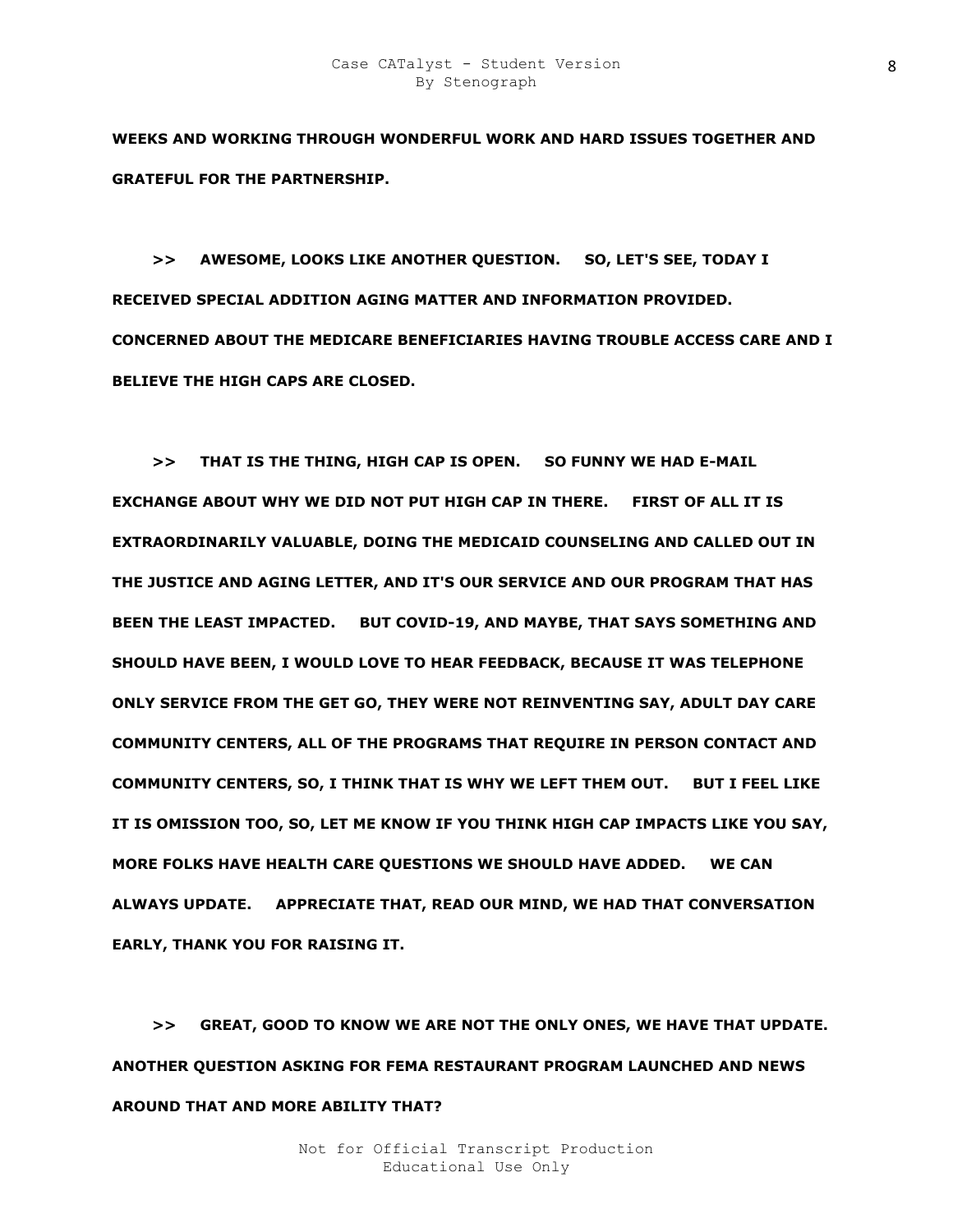**>> SURE, YEA, LEADERSHIP TEAM AT OFFICE OF EMERGENCY SERVICES, I BELIEVE NIGHT, IF YOU GO TO COVID-19 PAGE AND SEE WHAT ABOUT FOOD, GET THERE AND HAS PROGRAM GUIDESES AND OES IS WORKING WITH YOUR LOCAL COUNTY OFFICE OF EMERGENCY SERVICES, THAT IS WHO GOT THE GUIDE, AND PUTTING TOGETHER A COLLABORATIVE, I BELIEVE THERE WILL BE CALLS, 34 CALLS TODAY WITH DIFFERENT NETWORKS, TRIPLE A'S, AND COUNTIES AND CITIES, I BELIEVE THERE WILL BE MORE THROUGH THE WEEKEND TO ABS THAT INFORMATION. AND I BELIEVE I SAW THAT A COUPLE OF PEOPLE HAVE INDICATED INTEREST ALREADY. SAYING THEY WANT TO PARTICIPATE, SO, IT'S STARTING TO ROLL AND MORE COMMUNICATION WILL BE COMING FROM THE LEADERSHIP TEAM EVERY DAY TO GO FORWARD** 

 **>> OKAY, LOOKS LIKE A FOLLOW UP QUESTION, NOT SURE IF THIS WAS ANSWERED BUT WHY THE PROGRAM IS NOT WORKING WITH CURRENT NEW PROVIDERS.** 

 **>> YEA, WELL THE LOCAL GOVERNMENT NEEDS TO BE THE PARTNER IN TERMS OF THE AGENCY DETERMINATION, IN MANY CASES THAT WILL BE TRIPLE A AND MALE NETWORK, IN THE GUIDES, EXCUSE ME--AGENCY ON AGING AND PROVIDERS ARE ALLED OUT AS PARTNERS AND HOPEFULLY THAT PARTNERSHIP WILL BE HAPPENING, THERE IS A DUAL PARTICIPATION RIGHT. THAT THE FEMA WOULD LIKE TO ENSURE THAT PEOPLE ARE NOT RECEIVING CAL FRESH OR OLDER AMERICANS ACT MEALS. BUT, HOPEFULLY THAT PARTNERSHIP LANGUAGE WILL SUPPORT THAT WORK THAT IT IS DOING. TRIPLEA AND MEALS ON WHEELS. TALKING WITH THE LEADERSHIP TODAY.**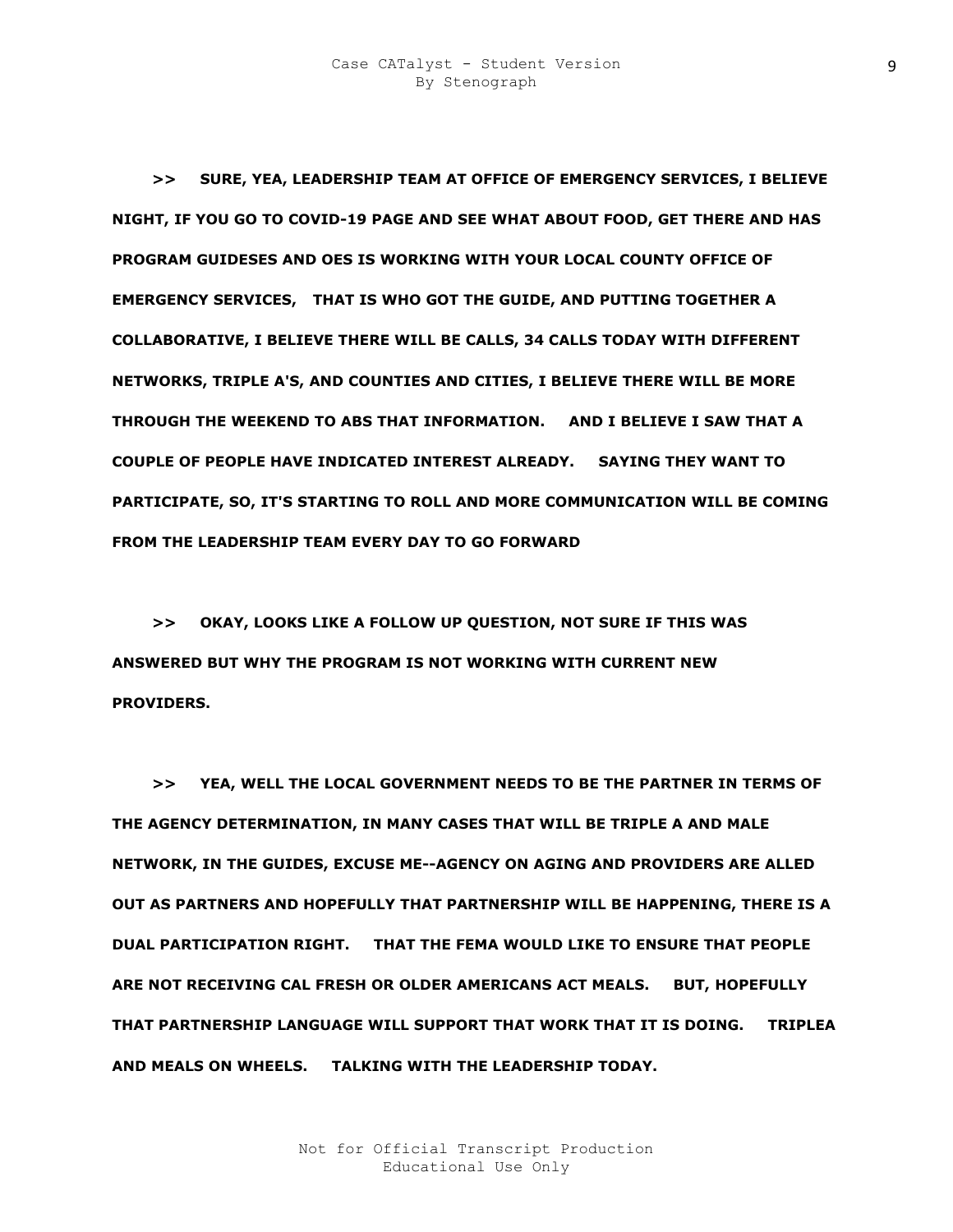**>> OKAY, GREAT. WE HAVE A COUPLE MORE, I KNOW WE HAVE ABOUT 5 MINUTES, WE WILL KEEP GOING HERE, LOOKS LIKE WE HAVE A NOTE FROM CHRISTINA MILLS, AT CFILC, THANK YOU FOR YOUR TEAM, AND AMPLIFYING PEOPLE WITH DISABILITIES IN THE COVID-19 DISCUSSION AND GUIDES, MANY OF US ARE LEFT OUT OF DISCUSSIONS, MORE OF A COMMENT, BUT THANK YOU AGAIN. AND FOLLOWING UP ON THE HIGH CAP, THANK YOU FOR THE PROMOTION OF HIGH CAP. LOOK FORWARD TO LEARNING MORE ABOUT THAT.** 

 **>> THANK YOU, I WILL FIX THAT, THANK YOU. FOR FIMELIKE WE ARE LOOKING AT THE IMMEDIATE PROBLEM OF PEOPLE IN SETTINGS RATHER THAN PUTTING RESOURCES TO TRANSITION FOLKS OUT OF THE SETTINGS TO INDEPENDENT LIVING CENTERS OR COMMUNITY BASED SETTINGS, ANY THOUGHTS ON THAT, RELEVANT TO TODAY, TALKING ABOUT TRANSITIONS FOLLOWING YOURS.** 

 **>>KIM MCCOY WADE: BOTH ARE HAPPENING, I MEAN BOTH, LOTS OF WORK, THE GOVERNOR ANNOUNCED A COUPLE OF WEEKS AGO, WITH ADDITIONAL STRIKE FORCES AND PPE AND TESTING AND TRAINING, AND ABSOLUTELY WORK IS BEING DONE ON ALTERNATIVE SETTINGS, PARTICULARLY COVID-19 POSITIVE FOLKS, THERE IS WORK, SURGE CAPACITY IDENTIFIED, AND BECAUSE OF WORK STAYING HOME, AND FOLLOWING PUBLIC HEALTH GUIDANCE, TO DATE HAS NOT BEEN USED ALL THOUGH WE OPEN BACK UP, THERE IS A REAL POSSIBILITY WE NEED THAT. USING THE SURGE CAPACITY IS DECOMPRESS, SKILLED NURSING FACILITIES TO MAKE GREATER DISTANCE AND FEWER PEOPLE EXPOSED AND FEWER STAFF. MUCH LOGISTICS PLANNING IS HAPPENING ON THE FRONT. AND RECOGNIZE NEEDS TO BE MORE COMMUNICATION FROM THE TEAM. THAT WAS A RECOMMENDATION OF THE MASTER PLAN FOR AGING, YESTERDAY IN THE MEETING. WITH THE DIRECTORS. WAS THAT THE LEADERSHIP VISIBILITY ON THESE**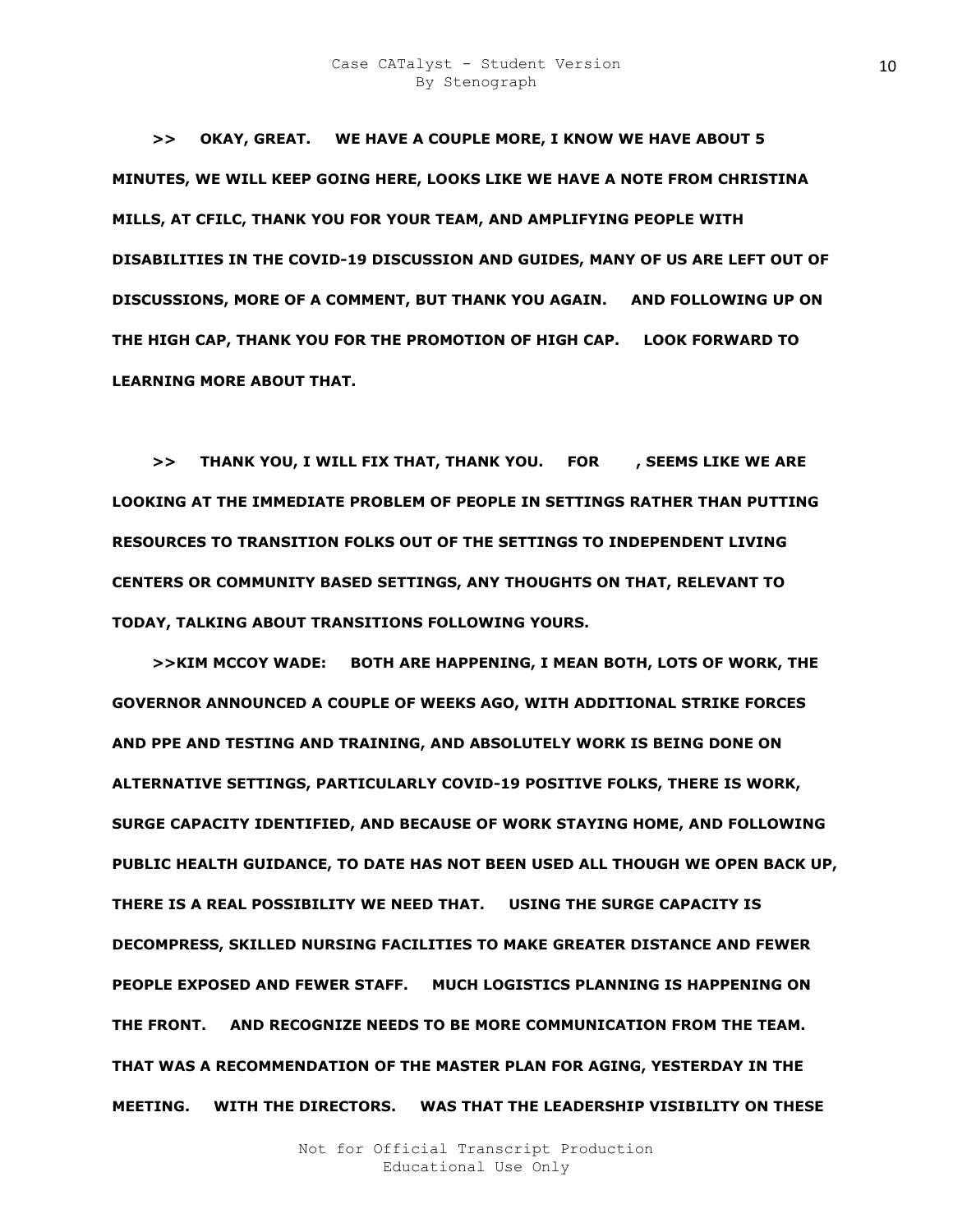**STRATEGIES NEEDS TO BE CLEAR AND HIGHER IN COMMUNICATION SO EVERYONE CAN SEE IT. A LOT HAPPENING ON THE FRONT AND ON THE DATA FRONT. I MENTIONED THAT WE KNOW MORE ABOUT AGE AND RACE ON THE CASES AND DEATHS OF THE DATA GETTING BETTER AND BETTER ALL OF THE TIME. BUT WE DON'T QUITE HAVE THAT CROSSWALK WITH WHO IS COMING OUT. THERE IS A LOT OF DATA WORK FIGURING OUT WHAT WE KNOW AND DON'T KNOW AND DATA SETS, SO, WE CAN DO MORE EFFECTIVE. IN PREVENTING BREAK OUTS AND REDUCING DEATHS.** 

 **>> OKAY, SO, WE HAVE I KNOW A COUPLE MORE MIN G, MAYBE RIGHT AT TIME. IF YOU AND ASSEMBLY MEMBER HAVE A FEW MORE MINUTES I WILL DO ANOTHER COUPLE OF QUESTIONS, QUICKLY, ASSEMBLY MEMBER ARE YOU STILL AVAILABLE? I WANT TO SHIFT TO YOU FOR A MOMENT, A QUESTION WE TALK ABOUT CCT AND THE PERSON AND WHETHER THAT IS EXPANDED AND THAT IS ON YOUR RADAR AND I THINK GENERALLY QUESTIONS ABOUT HOW WE CAN BE HELPFUL TO THE ASSEMBLY AS THE LEGISLATURE COMES BACK INTO SESSION STARTING NEXT WEEK. HOPEFULLY YOU ARE STILL THERE, IF NOT JUMP BACK TO FIMERE YOU ARE.** 

# **>> SORRY I AM HERE, WHAT WAS THE QUESTION AGAIN?**

 **>> HOW THE COLLABORATIVE CAN BE HELPFUL TO YOU, AND RESOURCES AND INFORMATION THAT WOULD BE FUL AS WE GET THROUGH THAT I THINKS AS THE LEGISLATURE COMES BACK INTO SESSION SOMEWHAT. AND ALSO SPECIFIC TO THE COMMUNIQUE CARE TRANSITIONS PROGRAM. MONEY PHYSICAL LOWS THE PERSON, ANY THOUGHT OR ACTION AROUND WORKING WITH THE GOVERNMENT TO EXPAND THAT PROGRAM. AND CONTINUE THAT.**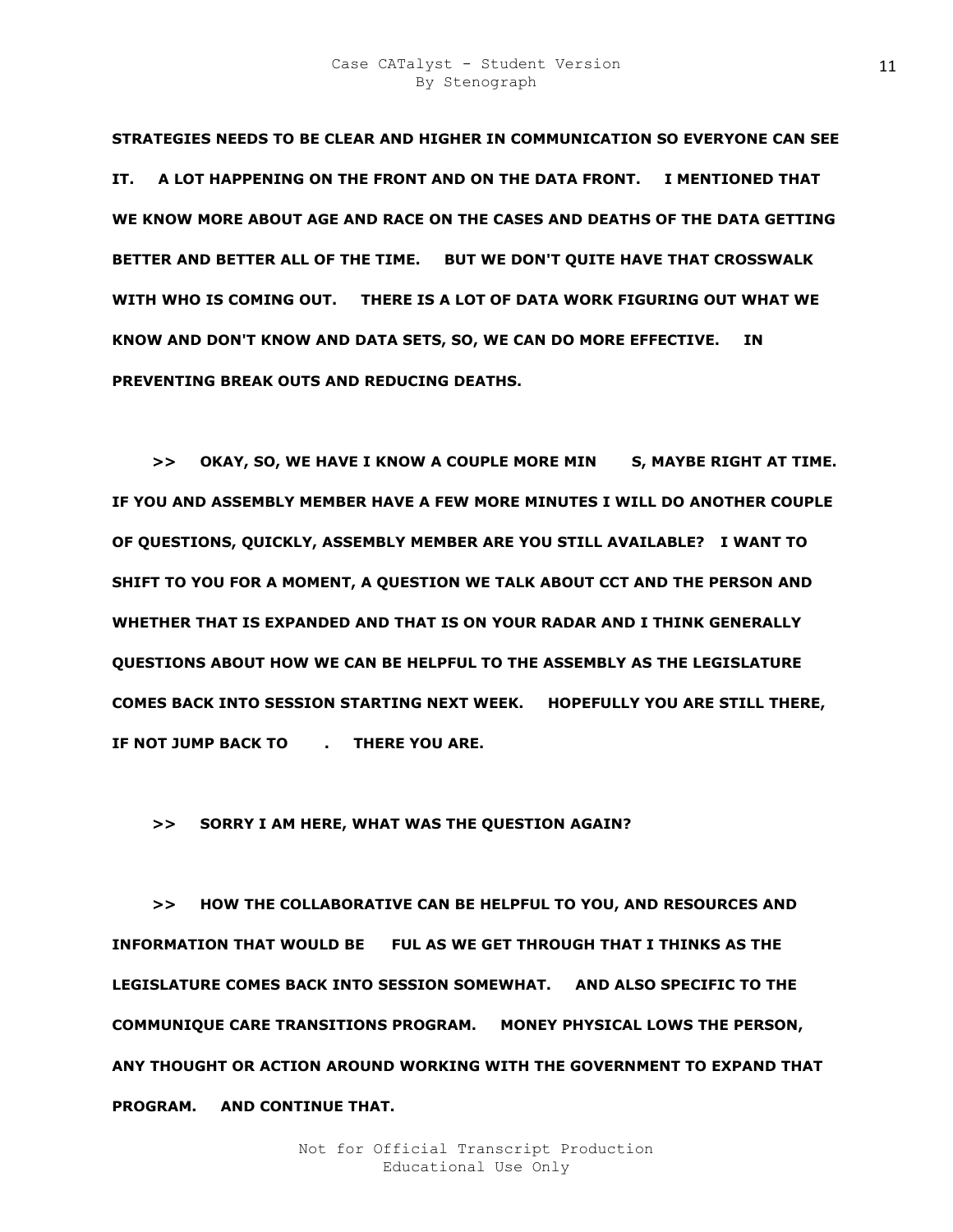**>> FIRST OF ALL, AGAIN, THANK YOU FOR WHAT YOU ARE DOING. AND STAYING ENGAGED THE WAY YOU ARE. AND, BY STAYING ENGAGED YOU ARE ALLOWING FOR PREPARATION FOR THE DIFFICULT TIMES TO COME. I THINK AS THE NEXT FEW WEEKS UNROLL AND HOPEFULLY AS--AND KIM WAS TALKING ABOUT IT AS WE GO THROUGH THE STAGES OF OPENING UP AGAIN, IN TIME. WE ARE GOING TO START REALIZING HOW DIFFICULT OF A ROAD WE ARE GOING TO HAVE IN THE ROAD AHEAD. WE ALREADY KNEW THAT, AT A START OF THE DOWNTURN IN ECONOMY, AND GIVEN ALL OF THE NUMBERS WE SEE, WE KNOW WHAT IS AHEAD. BUT THE DOWNTURN FOR THOSE OF US THAT REMEMBER 2008 AND ITS IMPACTS AND SOME OF US, IN OUR COMMUNITIES, KNOW THIS ALL STOO WELL BECAUSE WE ARE STILL LIING WITH SOME OF THE SHORTAGES, THAT TRANCE PYRED BECAUSE OF THE 2008 ECONOMIC DOWNTURN. BUT, UMM, THE NEXT FEW YEARS ARE GOING TO BE VERY CHALLENGING. AND I THINK THE ECONOMY IS GOING TO RIVAL WHERE WE WERE AT BEFORE. AND WHAT CONCERNS ME ABOUT THAT IS ALL OF THE CUTS THAT WE ARE GOING TO BE FACING. ESPECIALLY AMONGST THE UNPROTECTED SERVICE AREAS, SO, PLEASE STAY ENGAGED AND STAY INVOLVED YOU HAVE ACCESS TO MY OFFICE. I FAILED TO MENTION, INITIALLY IN MY OPENING REMARKS THAT LIZ FULLER IS ON THE CALL AS WELL. ALWAYS AVAILABLE AND CHIEF CONSULTANT TO THE AGING COMMITTEE. SO, PLEASE BE ENGAGED AND WORK WITH ME, AND WORK WITH KIM AS WE TRY TO GET THROUGH NOT ONLY THIS NEXT YEAR, BUT THE YEARS AHEAD. IN MAKING SURE THAT THE VULNERABLE COMMUNITIES, WHETHER DISABILITY OR AGING, THEY ARE NOT SEVERELY IMPACTED.** 

## **>> ALL RIGHT THANK YOU SO MUCH FOR YOUR TIME, COMING UP WITH TIME,**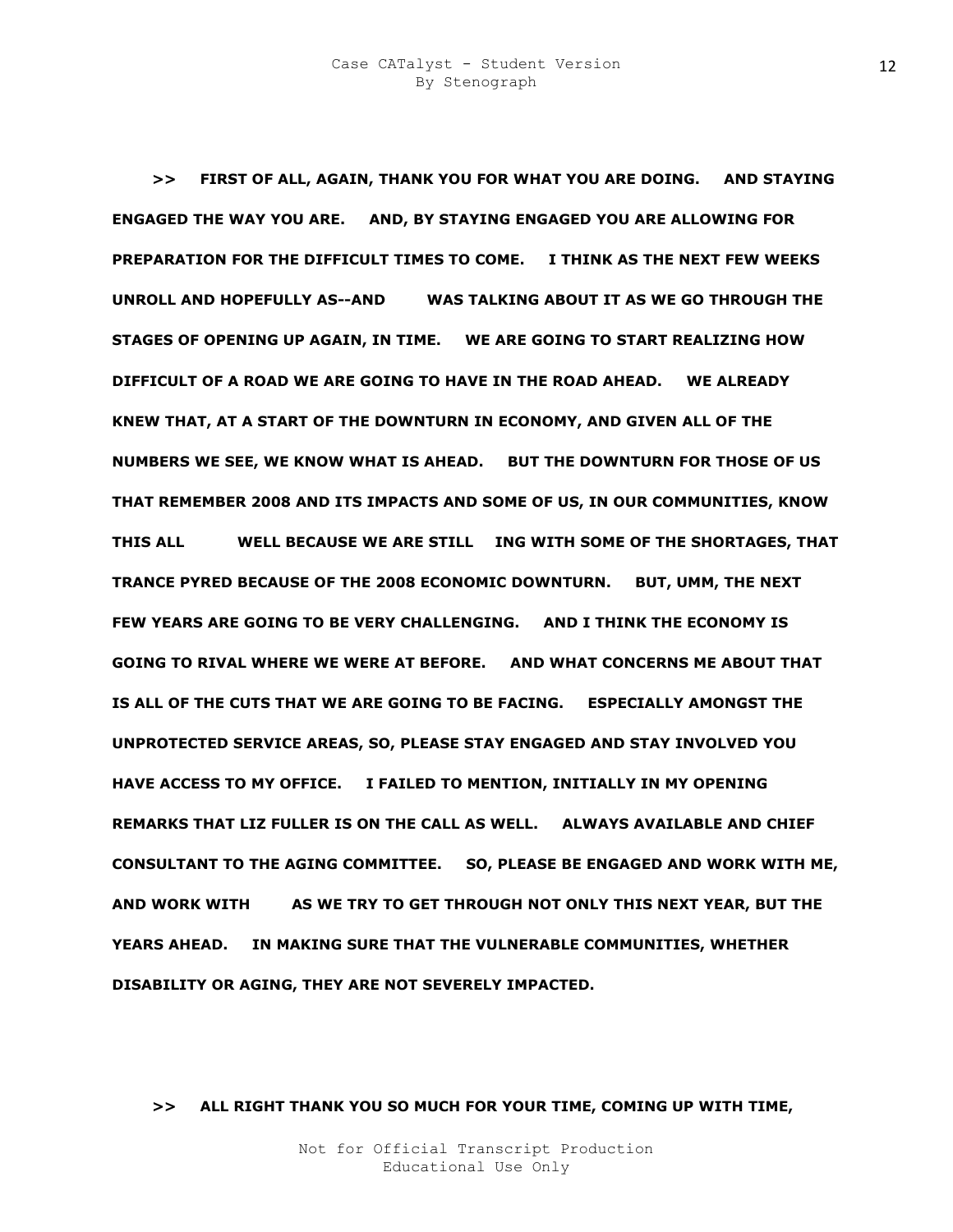**MORE QUESTIONS HERE, WE ARE GOING TO SAVE THEM, AND FOLLOW UP WITH YOU, AND DIRECTOR WADE ON ISSUES THAT COME UP. AND WE REALLY THANK YOU FOR COMING AND GIVING US YOUR TIME AND HOPE TO SEE YOU AGAIN AT THE NEXT WEBINAR, PLEASE, IF THERE IS ANYTHING WE CAN DO FOR EITHER OF YOU RESOURCES, FEEDBACK, REACH OUT ANY TIME WE ARE HAPPY TO HELP, THANK YOU AGAIN, YOU ARE WELCOME TO STAY ON, BUT MOVE FORWARD ON THE AGENDA, WE HAVE LOTS OF DISCUSSION.** 

 **>> THANK YOU.** 

 **>> SO, MOVING FORWARD, WE WILL AS I GET SOME OF THE FOLKS HAVE QUESTIONS IN LINE, I AM SORRY WE DID NOT GET TO ALL OF THEM, WE WILL WORK TO HAVE MAYBE A LONGER SESSION OR REACTION PANEL WITH THEM NEXT TIME AND KEEP TRACK OF THOSE QUESTIONS. SO, MOVING ONTO OUR NEXT PIECE OF AGENDA, ABOUT CARE TRANSITIONS DURING COVID-19 EMERGENCY, FOCUSSING ON THOSE HAPPENING TO NURSING HOMES AND HOSPITALS. WE ARE GOING TO START ARE THE CALIFORNIA LONG TERM CARE OMBUDSMAN ASSOCIATION.** 

 **>> THANK YOU. AND THANK YOU ALL THAT ARE ON THE CALL TODAY, IT IS SO NICE TO SEE SO MANY NAMES, GOOD TO KNOW YOU ARE WELL. AND WE WILL SEE EACH OTHER IN PERSON AT SOME POINT IN THE FUTURE. I HAVE--**

**SO CARE TRANSITIONS, COVID-19 HAS HIGHLIGHTED STRENGTHS AND WEAKNESSES IN THIS INDUSTRY, AND IT IS IMPORTANT TO FOCUS ON BOTH WHAT WE ARE DOING WELL, AND, WHERE WE CAN IMPROVE UMM, I THINK. FROM MY PERSPECTIVE WITH THE UMM BUDS MAN CARE TRANSITIONS THAT THE SKILLED NURSING AND HOSPITALS, THE BIGGEST ISSUE REALLY HAS BEEN INCONSISTENCY IN MESSAGING AND UNDERSTANDING**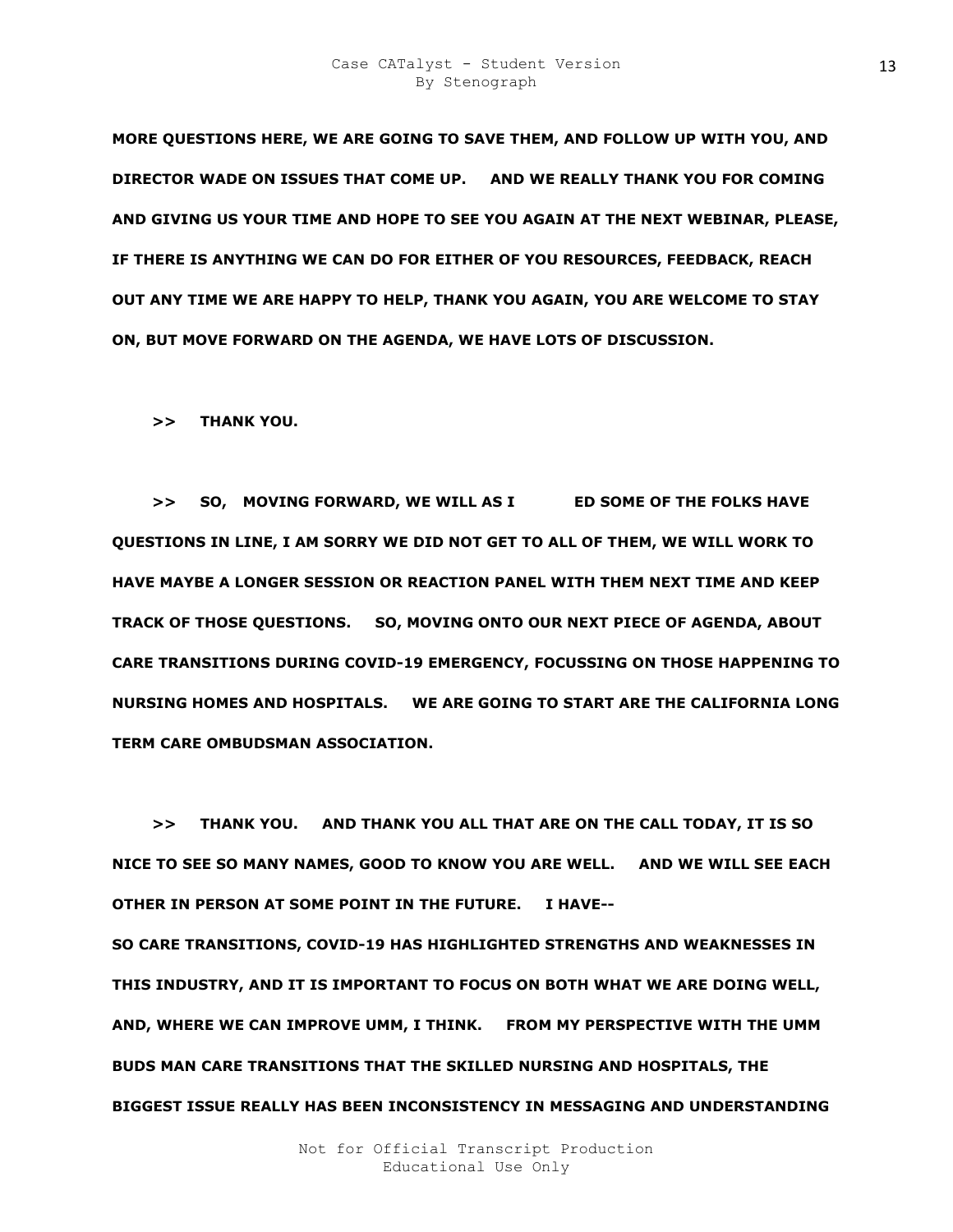**WHO REALLY HOLDS THE BALL. CMS SENDS OUT GUIDELINES, CDPH AT A STATE LEVEL, AND LOCAL COUNTY HEALTH, THEY SEND OUT GUIDELINES, AND FOR THOSE OF US THAT RAIN STATEWIDE ORGANIZATIONS IT IS PARTICULARLY CHALLENGING TO KNOW WHAT IS THE RIGHT INSTRUCTION TO BE--TO GIVE TO PEOPLE. BECAUSE, IT REALLY DOES DEPEND, SOME FACILITIES, YES. TAKE PEOPLE. NO, DON'T TAKE PEOPLE. POSITIVE PEOPLE, TESTED PEOPLE. JUST BACK AND FORTH, REALLY CHALLENGING. AND I GET THAT WAS VERY HARD ON THE INDUSTRY, AND BEEN VERY CONFUSING TO THE RESIDENTS AND FAMILY MEMBERS. SO, I WOULD SAY INCONSISTENCY IN MESSAGING IS PROBABLY OUR BIGGEST PROBLEM STILL FOR THIS CARE TRANSITIONING. THE INDUSTRY HAS ALWAYS STRUGGLED IN CERTAIN AREAS, AND, THOSE AREAS ARE REALLY BEING AMPLIFIED RIGHT NOW. INFECTION CONTROL. IF YOU LOOK AT DEPARTMENT OF PUBLIC HEALTH WEBSITE THE MOST FREQUENT VIOLATION IS INFECTION CONTROL. AND SHORT STAFF, HAVING FEW CAREGIVERS. FACILITIES OFTEN DON'T HAVE A WIDE B TEAM TO CALL FROM? AND NOW EVEN MORE CRITICAL FOR LOSS OF CAREGIVERS, AND I THINK THE BURDEN WE ARE PLACING ON THE CAREGIVERS, THAT I'LLY WORRY ABOUT**  WHAT THE LONG TERM **KANSLEY SARE GOING TO BE ON THIS INDUSTRY, WHEN CAREGIVERS IF THEY COME TO THINK THEY INADD LY BROUGHT THAT DISEASE INTO A FACILITY AND GAVE IT TO PEOPLE THEY CARE FOR I WORRY FOR THE LONG TERM CONSEQUENCES IN THAT WAY.** 

**I THINK WE HAVE ALSO DONE A PROBLEM IN THIS INDUSTRY, IS WE ARE NOT REAL GOOD AT WORKING COOPERTIVELY, WE GET INTO OUR SILOS, AND PART OF THAT IS YOU HAVE CONTRACTS. SO, THE CONTRACT SAYS THIS IS WHO I SEND PERSON TO, THIS IS THE HOSPITAL THEY HAVE TO GO TO, AND EVEN IF THEY DO HAVE COVID-19, THAT IS WHERE I SEND THE PERSON WHO HAS FALLEN DOWN WITH A BUMP ON THEIR HEAD. I HOPE AS WE MOVE OUT OF THIS, LESSONS LEARNED ARE TO THINK BROADLY AND UNIVERSALLY IN**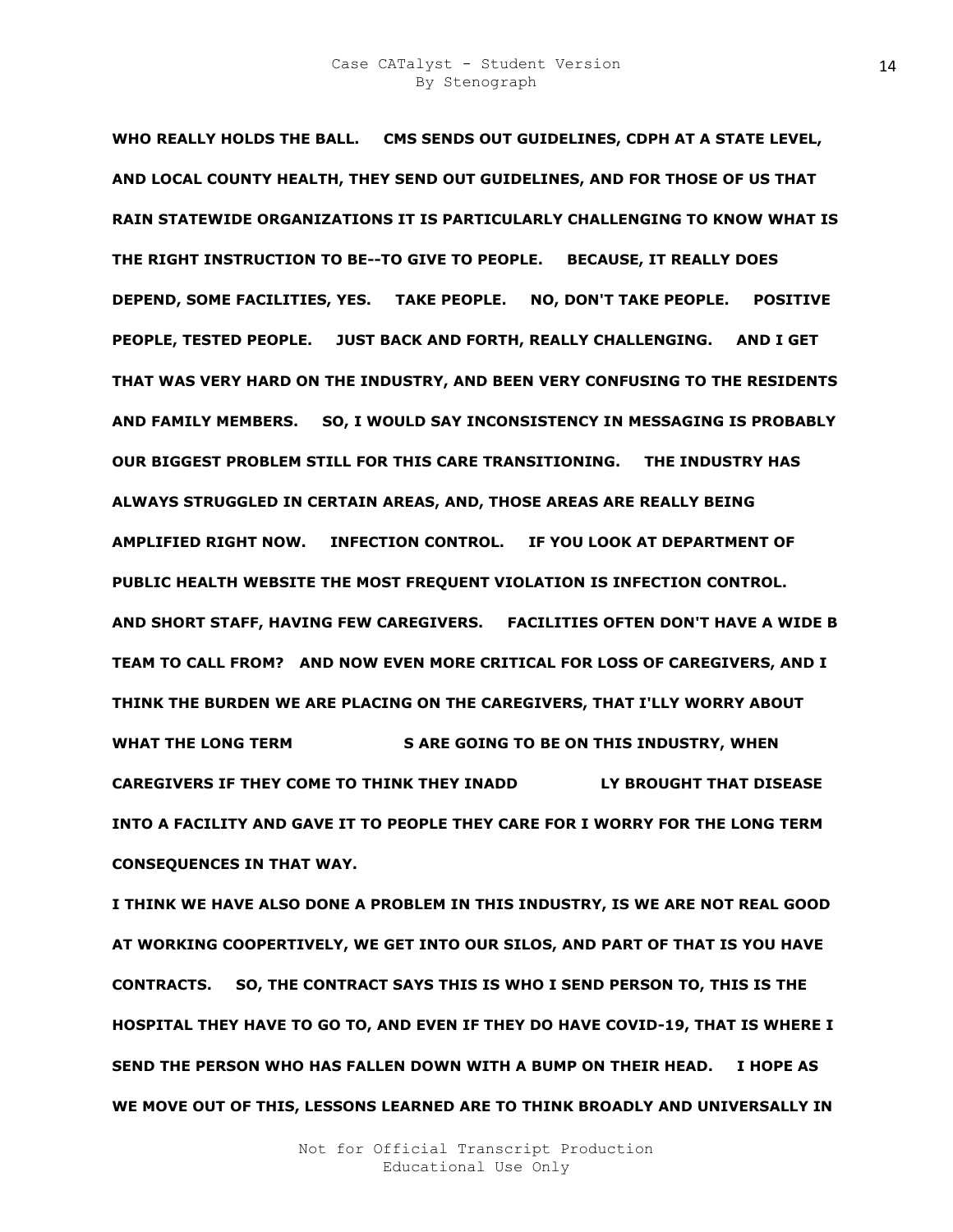**HOW WE MOVE PEOPLE BACK AND FORTH, AND WHAT IS THE APPROPRIATE PLACE FOR A PERSON WITH AN INFECTIOUS DISEASE, ANY ONE OF HUNDREDS OF DIFFERENT THINGS. RIGHT NOW THE PROGRAM AND OTHER ADVOCATES, WE REALLY HAVE TO FLOOD FACILITIES WITH RESOURCES, WE HAVE TO HELP THEM GET PPE AND HELP THEM WITH EDUCATING THE PUBLIC, SO, THAT PEOPLE UNDERSTAND THE RULES AND WHY THE SHELTERING IN PLACE IS OCCURRING. AND AT THE SAME TIME WE HAVE TO HOLD FACILITIES ACCOUNTABLE FOR LAPSES OF CARE. THIS IS NOT A PASS, THIS IS A TIME FOR US TO WORK TOGETHER. YOU KNOW MY GRANDMOTHER USED TO SAY THAT THERE IS NO SHAME IN GETTING HEAD LICE. THE SHAME IS IN KEEPING HEAD LICE. I WOULD USE THAT AS A BROAD, THERE IS NO SHAME IN WHERE WE ARE TODAY UNLESS WE DON'T LEARN FROM IT. SO I REALLY HOPE THAT IN THE RETURNING BACK TO NORMAL WE ARE GOING TO SEE THINGS ABOUT A MORE--HOW WE CAN SUPPORT WAGES FOR CAREGIVERS TO HAVE A PROFESSIONAL WORKFORCE, THAT SOFA SILTIES HAVE A BROADER BASE TO CHOOSE FROM. AS FAR AS GETTING BACK TO THE CARE TRANSITIONS, I JUST WANT TO CAUTION PEOPLE OF THE UNINTENDED CONSEQUENCES THAT CAN OCCUR WHEN WE SEEK TO MOVE VULNERABLE PEOPLE OUT OF SKILLED NURSING FACILITIES. THERE IS A REASON WHY WE HAVE THEM, IT IS A NECESSITY IN OUR HEALTH SYSTEM, AND I AM STARTING TO HEAR OF AN OLDER ADULT THAT ARE NEEDLESSLY SUFFERING IN THEIR OWN HOMES, OUT OF UNWARRANTED FEAR THAT GOING TO THE HOSPITAL OR GOING TO A NURSING HOME IS GOING TO CAUSE THEM TO DIE. THAT IS NOT TRUE, AND I DON'T WANT--I CAUTION US FROM THROWING THE BABY OUT WITH THE BATH WATER. THERE IS A LOT OF GOOD CARE THAT IS HAPPENING IN SKILLED NURSING FACILITIES, THERE IS A LOT WE ARE DOING WELL. GOSH I COULD GO ON, BUT I THINK.**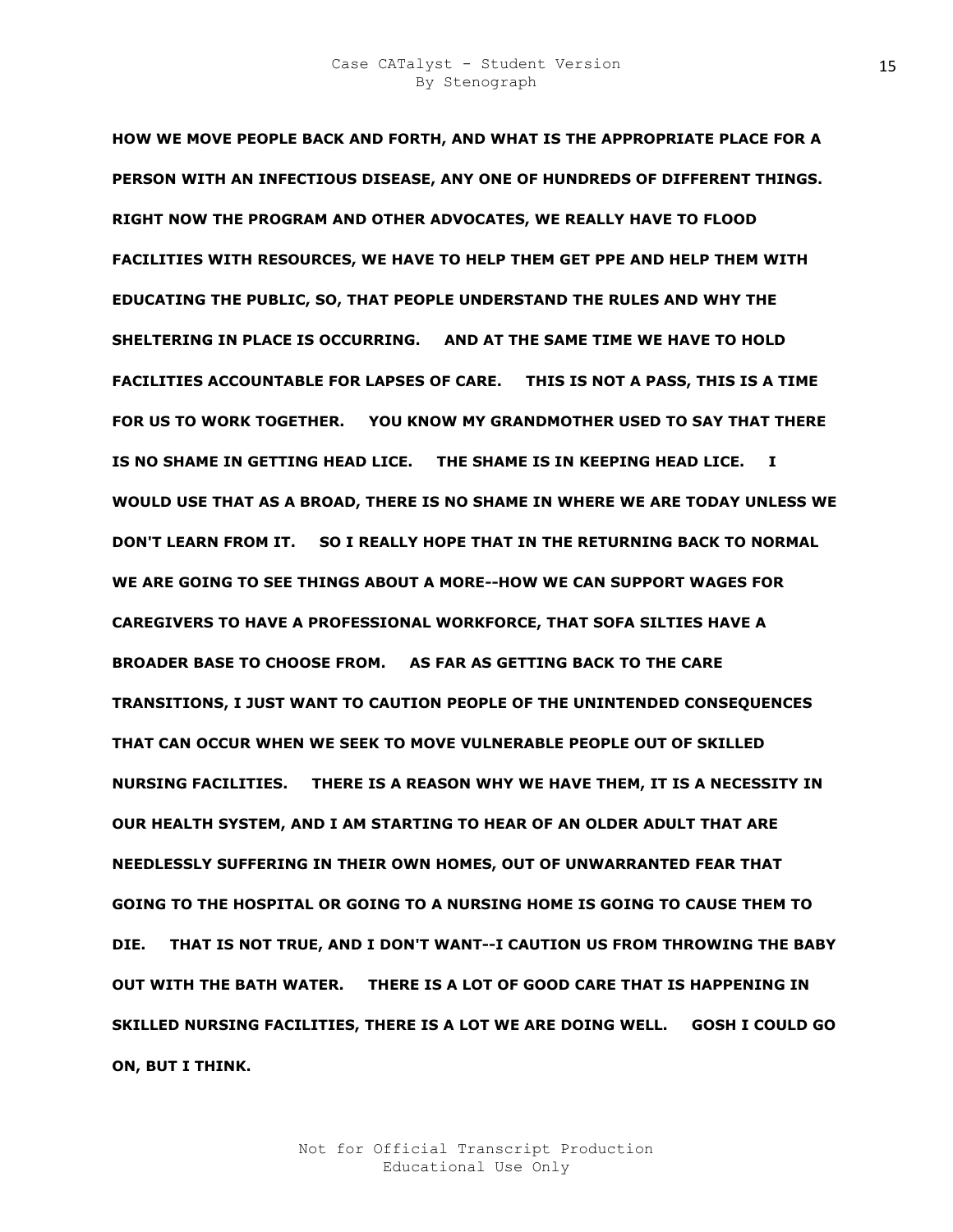**>> WE WOULD LOVE TO HEAR MORE, THANK YOU FOR KICKING OFF THIS DISCUSSION, WHAT FROM YOU HEAR ON THE GROUND. RELEVANT TOPIC OF THE DAY, HEARING ABOUT THE CARE TRANSITIONS BROADLY AND TALKED TO FOLKS ABOUT HOW TO FOCUS FOR WHAT WE CAN COVER IN THE TIME WE HAVE. AND SO WE DID THINK IT WAS** 

FUL TO TALK ABOUT TRANSITIONS TO PARTNERS. AS WE HEARD FROM THE FIRST **TWO, THIS IS EXPOSING PROBLEMS IN THE SYSTEM. THAT HOPEFULLY CAN BECOME LESSONS LEARNED AND THAT WE CAN FIND SOME WAYS TO MOVE THINGS FORWARD AS A RESULT OF THIS AND IMPROVE THE SYSTEM GOING FORWARD. MOVE ON THROUGH THE SPEAKERS HERE, MOVING ON NEXT TO PAT FROM THE CALIFORNIA HOSPITAL ASSOCIATION, WHO WILL GIVE US PERSPECTIVE FROM THE HOSPITALS AND THEN WE WILL MOVE. PASS IT ON THE PAT.** 

 **>> PAT: THANK YOU, FIRST OF ALL I WANT TO UNDERSCORE EVERYTHING SHE JUST SAID, ALL THINGS WE HAVE HEARD ABOUT AND HAVE BEEN CHALLENGED BY, IN MY ROLE HERE AT CHA A LOT OF THE WORK I DO IS WITH THE HOSPITAL BASED CASE MANAGERS AND THOSE FOLKS THAT ARE LOOKING TO TRANSITION FOLKS TO OR FROM SKILLED NURSING FACILITIES, I WOULD SAY BIGGEST ISSUE I HAVE FOUND IS REALLY CHALLENGES OF THE ABILITY OF THE SNIFFS AND OTHER LIVING SITUATIONS, THAT HAS RESULTED IN A LOT OF ISSUES RELATED TO INDIVIDUAL PATIENTS OR RESIDENTS GOING**  BACK AND FORTH, LY CHANGING GUIDANCE AND YES VERY BROAD INCONSISTENT

**S AND OUT RIGHT CONFLICTS IN GUIDES BETWEEN WHAT CDPH MIGHT SAY AND LOCAL HEALTH DEPARTMENT. MANY OF THE LOCAL HEALTH DEPARTMENTS HAVE TAKEN POSITIONS THAT ARE SOMEWHAT DIFFERENT OR SOMETIMES VERY DIFFERENT THAN WHAT THE STATE HAS SAID. MADE IT DIFFICULT TO TRY TO DEAL WITH THIS ON A BROAD BASED LEVEL. WE ARE ALSO SEEING AGAIN, A VERY INCONSISTENT ABILITY TO**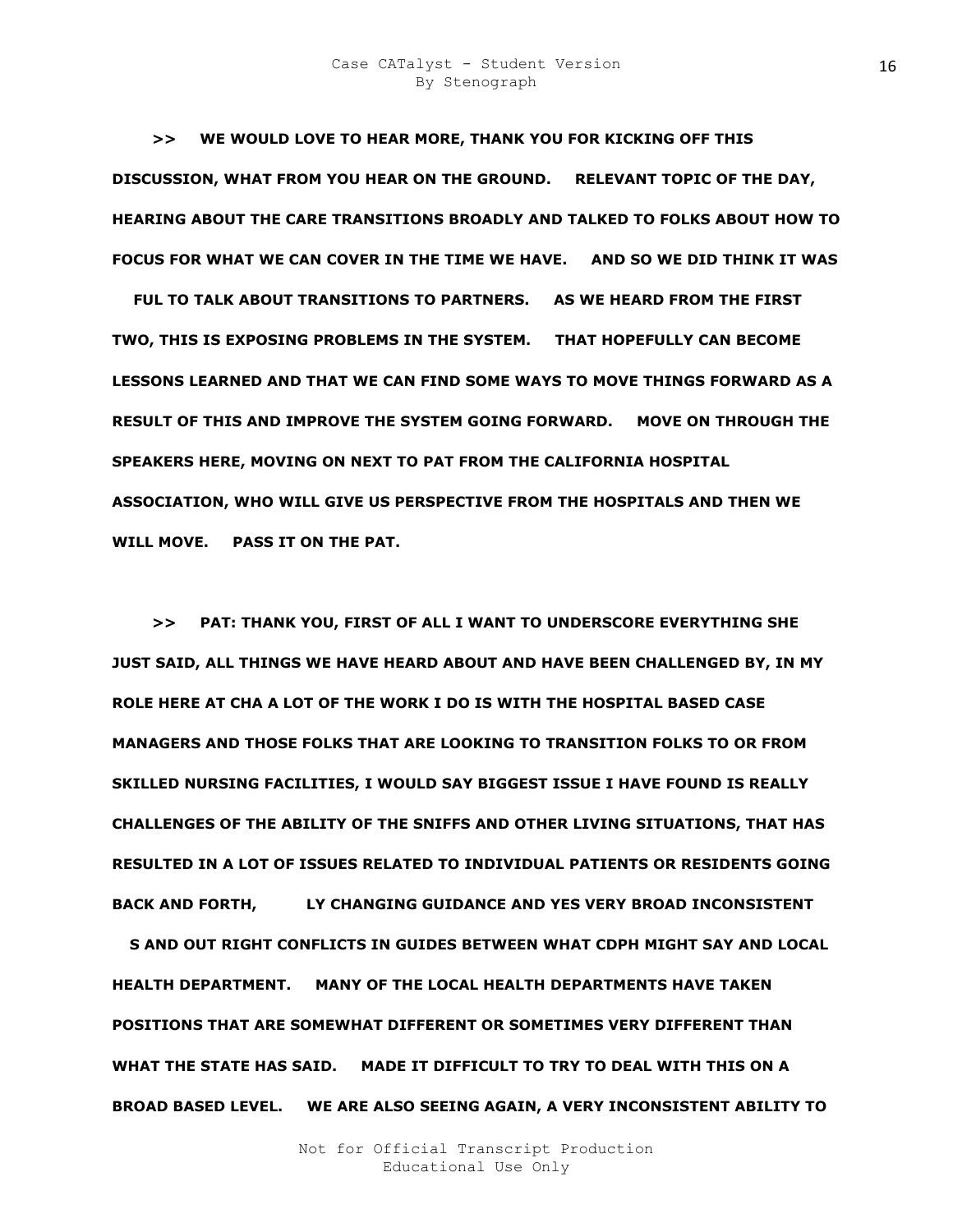**SNIFFS TO BE ABLE TO ADMIT AND CARE FOR INDIVIDUALS WHO HAVE COVID-19.**  WHICH IN TURN AS RESULTED IN SOME SNIFFS REALLY CHANGING PRACTICES AND **SOME HAVE DEVELOPED REALLY NICE WAYS OF BRINGING INDIVIDUALS IN AND KEEP THEM ISOLATED UNTIL THEY ARE SURE THEY ARE NOT INFECTED. AND MANY OTHERS HAVE EITHER BECAUSE THEY HAVE SUFFERED SHORT STAFFING OR WHATEVER REASON HAVE CLOSED TO ADMISSIONS OR SENT PATIENTS TO HOSPITAL, UNABLE TO TAKE THEM BACK. OF COURSE IS A PROBLEM, BECAUSE THAT IS THE INDIVIDUAL RESIDENT'S HOME BEFORE THEY CAME TO THE HOSPITAL. OR MAYBE SENDING PEOPLE TO THE HOSPITAL THAT REALLY DON'T NEED TO BE IN THE HOSPITAL. AND THAT IN THE SHORT TERM WE HAVE BEEN ABLE TO MANAGE. SOME POINT IN THE FALL WE MAY HAVE DIFFICULTY**  BEING ABLE TO ADDRESS THAT, THE WHOLE IDEA OF HOSPITAL **THAT MIGHT BE NEEDED FOR ACUTE CARE PATIENTS, IF WE DON'T CAPACITY IN THE POST ACUTE SETTINGS THAT ENDS UP AS A CATCH 22 THERE. SO WE ARE SEEING INCONSISTENT ABILITY OF SNIFFS TO ADMIT AND CARE FOR PATIENTS DOESN'T APPLY ONLY TO COVID-19 PATIENTS, ALSO THOSE WHO MAY NOT HAVE INFECTION. BUT FOR WHATEVER REASON THE SNIFF IS CONCERNED THEY MIGHT HAVE UNDERLYING INFECTION. AND HAS NOT BEEN IDENTIFIED. NOW THE STATE HAS TURNED THEIR ATTENTION TO SNIFFS AND IN THE INITIAL FEW WEEKS, LOTS OF FOCUS ON VENTILATORS AND PPE FOR ACUTE CARE SETTING AND ICU BEDS AND SO ON. BUT OVER THE PAST, BECAUSE OF SOME VERY BAD HIGH PROFILE ISSUES, AND AS THE SURGE SORT OF BECAME A LITTLE MORE OF A YOU KNOW, WE DON'T HAVE A PEEK, WE DON'T HAVE A SLOW RISE. FLATTEN THE CURVE IF YOU WILL. STATE HAS STARTED TO TUNE INTO ISSUES THAT ARE NEEDED AND NEED ADDRESSING IN THE SKILLED NURSING SETTING, NOW DOING DAILY DATA COLLECTION FROM THEM AS THEY WERE FOR HOSPITALS, IDENTIFY SNIFFS THAT MIGHT BE ENCOUNTERING DIFFICULTY BEFORE IT GETTINGS TO THE POINT OF FACILITY FAILURE.**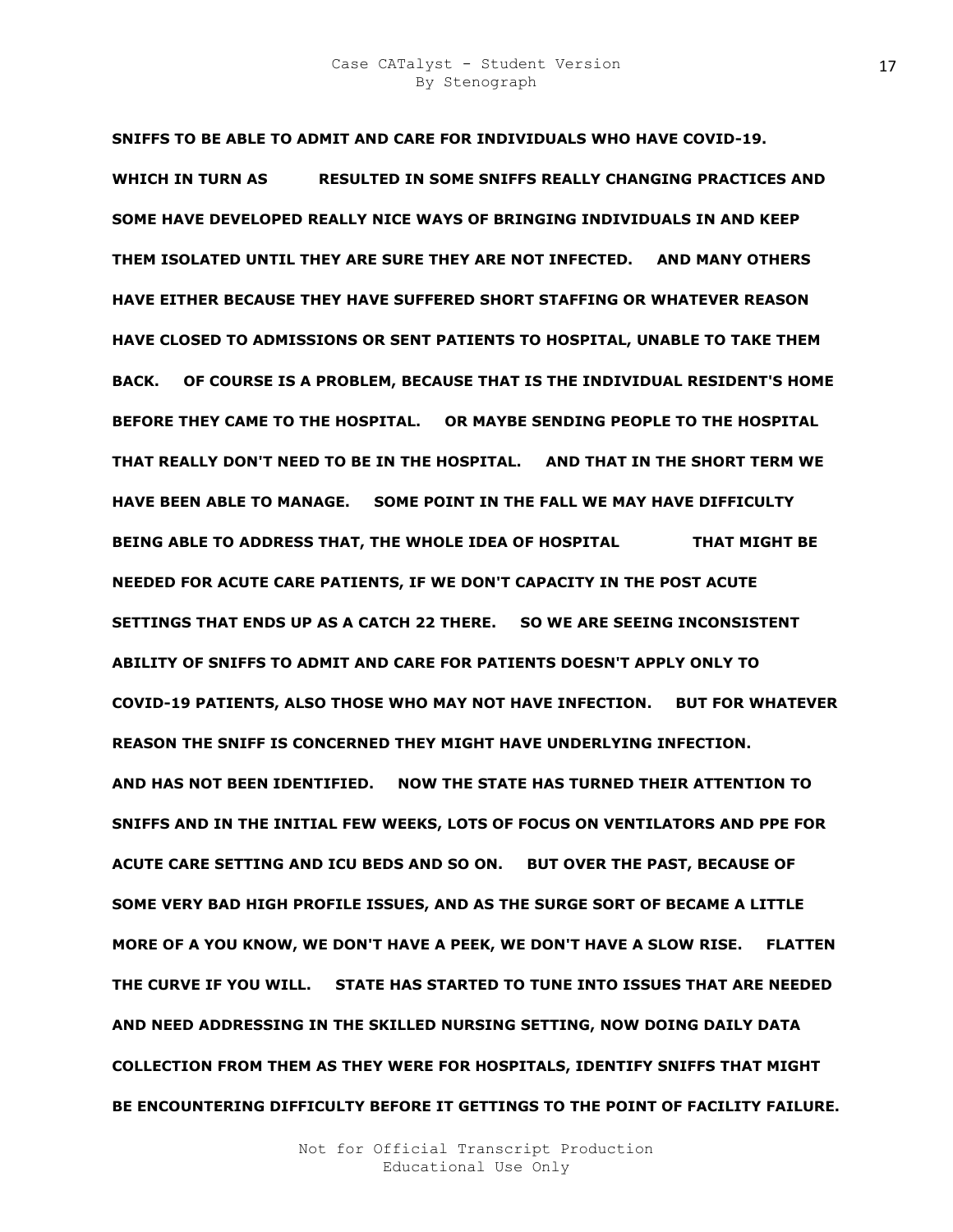**THEY ARE DOING MORE FOCUSED ASSESSMENTS ON SURVEYS, FOCUSED ON INFECTION PROTECTION. AND THEY ARE ALSO JUST STARTING, I THINK NEXT WEEK, THEY ARE STARTING SPECIFIC CALLS FOR INFECTION PREVENTION IN SKILLED NURSING FACILITIES. ALL VERY POSITIVE AS WITH MANY THINGS, PROBABLY WOULD HAVE BEEN HELPFUL HAD THEY BEEN IN PLACE A WHILE BACK. BUT I THINK NOW IS A OPPORTUNITY TO REALLY PUT SOMETHING BEHIND THAT AND MAKE SURE WE GO FORWARD AND IF WE ENCOUNTER CONTINUED EXPOSURE AND SURGES WE MAKE SURE THESE THINGS ARE ADDRESSED. THAT BEING SAID IT IS NOT ENOUGH, HAVING REVIEWS IS GREAT, BUT WE DON'T HAVE GOOD INFORMATION ON WHAT THAT MEANS ON HOW THEY CAN ADMIT OR CARE FOR PATIENTS. STATE ALSO LOOKED AT STANDING UP SO CALLED DEDICATED COVID-19 FACILITIES, AND IDENTIFYING SKILLED NURSING FACILITIES THAT ARE COVID-19 READY, MEANING THEY MIGHT HAVE A DEDICATED UNIT AND PRACTICE THAT CAN SUPPORT HANDLING PATIENTS WHO ARE INFECTED OR POTENTIALLY. THIS HAS BEEN A GREAT STEP BUT AGAIN NOT ENOUGH, THE COVID-19 READY FACILITIES WE HAVE ALREADY AT CAPACITY AND THEN SOME. AND SOME OF THEM DON'T HAVE A FULL RANGE OF SERVICES SO REALLY CAN'T ACCEPT ALL OF THE PATIENTS WHO NEED A SKILLED NURSING LEVEL OF CARE. HOSPITALS HAVE BEEN PARTNERING A LOT. WE WORK CLOSELY WITH CDPH IN TRYING TO STAND UP A COUPLE MORE URGENT SITUATIONS ON A REGIONAL LEVEL, OUR HOSPITALS HAVE BEEN GOING INTO THEIR PARTNER SNIFFS TO PROVIDE INFECTION TRAINING, IN SOME CASES THEY HAVE BEEN PROVIDING STAFFING AND EVEN SOOIP VISE RI SUPPORT FOR NURSING TO HELP STAND UP A FACILITY THAT OTHER WISE MIGHT HAVE HAD TO CLOSE. HOWEVER THAT HAS ALSO OPENED OUR EYES OF THE HOSPITALS TO THE VARIABLE PRACTICE AND THE NEED FOR MORE STANDARDIZATION AND CONSISTENCY IN PRACTICE LEVELS OF WHAT CAN HAPPEN IN SKILLED NURSING FACILITIES, AS A RESULT WE HAVE SEEN A**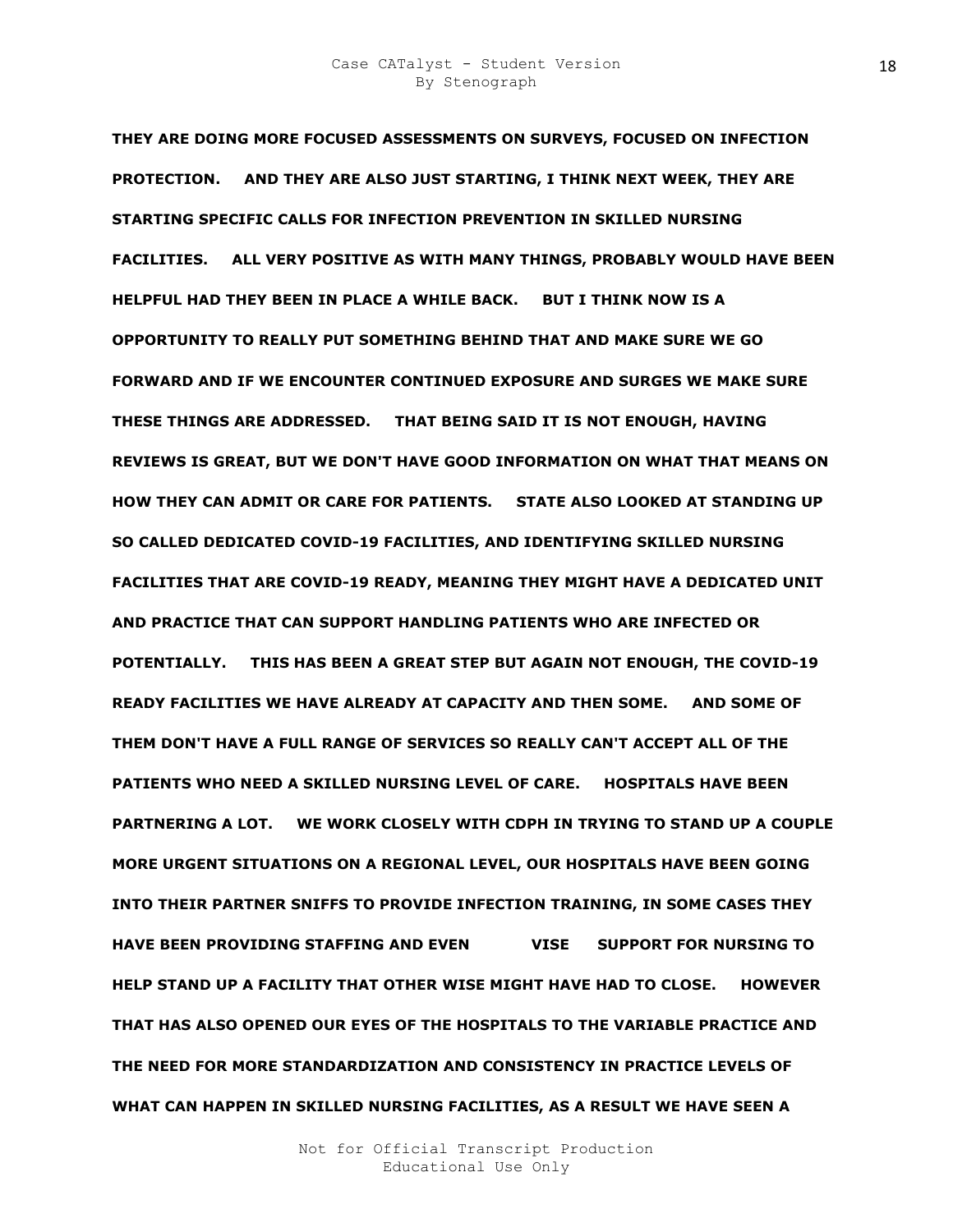**NUMBER OF SYSTEM FAILURES AND A LOT OF PEOPLE GET SICK AND SEVERAL NUMBER OF PEOPLE HAVE DIED BECAUSE OF THE SYSTEM HAS FAILED THEM. WE ARE SEEING A LOT OF PATIENTS CONTINUING TO REMAIN IN HOSPITAL BEDS AND BEEN A PROBLEM FOR SOME TIME, YOU HAVE HEARD ME TALK ABOUT IT. THIS EXACERBATED IT IN PART BECAUSE A SNIFF MAY NOT WANT TO TAKE THEM BACK, MAY NOT BE ABLE TO TAKE THEM BACK, AND WE DON'T HAVE A LOT OF ALTERNATIVES, SO, I THINK, WE ARE SEEING SOME COLLABORATION, AGAIN, THAT I THINK NEEZ TO CONTINUE, OFTENTIMES SNIFFS HAVE BEEN RELUCTANT TO LET HOSPITAL TEAMS IN, AND NOW WE ARE SEEING MORE OF THEM AND INVITING THEM IN TO KIND OF HELP WITH THE CARE TRANSITION, I THINK THERE IS SOME THINGS WE CAN BUILD ON THERE, AGAIN, CAN'T BE THAT THE HOSPITALS GO INTO THE SNIFFS AND TAKE CARE OF THINGS, WE--BUT THEY CAN BE EFFECTIVE PARTNERS IN HELPING IMPROVE TO OVER ALL SYSTEM OF CARE. AND BEFORE I WIND UP I DO WANT TO MENTION THAT I AM ALSO VERY CONCERNED ON SOME OF THE LONG TERM CONSEQUENCES I THINK. SOME OF THE PREVIOUS SPEAKERS HAVE ALREADY COMMENTED THAT THERE IS A LOT OF WORK TO BE DONE IN SURING UP THE SYSTEM AND INSURING THAT WE HAVE A SYSTEM THAT SUPPORTS OUR ELDERS AND INDIVIDUALS WITH DISABILITIES TO BE ABLE TO RESIDE IN SITUATIONS THAT ARE--HELP THEM MAINTAIN FUNCTION AND HEALTH AT THE HIGHEST LEVEL POSSIBLE. SO THERE IS A LOT OF POLICY CHANGES, I THINK SOME THINGS WE HAVE SEEN IN RESPONSE TO PANDEMIC HAVE BEEN POSITIVE AND WE HOPE THEY CAN REMAIN IN REGARDS TO SOME INCREASED FLEX ABOUT WHERE PATIENTS CAN BE TO RECEIVE TREATMENT. VAST EXPANSION ON ABILITY TO PROVIDE HEALTH SERVICES, I THINK ALL OF THOSE THINGS ARE THINGS WE MIGHT WANT TO THINK ABOUT AS LONG TERM STRATEGIES TO IMPROVE TO HEALTH CARE SYSTEM. I AM ALSO CONCERNED ABOUT WHAT I SEE. WE ARE BEGINNING TO SEE EVIDENCE ABOUT WHAT THE LONG TERM MEDICAL FUNCTIONAL**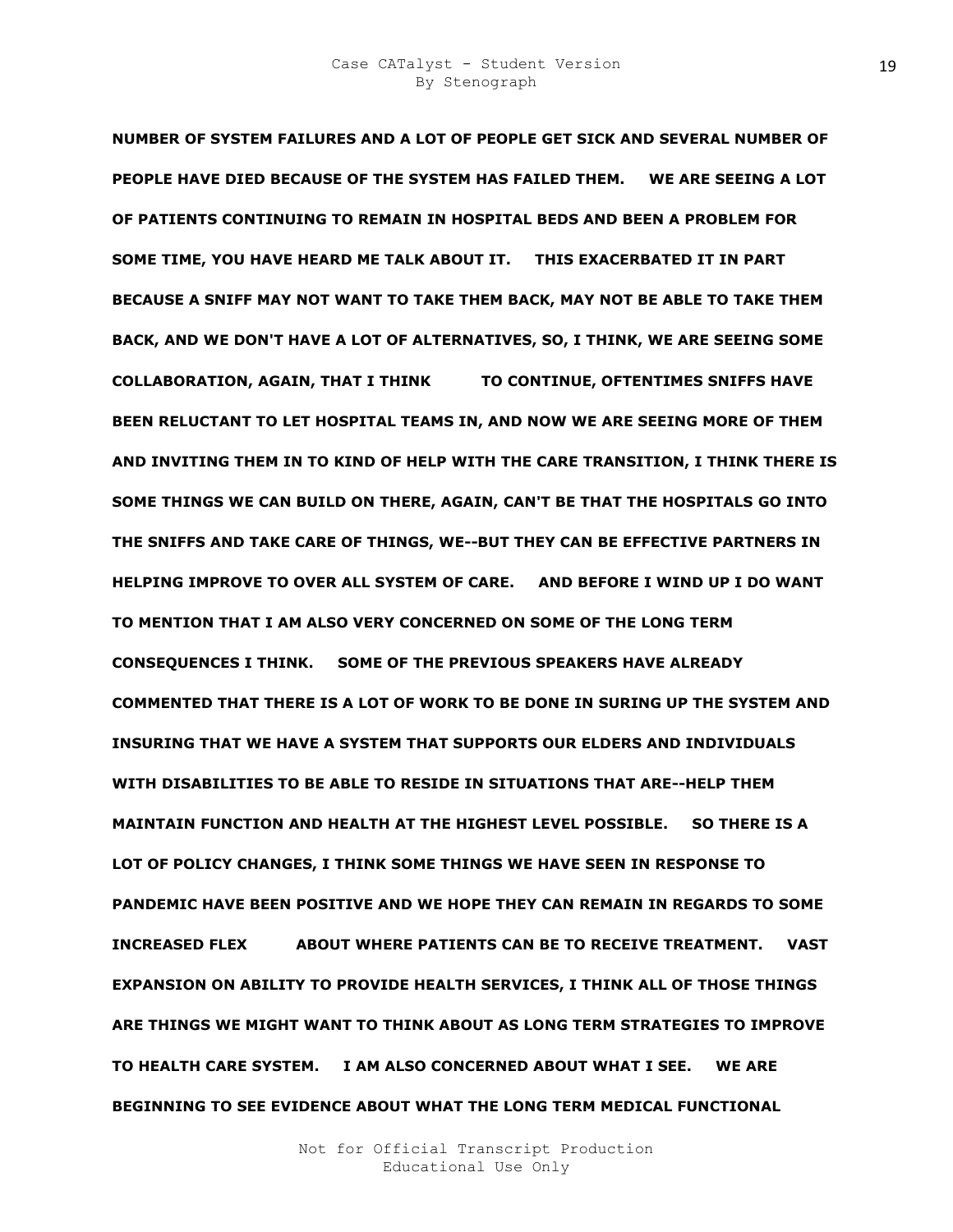**COGNITIVE MOBILITY IMPLICATIONS OF THE COVID-19 PANDEMIC ARE. WE ARE SEEING MORE EVIDENCE THAT LONG TERM COVID-19 PATIENTS CERTAINLY THERE IS A HIGH DEGREE OF DECONDITIONING IF WE DON'T AGGRESS ON A PROACTIVE BASIS, WILL RESULT IN GREATER LEVELS OF THAN WE MIGHT OTHER WISE HAVE HAD. PROMISING PRACTICES ABOUT MOBILITY TRAINING EARLY ON IN RECOVERY FROM COVID-19 THAT COULD HELP AVOID THAT. WE ARE ALSO SEEING HOWEVER SOME INCREASED INCIDENTS OF STROKE IN CERTAIN PATIENTS INCREASED INCIDENTS OF AMPUTATIONS IN CERTAIN PATIENTS. AS WELL AS SOME EVIDENCE INDICATES THAT NEITHER THE VIRUS OR LONG TERM VENTILATION CARE CAN RESULT IN COGNITIVE DEFICITS, NOT TO MENTION PTSD AND ALL THINGS ASSOCIATED WITH LONG TERM VENTILATORS. I THINK THAT IS GOING TO CHALLENGE THOSE OF US IN REHAB AND ACUTE CARE WORLD. MEDICARE, RESIDENTIAL CARE, SUPPORT FOR INDEPENDENCE AND ACCESS ACROSS THE CONTINUUM AND IN THE COMMUNITIES, I THINK THEY ARE ALL THINGS THAT MAKE THE WORK WE ARE DOING TOGETHER THAT MORE IMPORTANT GOING TOGETHER.** 

**I WILL STOP AND HAPPY TO ANSWER QUESTIONS AT THE APPROPRIATE TIME.** 

 **>> THANK YOU HIGHLIGHTING MORE LESSONS LEARNED AND MAYBE ADDITIONAL CHALLENGES TO TACKLE AND THANK YOU FOR THAT GO AHEAD AND MOVE THROUGH THE PANEL. AND NEXT WE HAVE MIA. WITH THE HEALTH PLAN PERSPECTIVE ON WHAT YOU SEE ON THE GROUND.** 

 **>> THANK YOU. HELLO EVERYBODY, THANK YOU FOR THE INVITATION TO SPEAK**  TO YOU FOR A FEW MINUTES AND I DO WANT TO THANK AGAIN. SHE HAS BEEN A **FANTASTIC LEADER. SO I DO WANT TO RECOGNIZE HER AGAIN. I AM GOING TO TALK**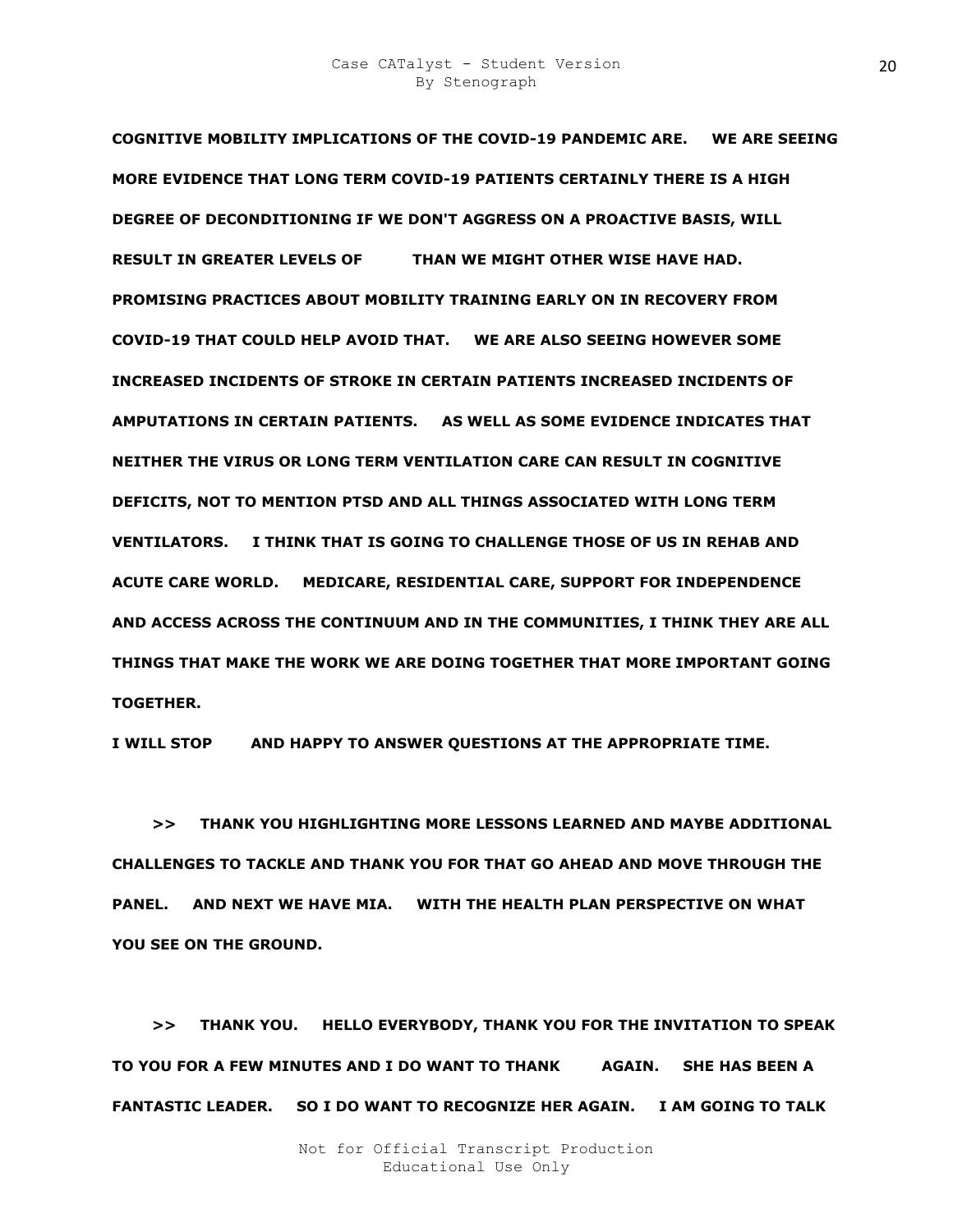**ABOUT WHAT WE ARE SEEING FROM THE LOCAL LEVEL, IN OUR COUNTY AROUND THESE ISSUES. AND WHAT WE HAVE TRIED TO DO TO ADDRESS SOME OF THESE ISSUES THAT THEY HAVE TALKED ABOUT. SO, WE ARE REALLY CONCERNED ABOUT THE SKILLED NURSING FACILITIES AS WELL AS ALL OF THE LIVING FACILITIES IN THE COMMUNITY. AND, I AM ALSO GOING TO TALK A LITTLE ABOUT A PERSPECTIVE THROUGH MASSIVE PLANS FOR AGING I AM A MEMBER OF THE COMMITTEE. WE HAVE HAD A COUPLE OF CALLS WITH THE SECRETARY, AND STAFF. AND BOTH HAVE FOCUSED IN PART OF THESE LIVING ISSUES. SO, WHAT WE DID FAIRLY EARLY ON, WE RECOGNIZE THAT EVEN WHEN A SURGE WAS BEING PREDICTED IN HOSPITALS, SKILLED NURSING FACILITIES WERE A CRITICAL PIECE, BECAUSE PEOPLE NEED TO BE ABLE TO DECOMPRESS THE HOSPITALS AND PEOPLE IN NURSING FACILITIES AS NECESSARY.** 

WE HAVE WORKED WITH OUR NURSING TILL S FOR MANY YEARS, AS MEDICARE PAIR. **WE HAVE A COLLABORATIVE THAT FOCUSED ON QUALITY AND PAYMENT TYPE TO QUALITY, WE ALREADY HAD STRONG RELATIONSHIPS WITH THEM. SO, WHAT WE DID IS TOGETHER WITH THE LOCAL PUBLIC HEALTH DEPARTMENT, WE DEVELOPED A CENTERS OF EXCELLENCE PROGRAM, WHICH IS THE SAME THING ASS DESIGNATING COVID-19 POSITIVE FACILITIES BUT FRY TO MAKE IT SOUND LIKE YOU KNOW, IT IS TRUE, I MEAN FACILITIES THAT STEPPED UP AND DO THIS WORK, SHOULD BE PROUD AND THEY HAVE REALLY DONE A GREAT JOB OF PREPARING FOR THIS CRISIS. SO, WE IDENTIFY AS MANY AS 5 LOCAL FACILITIES, TO AGREE TO CARE AND ADMIT COVID-19 PODSTIVE PATIENTS, 3 ACTIVE SO FAR WORKING WELL. SELECTED AFTER REVIEW BY THE COUNTY PUBLIC HEALTH TEAM. AND HIGH CAPABILITY, AND WELL TRAINED STAFF, INFECTION CONTROL. WELL SET UP FACILITIES, SO, THAT THEY GET TO SEPARATE COVID-19 POSITIVE IN SEPARATE WINGS OR FLOORS. AND, THE ADMISSIONS TO THOSE FACILITIES ARE BEING DIRECTED BY COUNTY PUBLIC HEALTH. AS WELL AS ANY**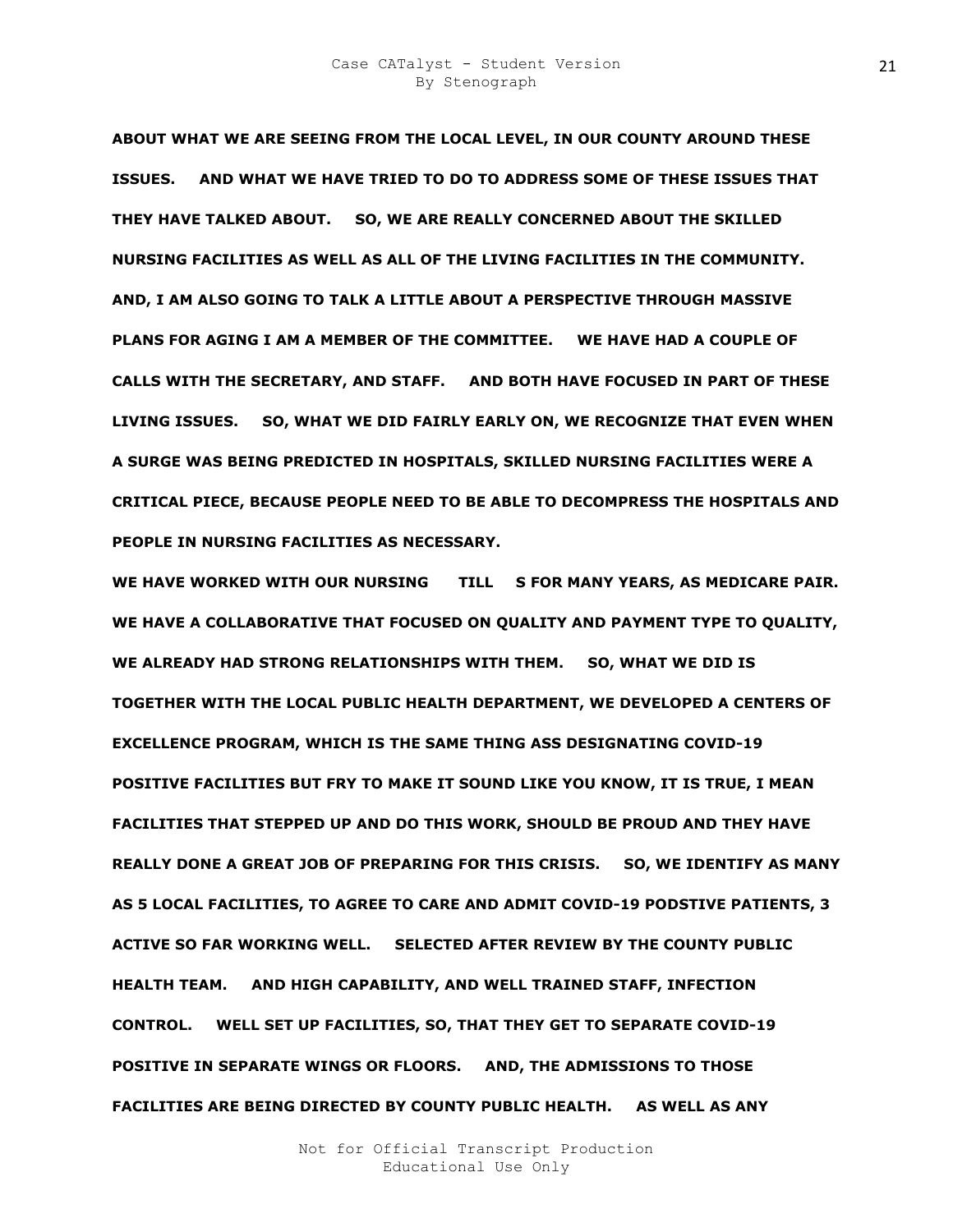**LATERAL TRANSFERS REQUIRED. AND THE APPROACH IS TO KEEP THE COVID-19 POSITIVE PATIENTS AND SPECIALIZED HIGHLY SKILLED SETTING AND KEEP THEM BY NOT LIMITING EXPOSURE.** 

**THE HEALTH PLAN FORRIST PART HAS AGREED TO PAY FOR ITS MEMBERS IN THESE FACILITIES, ON MEDICARE FOR MOST OF THESE FOLKS IN THE FACILITIES THAT ARE COMING OUT OF HOSPITALS ON MEDICARE.** 

**TO PAY A HIGHER RATE, SO ANOTHER FURTHER INCENTIVE FOR THEM. AS PAT SAID THE STATE HAS MOVED TO A SIMILAR APPROACH. AND, SO, WE ARE HAPPY TO SEE THAT. BUT, GIVEN THAT. I THINK WE ALL RECOGNIZE THAT ALL OF THE SKILLED NURSING FACILITIES AS WELL AS ALL LIVING FACILITIES REALLY HAVE TO PREPARE TO DEAL WITH COVID-19 RESIDENTS. SINCE WE HAVE OUT BREAKS HAPPENING POPPING UP ALL THE TIME. MAYBE ONE OR TWO PEOPLE IN A SKILLED NURSING FACILITIES WITH 250 PEOPLE, WE KNOW FROM EXPERIENCE AND NUMBER OF PEOPLE WHO HAVE COVID-19 AMONG STAFF AND RESIDENTS, THAT IS A WARNING SIGN. SO, AS MENTIONED IN THE MINING, WE HAVE A MASTER PLAN FOR AGING ADVOCATING FOR THINGS. AND I THINK FIRST AND FOREMOST AS KIM MENTIONED, YOU KNOW, REALLY A SINGLE STATE LEADERSHIP STRUCTURE IN BETTER COORDINATION WITH THE PUBLIC HEALTH DEPARTMENTS, AROUND ALL LIVINGS, SNIFF OR RCFE'S. MANDATING AND PRIORITIZING TESTING IN ALL CARE SETTINGS. AND NEW GUIDELINES POSTED YESTERDAY, WHICH ARE GREAT. IN THEIR GUIDELINES, IT IS UP TO LOCAL PUBLIC HEALTH OFFICER. AND THE DEPARTMENT. AND WE ARE PUSHING OURS TO DO MORE TESTING IN FACILITIES, SO, THAT WE ARE PREPARED AND THERE IS NOT A AN OUT BREAK AND WE ARE NOT SCRAMBLING AT THE LAST MINUTE, MANDATING REPORTING AND PUBLISHING DATA FROM THE RCFE'S, AND I AGAIN UNDERSTAND THIS IS STARTING TO HAPPEN NOW. COUPLE DAYS AGO THERE WAS DATA POSTED BY DEPARTMENT OF SOCIAL**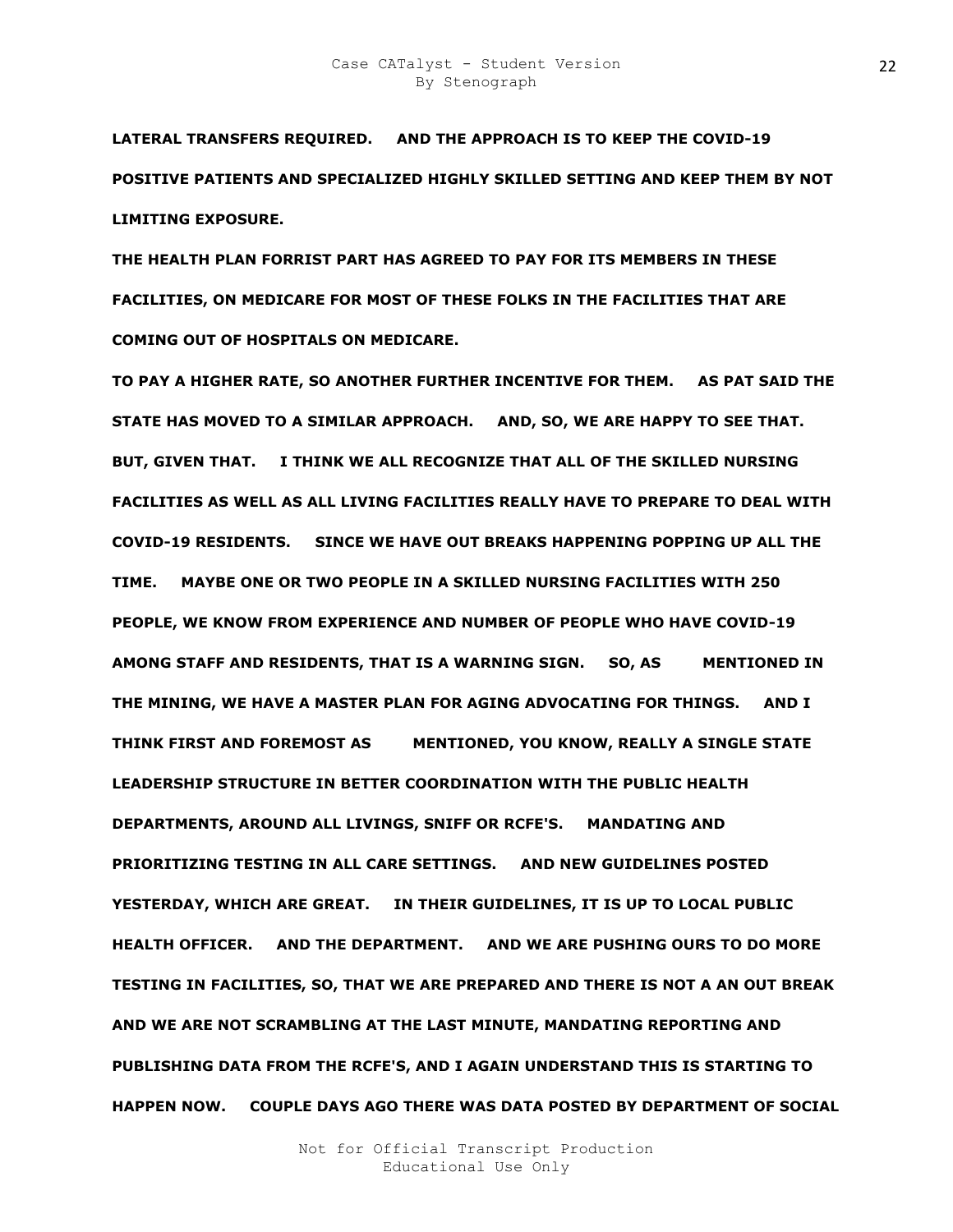**SERVICES ON RCFE'S, AND I UNDERSTAND THEY ARE REQUIRED TO REPORT NOW, THEY DON'T REPORT IF WE DON'T KNOW THERE ARE PROBLEMS, WE CAN'T REACT. AND THEN FINALLY REALLY LEVERAGING STAFF RESOURCES THROUGH THE HEALTH PORT. A LOT OF PEOPLE TALK ABOUT STAFFING SHORTAGES, WE SEE SITUATIONS WHERE TESTING DONE, AND SHOWN THAT THERE WERE DOZENS OF ASYMPTOM ATTIC PEOPLE RESIDENTS AND STAFF WITH COVID-19. AND THEN THE STAFF REALLY FREAKS OUT AND DOESN'T SHOW UP FOR WORK. AND IN A NURSING FACILITY YOU HAVE TO HAVE THEM THERE. THE COUNTY IS SCRAMBLING TO REPLACE WORKERS BUT NEED RESOURCES TO REALLY LINK UP TO RESOURCE. HAVE LOTS OF VOLUNTEERS FOR THE HEALTH CORP. BUT LINKING UP TO LOCAL NEEDS, THOSE ARE AREAS WE ARE THINKING ABOUT AND TRYING TO ADDRESS BOTH LOCALLY IN THE COUNTY AND WITH THE STATE. AND I HAVE TO STAY THEY HAVE BEEN REALLY OPEN TO SUGGESTIONS AND EVERYBODY IS TRYING TO FIGURE THIS OUT VERY QUICKLY.** 

 **>> GREAT THANK YOU, LOTS OF GOOD INFORMATION AND BEST PRACTICES WE WILL COME BACK SHORTLY. LAST BUT NOT LEAST WE HAVE OUR FINAL PANELIST FOR THIS DISCUSSION. FROM THE SILICONE VALLEY INDEPENDENT LIVING CENTER.** 

 **>> HI EVERYONE, I WANT TO START BY THANKING YOU FOR INVITING US TO SHARE EXPERIENCE AT THIS TIME. IN ADDITION TO WHAT COSPEAKERS TALKED ABOUT I WILL GO INTO WHAT WE ARE SEEING ON THE GROUND, STAYING ENGAGED IN WHAT WE LEARN, FINDING SOLUTIONS AND MOVING FORWARD. SO, SINCE SHELTER IN PLACE, WE HAVE DONE A FEW TRANSITIONS, ON AVERAGE WE DO ABOUT 35 A YEAR, AND SINCE SIP WE HAVE DONE ABOUT 3 SO FAR. AND, YOU KNOW THE INDEPENDENT LIVING CENTERS HAVE ACCESS TO FUNDING RESOURCES THROUGH THE DEPARTMENT OF REHABILITATION.**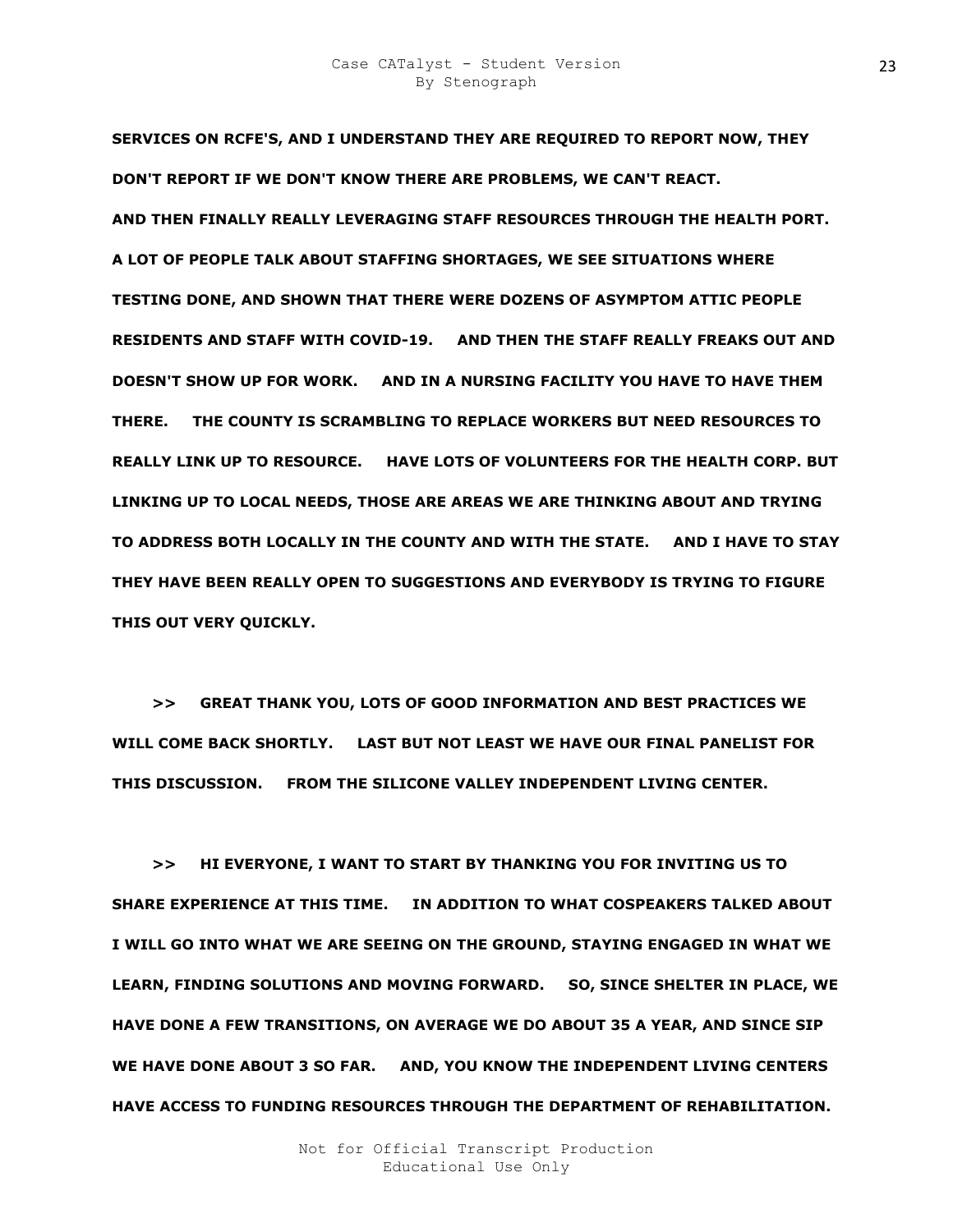**AND THE STATE TO TRANSITION THOSE WHO ARE IN INSTITUTIONS THAT NEED SUPPORT IN TRANSITIONING OUT. WE ARE EXPERIENCING DELAYS AND WE ARE WORKING WITH IN HOME SUPPORTIVE SERVICES, YOU KNOW, KEEPING PAPERWORK, AND ASSESSMENTS STARTED. WE ARE GETTING VENDORS TO GIVE SUPPORT FOR SETTINGS. SUCH AS HOME SET UP TO MAKE IT ACCESSIBLE FOR CONSUMER AND CLIENTS. WE ARE EXPERIENCING PREMATURE DISCHARGES DUE TO CONSUMER OR CLIENT WANTING TO LEAVE FACILITY FOR A MINUTE OR DUOAND SEE A FRIEND AND THEY ARE NOT ALLOWED TO REENTER. I WILL GIVE YOU AN EXAMPLE. OR O STORY THAT TURNED OUT TO BE SUCCESS. BUT ONE OF OUR CLIENTS STEPPED OUT TO SEE A SICK FRIEND. AND THE ADMINISTRATOR WOULD NOT ALLOW HER TO RETURN BACK. WE WERE LUCKY ENOUGH THAT THE DIRECTOR OF THIS FACILITY REACHED OUT TO A CARE TRANSITION COORDINATOR TO LET THEM KNOW OF THE SITUATION. AND QUICKLY JUMPED ON IT AND SCHOOL BOARD NATED WITH THE HEALTH PLAN. TO MAKE SURE THAT IT WAS SAFE IN PROPER DISCHARGE. SO WE MADE SURE OF MEDICATIONS AND PERSONAL BELONGINGS WERE RETURNED TO HER, AND ALSO REACHED OUT TO PROPERTY MANAGER THAT HAD A GROUP WITH A CAREGIVER. I THINK ALL OF THIS WORKED OUT IN OUR FAVOR. IN THAT, YOU KNOW, CONSUMER WAS SAFELY AND PROPERLY DISCHARGED. BUT WE HAD A LOT OF CONCERNS WHY IT HAD OCCURRED IN THE FIRST PLACE. SO, JUST FROM LEARNING FROM OE SOME OF THOSE THINGS WE HAVE LEARNED THAT YOU KNOW, IT IS REALLY GOOD TO CONNECT WITH THE FAMILY. WE PUT A LOT OF PRESSURE ON THE CLIENT'S SISTER TO BE VERY INVOLVED. AND, THOSE ARE SOME THINGS THAT**  WE HAVE LEARNED AS WE WENT A AND WE ALSO LEARNED THAT TALKING AND **COMMUNICATION TO THE DIRECTOR AND FACILITIES, OF THE NURSING FACILITIES AND STAFF WAS VERY IMPORTANT AS WELL AS CONNECTING WITH LOCAL HEALTH CARE MANAGEMENT TEAM. SUM OF THE VARIANCES WE ARE EXPERIENCES ONCE CONSUMER**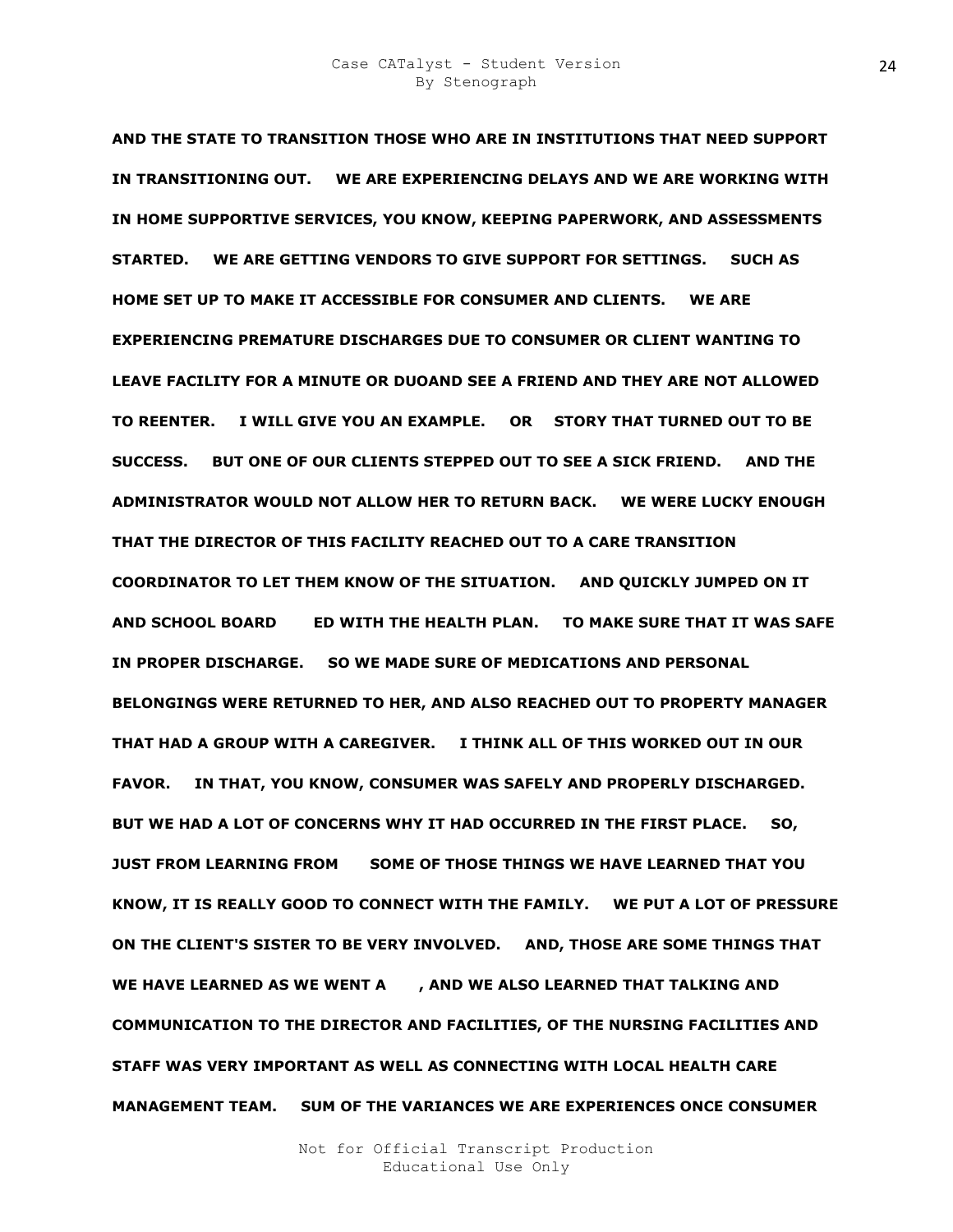**MOVED OUT. IS GETTING THE PROPER CARE AND BENEFITS SET UP. WE ARE GETTING DELAYED AGAIN WITH IN HOME SUPPORTIVE SERVICES, AND, DELAYS IN DELIVERY OF PURCHASES SUCH AS ASSISTIVE TECHNOLOGY, HOME SET UP, ARRANGING FOR NEW HOME TO BE ACCESSIBLE. DURING THE SITUATIONS, SOME OF THE FOLKS, WE ARE HAVING DIFFICULTIES AT HOME TIMES COMMUNICATING WITH RESIDENTS AND AS WELL AS DIFFICULTIES AS TIMES COMMUNICATING WITH ADMIN STATION THE STRAGGEOUS ASSESSMENT ASSESSMENT ASSESSMENT ASSESSMENT ASSESSMENT ASSESSMENT ASSESSMENT ASSESSMENT ASSESSMENT ASSESSMENT ASSESSMENT ASSESSMENT ASSESSMENT ASSESSME NOTICE SOCIAL ISOLATION AND BORE DUMB IS CHALLENGING, WE ARE BEING CREATIVE IN INVOLVING AS MANY MEMBERS OF THE FAMILY THAT YOU KNOW TO DO MORE INTERACTION WITH THEIR MEMBERS. WITH THEIR FAMILY MEMBERS IN FACILITIES. WE ARE CONNECTING THEM WITH FACE TIME, AND SOCIAL MEDIA. JUST TO KEEP THEM SORT OF MENTALLY STIM ED AND COMFORTED. AND WE NOTICE STAFF SHORTAGES AND LENT THEM PPE AND TANKS AND NURSING STRUGGLING TO CARE FOR PATIENTS. SO, WE HAVE LEARNED BEST PRACTICES IS YOU KNOW, MORE EDUCATION ABOUT THE VIRUS, MORE ADVOCACY, ASKING FOR ACCOUNTABILITY. AND YOU KNOW QUESTIONS OF PPE STATUS, AND WE WANT TO MAKE SURE WE INVOLVE ALL CARE PROVIDERS AND FAMILY MEMBERS AND ASK STAFF WHO THE CLOSEST FAMILY MEMBERS ARE, TO, WE CAN AT LEAST CONNECT WITH THE MEMBERS RIGHT AWAY, AND ALSO WORK WITH AND PARTNER WITH HEALTH PLANS. WE UNDERSTAND THAT SOME OF THESE NURSING HOMES ARE GENERALLY FOR MEDICAL CONDITIONS AND NEED FURTHER SUPPORT. SO, THIS**  WHOLE INDEPENDENCE **IS REALLY POINTING OUT THE WEAKNESSES IN SOME FACILITIES AND WE ARE WILLING TO WORK WITH THEM TO POINT OUT SOME OF THESE THINGS. AND WE WILL WORK TOGETHER OF COURSE. AND, SOME OF THE QUESTIONS**  WE ASK **ARE YOU KNOW, DOES THE FACILITY HAVE PRIVATE ROOMS FOR THOSE WHO DEVELOP SIGNS OR SYMPTOMS, COUGHING, FEVER, DO THEY PROVIDE EDGE CASAL MATERIALS FOR THE FAMILIES ON THE TOPICS. ARE THEY PROOR YOURTIZING WE ARE**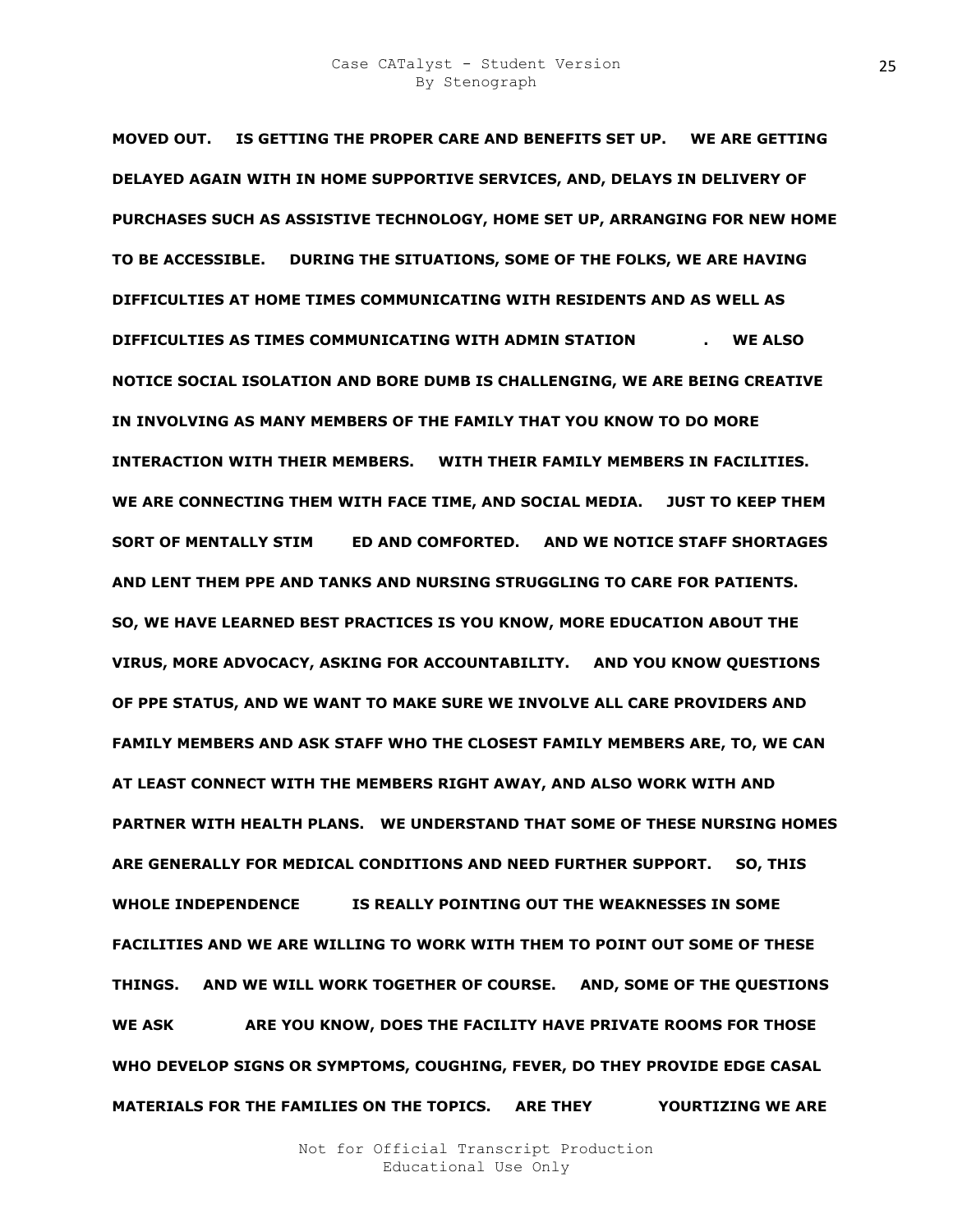### Case CATalyst - Student Version By Stenograph

**COMMUNICATION WITH FACILITIES, AND MAKE SURE EVERYBODY IS ACCOUNTABLE AND CIRCLE OF SUPPORT. THE CLIENT AND CONSUMER HAS. AND I WILL BRING IT OVER TO YOU.** 

 **>> GREAT THANK YOU SO MUCH TO THE PANEL, WE ARE STARTING TO GET QUESTIONS IN HERE, ANOTHER REMINDER TO USE YOUR Q AND A CHAT FEATURE IF YOU WOULD LIKE TO ASK A QUESTION. WE WILL GO AHEAD AND OPEN IT UP. I HAVE BEEN GOING THROUGH A THEME TO SEVERAL OF THE QUESTIONS, I AM GOING TO TRY TO SUMMARIZE IT, ONE OF THE BIGGEST QUESTIONS THAT COMES UP IN THE FIRST SET IS SORT OF ABOUT TRANSITIONS AND HOW FAMILIES ARE INVOLVED AND IF THERE IS ANY SORT OF HOLDING OF PEOPLE LONGER IN HOSPITALS AS A RESULT OF THIS. MAYBE YOU WANT TO TAKE THIS FIRST ONE ABOUT TRANSFERS AND, INVOLVEMENT OF FAMILIES AND HOW MUCH YOUR PROCESSES KIND OF CHANGES OR GET AS A RESULT OF THIS.** 

 **>> OKAY, NUMBER OF QUESTIONS HERE, UMM, LET ME TRY TO ADDRESS A COUPLE OF ONES THAT I SEE HERE, NOT SURE I WAS READING THE SAME ONE WHAT YOU WERE ASKING ABOUT. BUT, YES, WE ARE FINDING THAT MANY HOSPITALS ARE KEEPING PATIENTS LONGER THAN THEY SHOULD OR LONGER THAN THE PATIENT SHOULD HAVE TO BE THERE, I GUESS IS WHAT I AM SAYING, BECAUSE THERE IS NOT A DISPOSITION FOR THAT, HAS BEEN A LONG STANDING PROBLEM AND FOR CERTAIN KINDS OF PATIENTS THAT JUST DON'T HAVE ACCESS TO SKILLED NURSING FACILITIES, SOMETIMES THEY CAN HAVE COMPLEX MEDICAL NEEDS OR BEHAVIOR ISSUES AND NOW WON'T TAKE A PATIENT IF THEY CONSIDER THEM AT RISK. I SEE SOMEBODY NOTED THEY HAVE A RIGHT TO CHOOSE WHICH THEY CAN BE TRANSFERRED TO, THAT IS TRUE, ALL THOUGH IMPLEMENTATION OF THAT, AND, HAS BEEN MANY REGULATORY REQUIREMENTS HAVE**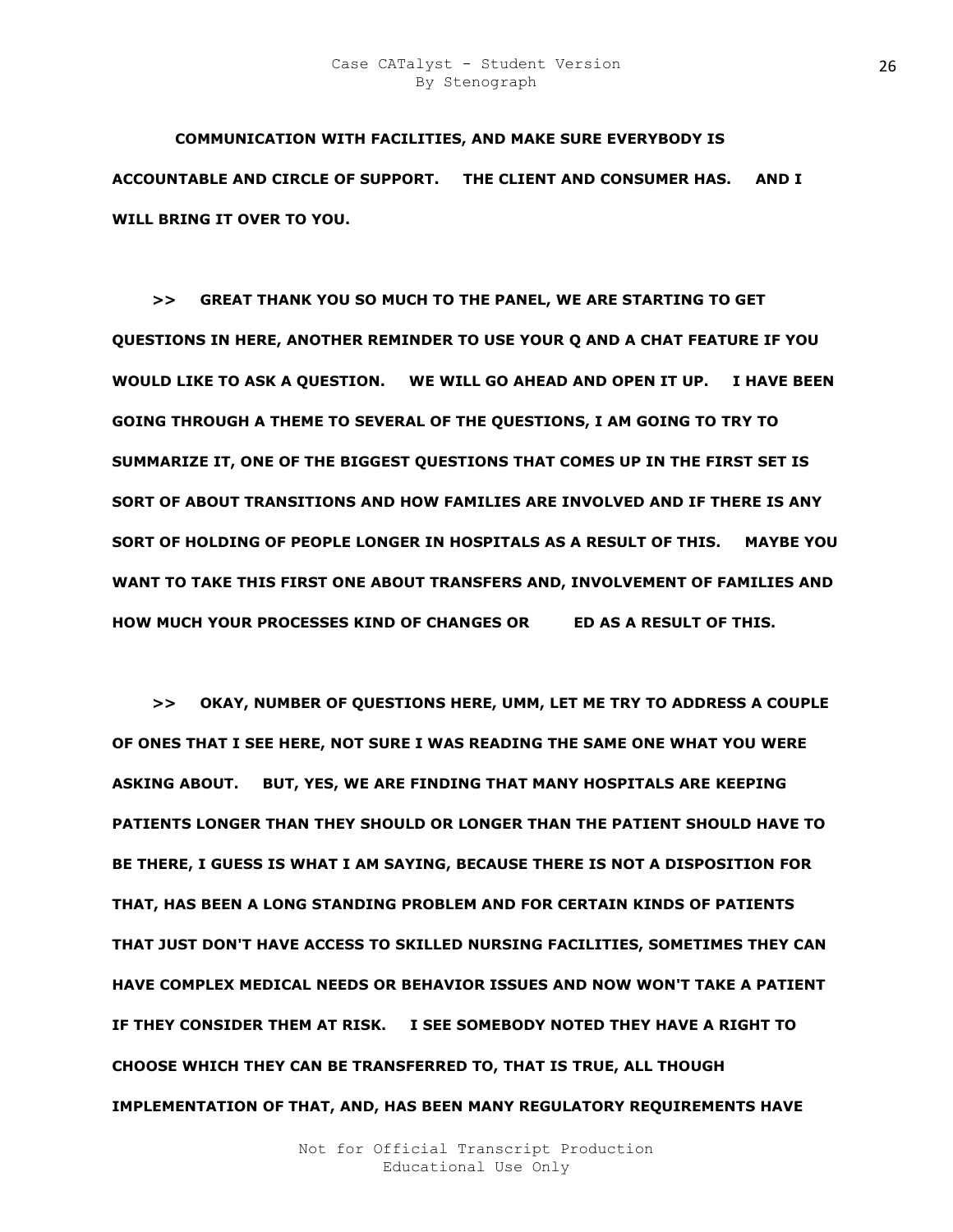**BEEN WAIVED DURING THE COURSE OF PANDEMIC, RIGHT NOW THEY DON'T HAVE AS MUCH CHOICE AND HOSPITALS DON'T HAVE TO PROVIDE THEM A COMPLETE LIST OF FACILITIES OR QUALITY INFORMATION THEY WERE HAVING TO DO PRIOR TO PANDEMIC. SOME OF THE THINGS HAVE BEEN WAIVED IN THE SHORT TERM. ONE IS ARE FACILITIES DENYING ACCESS TO NEW PATIENTS FROM HOSPITALS? YES, YES, THEY ARE. UMM, SO, WAS THAT THE QUESTION YOU ASKED ME? OR WAS I REACTING TO ONES I SAW IN FRONT OF ME?** 

 **>> I THINK I WAS TRYING TO SUMMARIZE A FEW IN ASKING ABOUT YOU KNOW, WHAT THE PROCESS FOR CHANGE, ONE OF THEM, AND THEN ALSO WHAT IS THE INVOLVEMENT OF FAMILIES. THERE IS A MOVE TO TRANSFER SOMEBODY, BECAUSE THERE IS A SORT OF YOU KNOW, COVID-19 THAT NO ONE IS ALLOWED IN THE HOSPITAL OR NURSING HOME THAT DOESN'T NEED TO BE THERE. BUT THAT IS HAS BEEN HARD FOR PEOPLE. THEY WANT TO BE WITH THE LOVED ONE SZ AND HAVE THAT.** 

 **>> WELL THE ACTUAL PROCESS HAS NOT CHANGED A LOT. EXCEPT SUPPOSED TO BE MORE--A LOT HAPPENING ON THE TELEPHONE. CASE MANAGERS CONTINUE TO HAVE TO GET CONSENT FROM THE PATIENT OR FAMILY TO LEAVE, EVEN IF THEY DON'T HAVE AS MUCH FLEXIBILITY ABOUT WHERE THAT PATIENT CAN GO. NOW THAT WILL HAPPEN HOPEFULLY FACE TO FACE WITH THE INDIVIDUAL PATIENT. IF THEY ARE MAKING THEIR OWN DECISIONS WITH THE INVOLVEMENT OF THE FAMILY. AND THAT WOULD HAPPEN ON THE PHONE. THAT IS NOT A LOT DIFFERENT THAN IT WAS. MIGHT BE HARDER. IN TERMS OF HOW IT CHANGED THOUGH, I THINK HAS SHE REFERENCED, THE GUIDANCE HAS BEEN SO INCONSISTENT, THEY ARE SUPPOSED TO BE WORKING WITH THE LOCAL HEALTH DEPARTMENT ABOUT WHICH FACILITIES CAN HANDLE THE PATIENTS AND WHICH**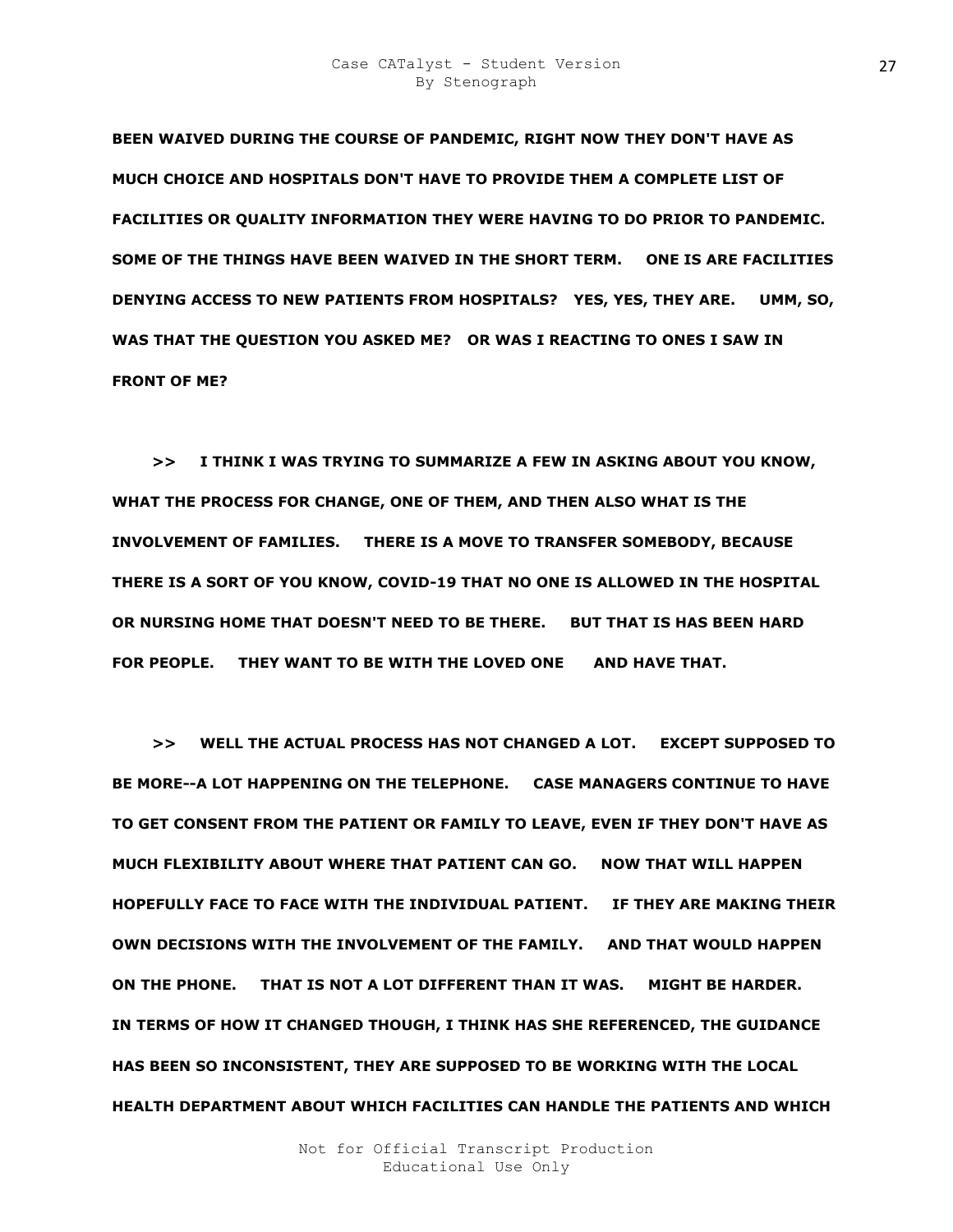**CAN'T, NOT ALL LOCAL HEALTH DEPARTMENTS ARE PREPARED TO DO THAT. AND SOMETIMES THEIR GUIDES ABOUT WH CAN GO WHERE IS DIFFERENT THAN THE STATE. HOSPITAL CASE MANAGERS ARE FRUSTRATED WITH NOT BEING SURE WHO THEY CAN SEND A PATIENT TO. AS I MENTIONED THEY NOW HAVE COVID-19 POSITIVE FACILITIES SO TO SPEAK, IN SOME PARTS OF THE STATE, THOSE ARE NOT TERRIBLY ACCESSIBLE. AND IN OTHER CASES MANY SNIFFS HAVE CLOSED TO ADMISSIONS ALL TOGETHER. REGARDLESS OF WHETHER OR NOT THE PATIENT HAS A COVID-19 POSITIVE RESULT OR AT RISK. SO, AND SO, CASE MANAGERS ARE KIND OF CHALLENGED WITH CALLING AROUND AND GETTING NO, AND MAYBE, AND, THEN NOT KNOWING EXACTLY HOW TO PROCEED, SO, IT'S YOU KNOW KIND OF A MESS ACTUALLY, KIND OF A BIG MESS.** 

 **>> OTHER PANELISTS I THINK WE HAVE A QUESTION ABOUT END OF LIFE NURSING. LACK OF FOR FAMILY MEMBERS THERE, PEOPLE ARE PASSING AWAY IN NURSING HOMES, I DON'T KNOW IF ANYBODY HAD EXPERIENCE WITH HOW TO MAKE THAT ACCESS, AND THEN RELATED TO THAT, THE EXTENT THAT TELE HEALTH TO BE USED TO REDUCE THE TRANSFERS. SORT OF TWO QUESTIONS IN ONE I WOULD LOVE TO HEAR FROM THE PANEL ON THIS.** 

 **>> I WILL TRY TO ANSWER A COUPLE OF THOSE. SO, AT LEAST LOCALLY WHAT WE ARE DOING IS WE HAVE A WEEKLY CALL WITH THE NURSING HOMES AND PUBLIC HEALTH AND THE HEALTH PLAN AND BRING IN EXPERTS AND WE DO FOCUS ON DIFFERENT ISSUES, SO IT IS END OF LIFE CARE, PALLATIVE CARE, HOW TO BRING IN CARING BEST PRACTICES. AND BRING IN FAMILY MEMBERS THROUGH TELEPHONE OR THROUGH DEVICES. SOME OF THE NURSING FACILITIES WITH MORE RESOURCES HAVE ALREADY PROVIDED I PADS OR OTHER VICES SO THEY CAN COMMUNICATE WITH FAMILIES.**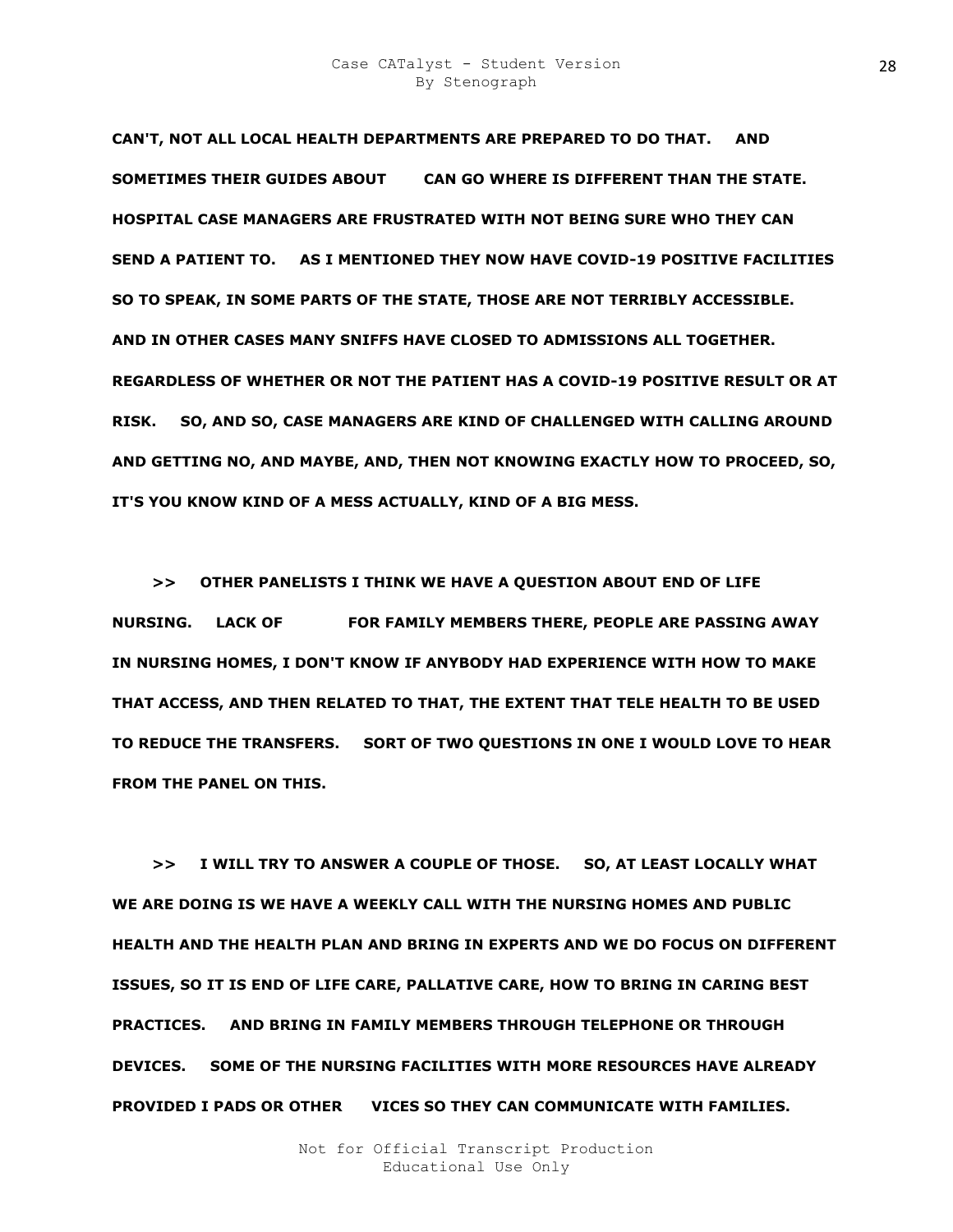### Case CATalyst - Student Version By Stenograph

**AND ALSO GRANT BRAMS AND PROGRAMS TO APPLY FOR THOSE WHO ARE SPREADING INFORMATION AROUND THAT. SO I THINK IT IS, BUT IT IS VERY MUCH A LOCAL EFFORT OF STRIEING TO DO EDUCATION. I ALSO WANT TO RESPOND, I SAW A QUESTION ABOUT IF ANYBODY IS DOING ANYTHING WITH LOCAL RESIDENTIAL CARE FACILITIES TRYING TO EDUCATE THEM. AND BELIEVE ME OUR LOCAL PUBLIC HEALTH IS TRYING, IT'S A MASSIVE EFFORT, 3 OR 4 HUNDRED IN THIS COUNTY ALONE. AND WE ARE A SMALLISH COUNTY, BUT WE HAVE TRYING, PRIORITIZING THOSE THAT HAVE HAD POSITIVE RESIDENTS, BUT, IT IS AN EFFORT TO BRING AND WOULD LOVE TO SEE A COORDINATION--I WOULD LOVE TO SEE A STATE LOCAL COORDINATION EFFORT TO GET TO AS MANY OF THEM AS POSSIBLE FROM TRAINING. FOR DOING ASSESSMENTS AND SEEING WHAT THE GAPS ARE, TRYING TO HELP THEM MITIGATE SOME OF THE GAPS, MOVING PEOPLE, ABSOLUTELY NECESSARY.** 

**BUT THERE REALLY NEEDS TO BE A LARGE COORDINATED EFFORT TO DO THAT. BUT, THAT'S A GREAT QUESTION. AND A REALLY, I THINK, YOU KNOW THE SNIFFS ARE EXTREMELY IMPORTANT, BUT THERE ARE SO MANY PEOPLE LIVING IN THE LIVING SITUATIONS THAT ARE NOT IN SKILLED NURSING FACILITIES, MANY OF THESE PLACES DON'T HAVE EXPERTISE AT ALL. SNIFFS YOU HAVE NURSES AND DOCTORS SO I THINK IT IS A HUGE AREA THAT WE NEED TO FOCUS ON.** 

 **>> GREAT.** 

 **>> I DID WANT TO SPEAK TO THAT, GOVERNOR PUT \$41 MILLION IN THE BUDGET**  FOR CCL SPECIFICALLY UP TO FOCUS ON THE A **ED LIVING. AND THEY HAVE DONE A HEROIC EFFORT, REALLY PIVOTED FROM REGULAR COMPLIANCE AND MONITORING TO DO OUT REACH SPECIFICALLY ABOUT INFECTION CONTROL IN THESE ASSISTED LIVING**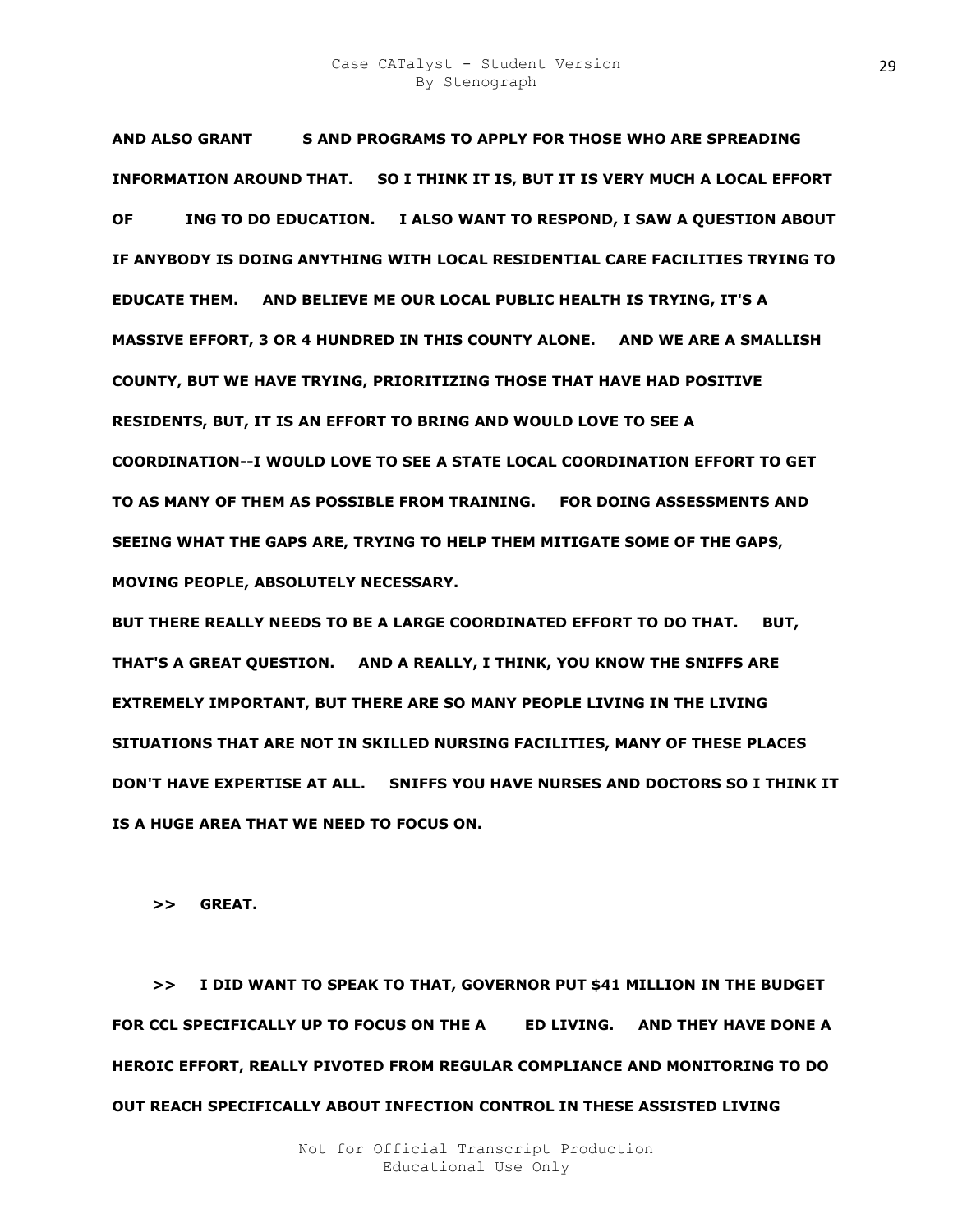**FACILITIES, AS SAID, THIS IS NOT A MEDICAL MODEL, THIS IS A SOCIAL MODEL THAT IS HAVING TO LEARN QUICKLY MEDICAL STUFF. I THINK THEY HAVE DONE A GOOD JOB WITH THAT. IF THERE IS ONE SHINING THING THAT I THINK COMES OUTS OF ALL OF THIS, IS WE ARE STARTING TO EXAMINE ARBITRARY BOUNDARIES. IN A WEEK--WE HAVE ALWAYS DONE SOMETHING SOME WAY AND WE SHOULD ALWAYS DO IT AND I THINK TELE HEALTH IS EXCELLENT EXAMPLE THAT WILL BE USED NOR YEARS TO COME. THAT IF A PERSON DOES NOT HAVE TO LEAVE THEIR SETTING TO GET ASSISTANCE. THAT THE OMBUDSMAN PROGRAM IS CERTAINLY USING TABLETS AND I PADS TO MAINTAIN A PRESENCE IN FACILITIES AND THE OMBUDSMAN PROGRAMS JUST RECEIVED MONEY AS A PART OF THE CARES ACT. \$2 MILLION CAME TO CALIFORNIA JUST THIS LAST WEEK GONE FROM CDA TO TRIPLEA'S, AND HOPEFULLY SOON THAT WILL GO OUT TO LOCAL OMBUDSMAN, AND THAT IS SPECIFICALLY EARMARKED FOR ENHANCING COMMUNICATION BETWEEN RESIDENTS AND OMBUDSMAN. AND LOCAL PROGRAMS ARE GOING TO HAVE FLEXIBILITY, DOES THAT MEAN PURCHASING A HUNDRED TABLETS OR 3 HUNDRED, AS IN THE AREA, OR DOES THAT MEAN PROVIDING EACH OF THEM WITH TWO TABLETS SO THEY CAN GO TO A BUILDING AND HAND THAT TO THE STAFF PERSON IF THEY WALK AROUND THE BUILDING TO HAND THE TABLET TO RESIDENTS, WELL YOU KNOW. THE OPPORTUNITY FOR NEW FORMS OF ADVOCACY ARE THERE, SO THAT PART IS ENCOURAGING. THERE IS SOME QUESTIONS, SUSAN ASKED A QUESTION ABOUT THE CHALLENGES OF FAMILY MEMBERS NOT BEING ABLE TO SUPPORT LOVED ONES AND HOSPITALS AND IN SKILLED NURSING. AS SAID, USE OF VIDEOS TO HELP SUPPORT IT. BUT I DO THINK THERE MAY BE MOVEMENT ON THIS. WE HAVE SEEN ON THE OTHER END OF THE SPECTRUM FROM THE CHILDREN'S SIDE, HOSPITALS ARE RECOGNIZING THAT, A CHILD NEEDS TO HAVE A SUPPORT PERSON. AND IF THE SUPPORT PERSON IS APPROPRIATELY NOW USING PPE CORRECTLY, THE HOSPITALS ARE ALLOWING FOR THAT**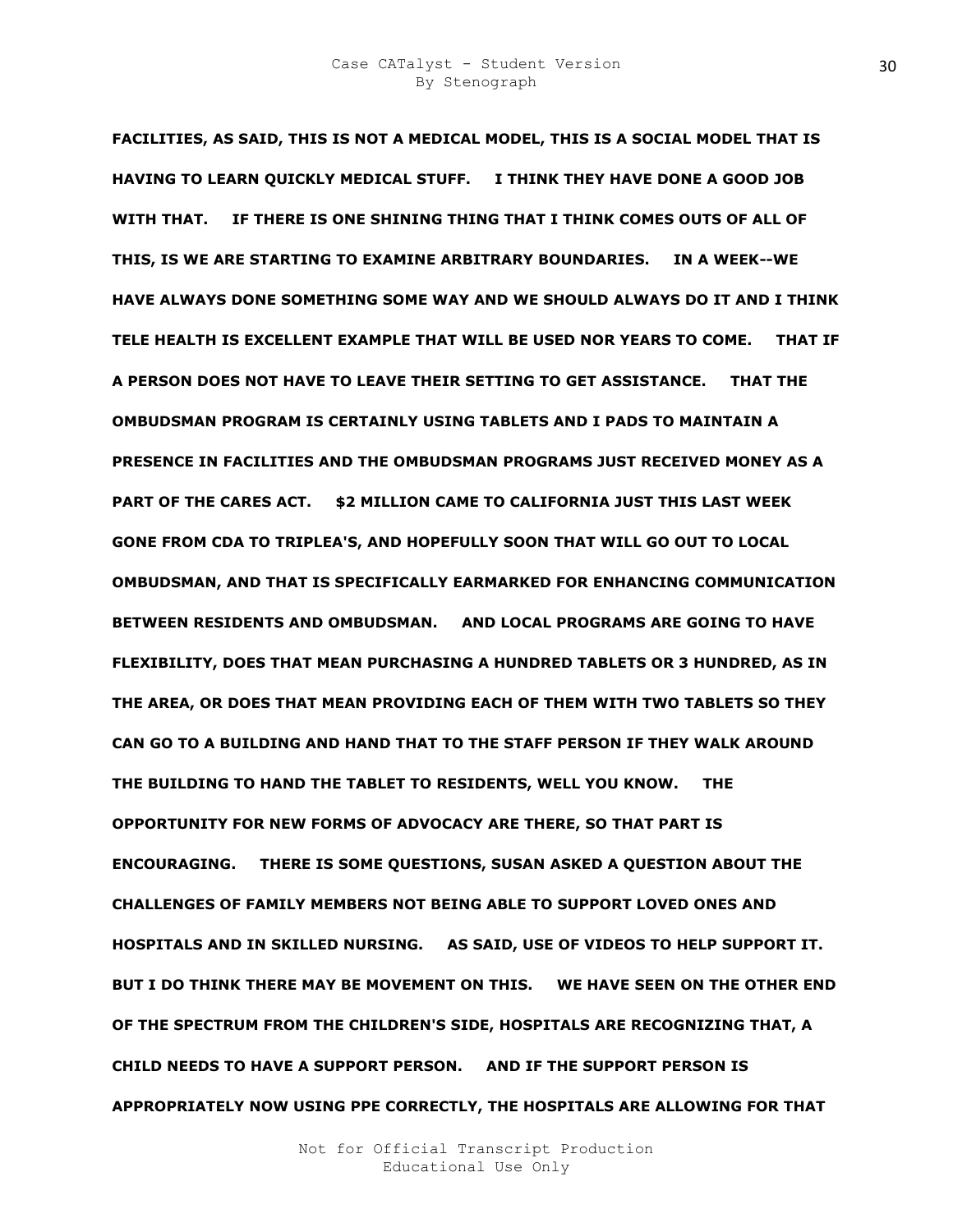**PARENT OR SUPPORT PERSON. I AM HOPEFUL THAT IN THE WEEKS AND MONTHS TO COME WE ARE GOING TO SEE THAT KIND OF A MORE PERMISSIVE APPROACH. FOR CARING FOR THE OLDER ADULTS I AM HOPEFUL SOME OF THE BOUNDARIES ARE GOING TO BE LET GO AND DO THINGS DIFFERENTLY BECAUSE WE LEARNED BETTER WAYS.** 

 **>> SUMMARIZE A FEW QUESTIONS HERE, I THINK MAYBE SEE IF YOU HAVE INITIAL THOUGHTS ON THIS. QUESTIONS ABOUT ISN'T IT MORE IMPORTANT NOW THAN EVER TO MOVE PEOPLE OUT OF FACILITIES AND NURSING HOMES AND HOSPITALS BACK TO THE COMMUNITY WHERE THEY CAN APPROPRIATELY SOCIAL DISTANCE AND BE WITH FAMILY AND AVOID BARRIERS TO SEEING LOVED ONES. SO, WHAT IS BEING DONE TO YOU KNOW INCREASE THE YOU KNOW, LOOK AT ALTERNATIVES YOU KNOW, THINGS USING YOU KNOW, EMPTY HOTEL ROOMS YOU KNOW OTHER INNOVATIVE THINGS MAYBE YOU ARE SEEING OR HEARING OR WOULD LIKE TO SEE MORE OF HOW WE ARE GOING TO USE THE RESOURCES OF THE COMMUNITY BASED TRANSITIONS.** 

 **>> YEA, SO, WE KNOW, WE USE A COUPLE OF FUNDING RESOURCES TO SUPPORT OUR TRANSITIONS, AND, YOU KNOW, UNFORTUNATELY WHAT I SEE ON THE GROUND IS THAT YOU KNOW, IMPLIMENTING SOME OF THESE YOU KNOW RULES THAT A GRANT IS ENFORCING, YOU KNOW, LIMITS US, FOR US TO SAY YOU KNOW MOVE THEM OUT BECAUSE THEY EXPRESS INTEREST IS REALLY NOT LOOKING AT LONG TERM YOU KNOW EFKS. IF WE ARE FOCUSED ON JUST THE COVID-19 AND WHAT ASK HAPPENING YOU KNOW, IT MIGHT NOT BE SUCCESSFUL DOWN THE ROAD, MIGHT JUST BRING UP READMISSION RATES AGAIN. SO, YES WE WANT TO LOOK AT MOST SUCCESSFUL CANDIDATE THAT CAN**  BE SUCCESS FLOTTH THE GRANTS AND THE FUNDING RESOURCES TO SUPPORT. THAT **IS THE--UNLESS WE ARE BEING CREATIVE WITH THE FUNDING SOURCES AND ALLOWS US**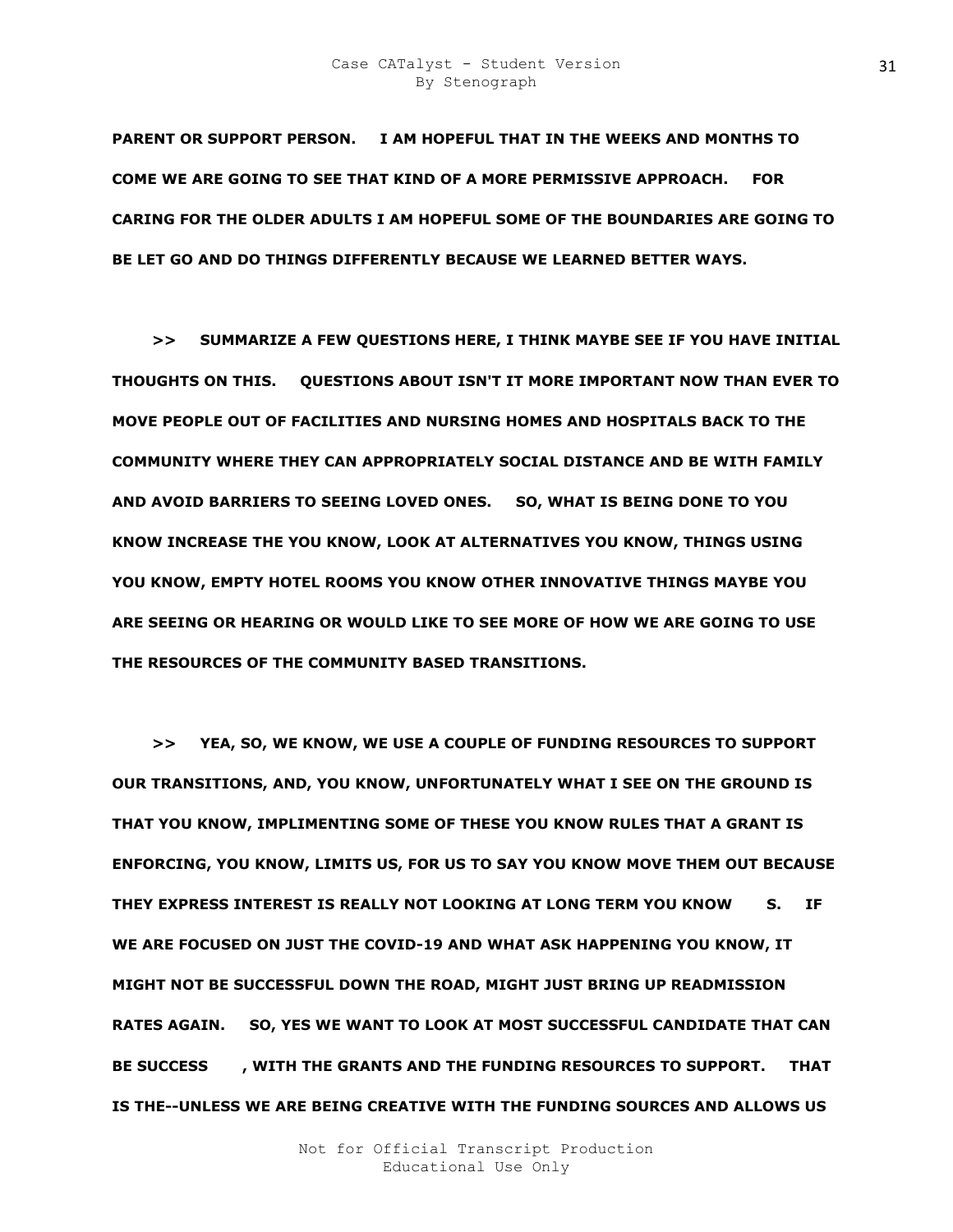**TO WORK WITH THE INDIVIDUAL RIGHT THEN AND NOW, THEN YEA, WE BECOME MORE CREATIVE WITH COLLUSION SOLUTIONS. UNFORTUNATELY SOME OF THEM CAN'T ALLOW** 

**USZ TO WORK WITH SOMEONE WHO SAID YES THEY (INAUDIBLE), WHAT DO WE DO AFTER THAT. SOMEONE EXPRESS THEY WANT MORE ABOUT TY, AND SO MUCH MORE AFTER THAT. MORE LONG TERM FOR US TO LOOK AT. WE NEED TO HAVE MORE FUNDING TO LOOK AT WHAT YOU KNOW IS SHORT TERM, WHAT IS IMMEDIATE AND NEEDS TO ADDRESS, AND CAN THAT FUNDING KWOVR THAT. AND SOME OF THE FUNDING, OH MY GOD AGREE WITH ALL OF THE COSPEAKERS, CAN WE HAVE MONEY TO COVER TECHNOLOGY, THAT CAN SUPPORT THEM WHILE THEY ARE IN FACILITIES, LIKE TELE MEDICINE. YOU KNOW, GETTING THEM INTO A HOTEL TO SEPARATE SOME OF THE**  FOLKS, RIGHT? YOU KNOW, THOSE ARE QUESTIONS WE WANT TO A AND WORK **WITH FACILITIES.** 

 **>> I LIKE TO ADDRESS THIS ONE, I GET A LOT OF CALLS, I KNOW THE LOCAL PROGRAM IS GETTING CALLS FROM FAMILIES, THINKING ABOUT MOVING LOVED ONES OUT OF SKILLED NURSING. I SAID BEFORE, UNINTENDED CONSEQUENCES YOU KNOW, FAMILIES FORGET WHY MOM OR DAD OR THE SPOUSE MOVED INTO A FACILITY IN THE BEGINNING. THEY FORGET THE LONG HOURS. AND, NOW THINGS ARE DIFFERENT. YOU KNOW, FAMILY MEMBERS ARE UNEMPLOYED. FAMILY MEMBERS ARE AT HOME. SO, MAYBE MORE FEASIBLE RIGHT NOW, BECAUSE THERE IS GREATER SUPERVISION FOR THAT. BUT, WE WON'T BE STAYING AT HOME FOREVER, WORKERS WILL BE GOING BACK. YES, MOM MAY WANT TO LIVE AT HOME, BUT A REASON WHY SHE DID NOT IN THE BEGINNING, BUT IF YOU DO DECIDE THAT YOU WANT TO TAKE A LOVED ONE OUT OF A SETTING, I WOULD CAUTION YOU TO GET A LOT OF INFORMATION IN WRITING,S SPECIALLY IF YOU ARE IN A NURSING HOME AND YOU ARE USING MEDI-CAL. BECAUSE,**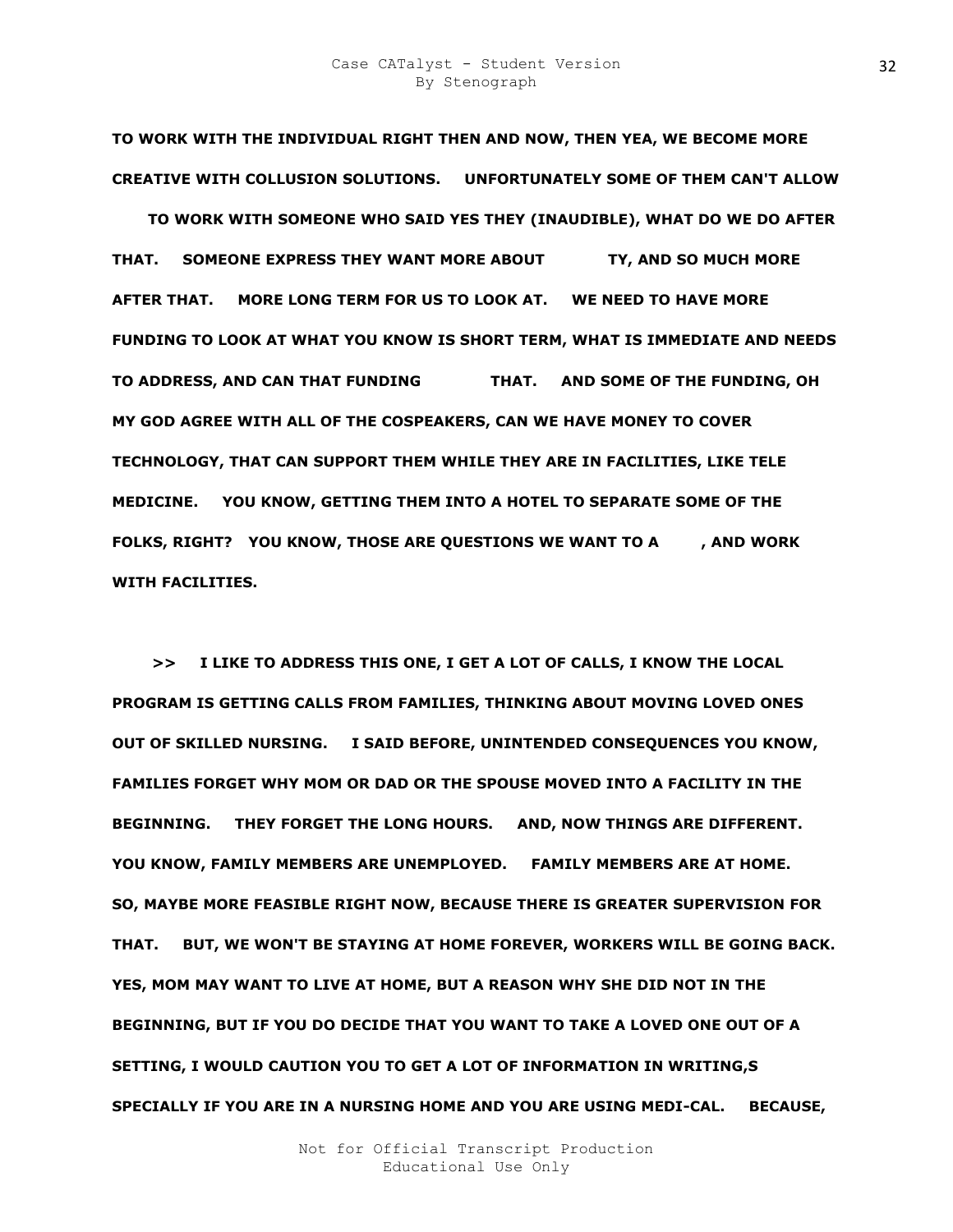**YEA, YOU CAN TAKE MOM HOME FOR TWO WEEKS, BUT YOU NEED TO HAVE IT IN WRITING THAT THE FACILITY SAYS THAT YOU CAN COME BACK AND THEY WILL CONTINUE TO HONOR MEDI-CAL REIMBURSEMENT. I AM VERY CONCERNED WE HAVE GOING TO HAVE A LOT OF FAMILIES THAT TAKE PEOPLE HOME IN 90 DAYS WHEN LIFE GOES BACK TO NORMAL, WE ARE GOING TO GET THE CALLS. I CAN'T FIND A PLACE FOR MOM TO LIVE, I CAN'T FIND A PLACE MOM CAN AFFORD. FACILITY MOM LIVED IN IS NOT TAKING HER BACK, BED NO LONGER AVAILABLE. IF YOU ARE GOING TO TAKE SOMEONE HOME, GET IT IN WRITING THAT THE FACILITY SAYS THEY WILL TAKE THIS PERSON BACK, AND UNDER WHAT CONDITIONS THEY WILL TAKE THEM BACK. LONG TERM CONSEQUENCES YOU KNOW, THERE IS GOING TO BE CARE COSTS WE HAVE NOT GUILTY CONTEMPLATED WITH THIS. WE JOKE ABOUT HOW THE ONLY EXERCISE I GET IS LEAVING MY DESK TO GO TO THE FRIDGE. HOW MUCH WEIGHT AM I GAINING, HOW MUCH MUSCLE MASS AM I LOSING, THAT IS GOING ON IN LARGE LIVING FACILITIES, MEALS ARE BROUGHT TO THEM. IN--WHEN THIS IS DONE, HAVING MEALS BROUGHT TO YOU IS A SERVICE THAT IS VERY EXPENSIVE. IF YOU CAN NO LONGER WALK TO THE DINING ROOM UNASSISTED, WHO IS PAYING FOR THAT ADDITIONAL COST, REALLY THINGS WE HAVE TO START THINKING ABOUT. HOW DO WE COME OUT OF THIS? WHAT IS THE OTHER SIDE OF NORMAL? BUT, MY BIG WARNING TO FOLKS, I KNOW YOU WANT TO BRING PEOPLE HOME, I KNOW A FEELING HOME A SAFER. AS FAR AS THE VIRUS MAYBE. BUT, TRUST YOUR GUT. THERE WAS A REASON WHY YOU CHOSE WHERE YOUR FAMILY MEMBER IS. AND THAT HAS NOT CHANGED. AND, SO, HOW CAN YOU SUPPORT A FACILITY THAT YOUR LOVED ONE IS STAYING IN? CAN YOU SECURE PPE FOR THEM? CAN YOU HELP GET THEM TOILET PAPER SO THE ADMINISTRATION IS NOT OUT OF THE BUILDING MORE OFTEN TRYING TO FIND TOILET PAPER, WHAT CAN YOU DO TO MAKE IT BETTER FOR THE FACILITY AND EVERYONE IN THERE.**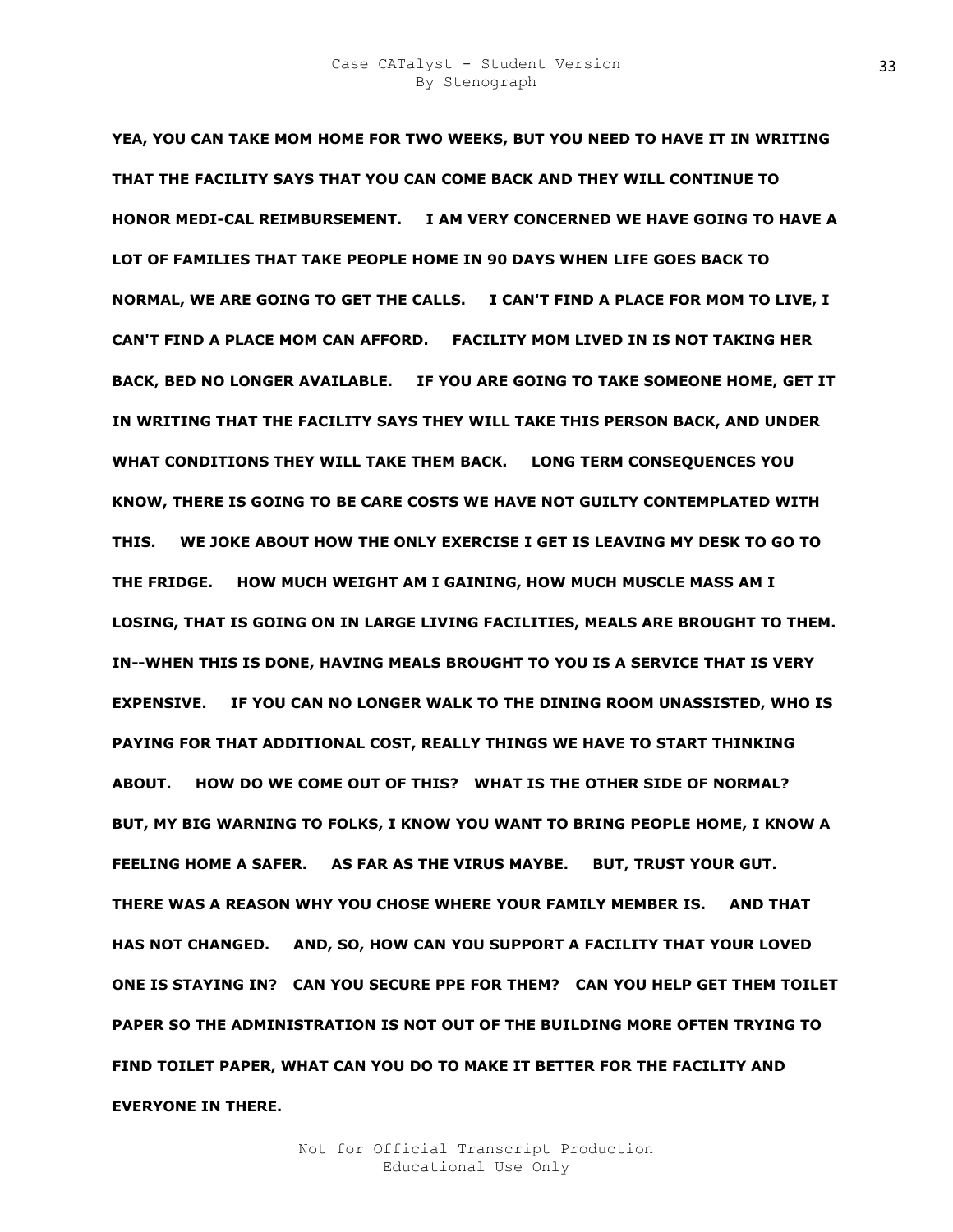**>> THAT IS A GOOD POINT.** 

 **>> THAT IS A GREAT POINT, CAN I ADD THAT BEING GRAY, LOOKING AT BLACK AND WHITE HERE, YOU KNOW, QUESTION I WANT TO ASK, ARE THERE RESOURCES AND FUNDING TO ALLOW US TO MOVE SOMEONE BACK INTO THE COMMUNITY?** 

 **>> YES, WE CAN SAY THEY WERE HERE FOR A REASON IN THE FIRST PLACE, BUT WHAT ABOUT HAVING CREATIVE SOLUTION AND SAYING WHAT ARE THE RESOURCES, YOU KNOW? CAN WE PUT THIS PERSON BACK INTO THE COMMUNITY GIVEN WHAT IS GOING ON? RIGHT?** 

 **>> I WANT TO ADD SOMETHING IF THERE IS TIME, OTHER WISE I WILL TYPE IT** 

 **>> GO AHEAD, PLEASE.** 

 **>> YEA, I MEAN I THINK WE HAVE HAD TRANSITION PROGRAM FOR SEVERAL YEARS AND THERE ARE OF COURSE PEOPLE WHO DO NOT WANT TO BE IN A NURSING HOME. AND, ARE ABLE TO MOVE BACK INTO THE COMMUNITY AND EXPRESS THE DESIRE TO MOVE BACK INTO THE COMMUNITY. THAT PROGRAM HAS GOTTEN A LITTLE BIT PAUSED. BECAUSE OF ALL OF THE PROBLEMS, WE PROBLEMS, BUT WE ARE STARTING TO RAMP IT BACK UP AND WHAT WE ARE THINKING ABOUT IS WHAT SOME OF THE QUESTIONERS HAVE SUGGESTED, WE ARE MOVING PEOPLE THAT COULD BE MOVED INTO ASSISTED LIVING, THOUGH THEY DON'T TAKE PEOPLE RIGHT NOW. BUT MOVING**  THEM, OR MAYBE WE HAVE A **THAT MIGHT BE READY IN A FEW MONTHS, BUT IN** THE

> Not for Official Transcript Production Educational Use Only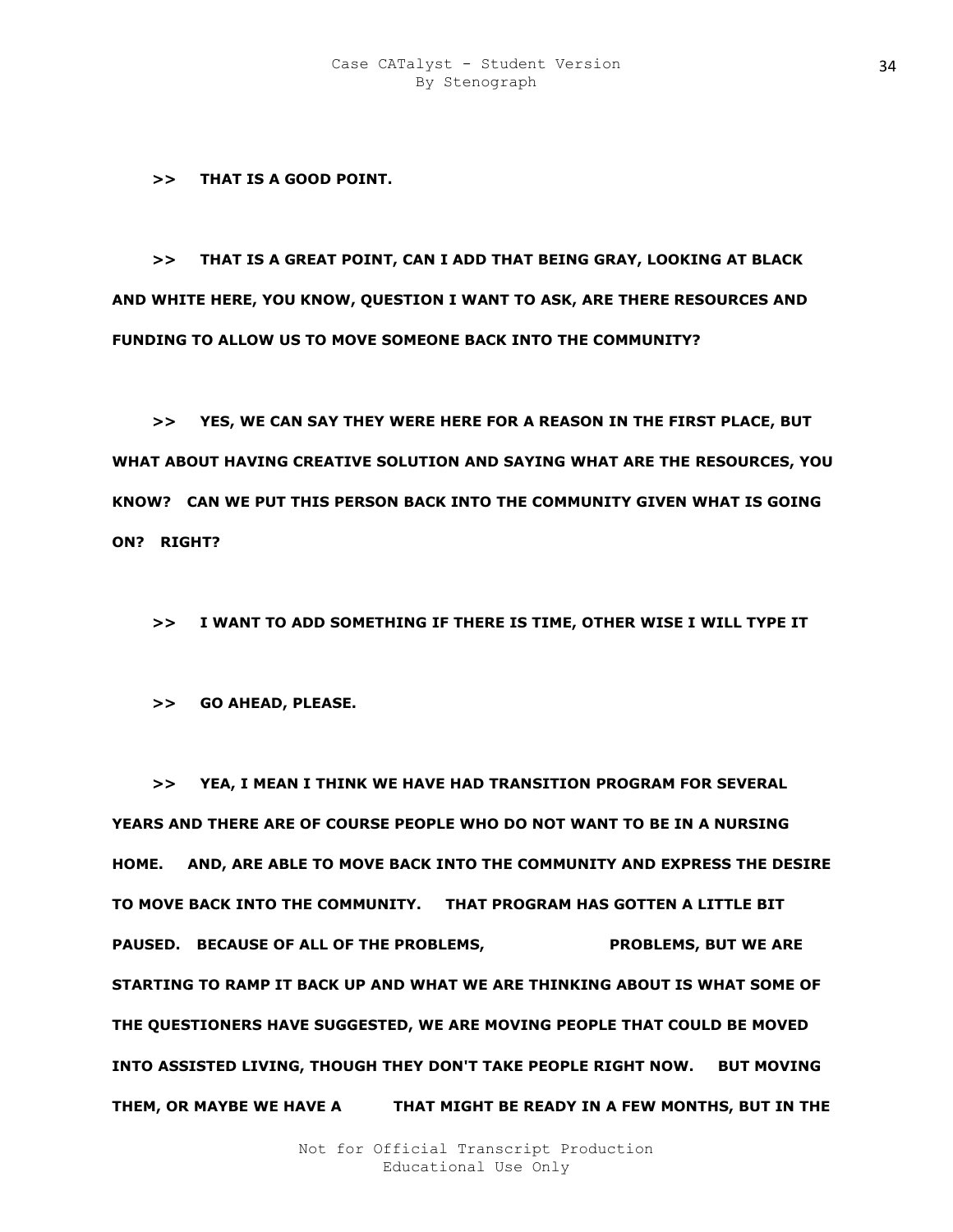### Case CATalyst - Student Version By Stenograph

**MEANTIME MOVING THEM TO ANOTHER SITE. WHETHER IT BE HOTEL ROOM OR SOMETHING TEMPORARY.** BECAUSE, I DO AGREE, THAT, I KNOW IF I WANT TO **BE IN A NURSING HOME RIGHT NOW, ESPECIALLY RIGHT NOW. OR ANY SETTING. IT IS VERY DANGEROUS, SO, I THINK AS WAS SAYING, THERE IS A LOT OF GRAY IN HERE. I WANT TO SEE THESE TRANSITION PROGRAMS CONTINUE TO WORK, BUT THERE NEEDS TO BE FUNDING AND SO FORTH, AND CONTINUE TO TRANSITION PEOPLE OUT TO EXTENT WE CAN.** 

 **>> THANK YOU, I WANT TO SWITCH CONVERSATION A LITTLE BIT TO SORT OF THESE, WE TALK ABOUT CONFUSION ABOUT WHOSE RULES WE ARE SUPPOSED TO FOLLOW, YOU KNOW, BECOME CLEAR THIS CONVERSATION IS THAT LOCAL AUTHORITY, SORT OF YOU KNOW, WHY IS THE LOCAL AUTHORITY GIVEN SO MUCH FLEXIBILITY, STATEWIDE STANDARDS, YOU KNOW, COMMENT I HEAR FROM JUNE THAT FEEDS INTO THIS QUESTION, ABOUT YOU KNOW, WE DON'T HOLD IT ALL ACCOUNTABLE STATEWIDE HAS STANDARD YOU KNOW, HOW DO WE SORT OF MAKE SURE WE ARE DOING THE RIGHT THING AND ALL THE LOCALS HAVE SO MUCH AUTHORITY AND PRO'S AND CONS TO THAT APPROACH, OPEN THAT UP TO THE PANEL, IF ANYBODY WANTS TO TAKE THAT ON.** 

 **>> WELL I WILL COMMENT I DON'T HAVE AN ANSWER TO THAT. IT HAS BEEN INTERESTING. I DON'T HAVE A SOLUTION TO THAT, BUT YOU ARE RIGHT, IT'S A BIG PROBLEM, I AM NOT SURE THE ANSWER IS, HAVING THE LOCAL COUNTIES ACCOUNTABLE TO THE STATE. I THINK THERE ARE IN TERMS OF THE HEALTH OFFICER, I THINK THERE WOULD CONTINUE TO BE A NEED TO HAVE SOME REGIONAL APPROACHES, JUST SIDE BAR I READ A VERY INTERESTING COMMENT ABOUT HOW THE LOCAL BAY AREA, PUBLIC HEALTH OFFICERS KIND OF WORK TOGETHER AURND THEIR OWN AUTHORITY TO START WITH**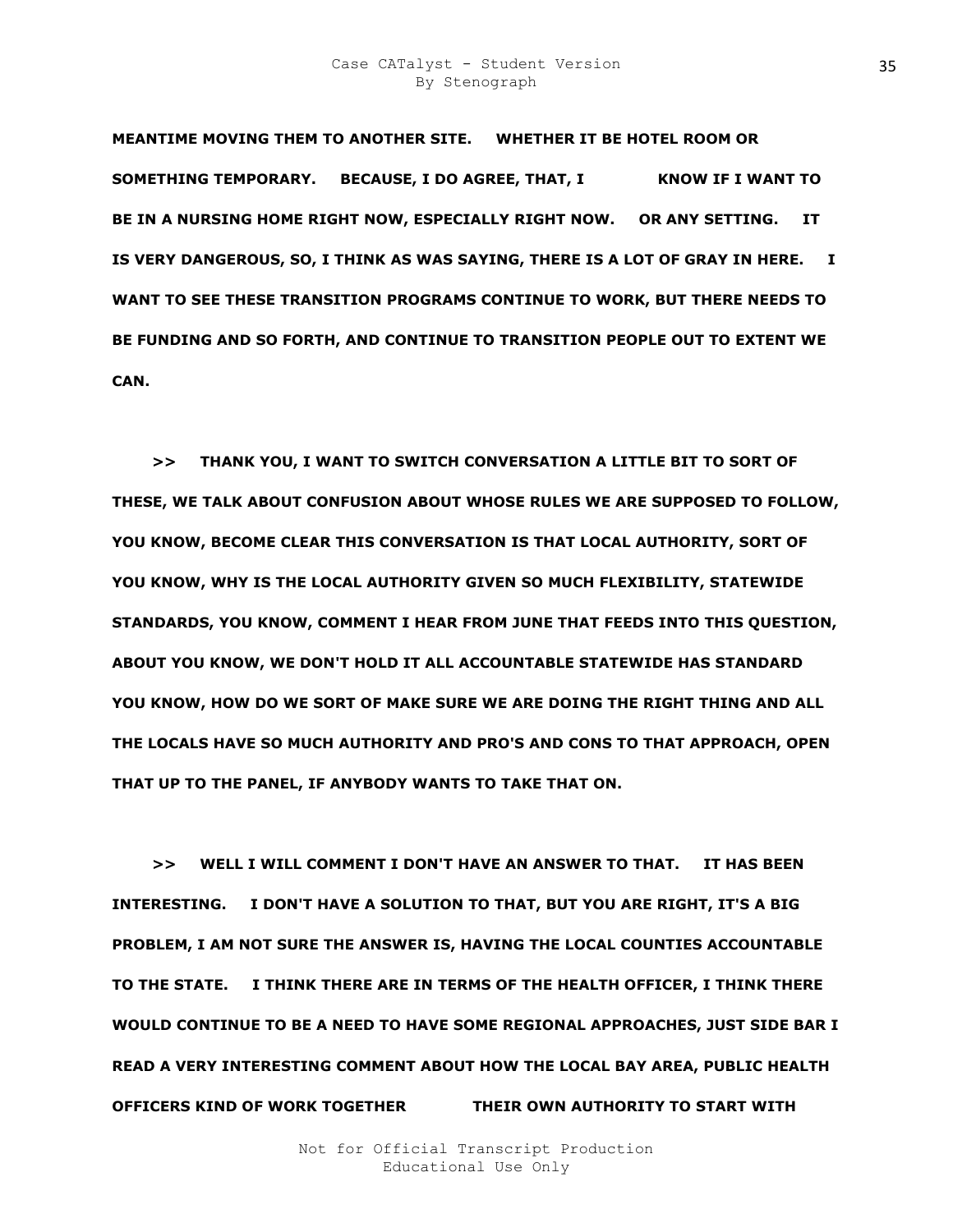**STAY AT HOME IN A POSITIVE WAY, THEY COULD NOT HAVE DONE THAT IF IT HAD TO GO THROUGH THE STATE. THAT BEING SAID I KNOW ONE OF THE THINGS I TALKED TO THEM ABOUT IS THIS GREAT FRUSTRATION. AND I WAS THE RIGHT THERE IS LITTLE TO NO ROUTINE COMMUNICATION BETWEEN CDPH AND LOCAL PUBLIC HEALTH OFFICERS AND THINK THEY HAVE A TRIED TO. I KNOW THEY HAVE IDENTIFIED AS A CONCERN SHE HAS GOING FORWARD. THAT WILL BE BETTER COORDINATION AND INFORMATION SHARING. SO, I DON'T KNOW IF IT IS AN ALL OR NOTHING THING, BUT I DO THINK SOME STEPS SHOULD BE TAKEN TO ENSURE A GREATER COORDINATION. IF NOTHING ELSE, THAT THE YOU KNOW THE DEPARTMENT WAS TELLING ALL OF THE HOSPITALS THAT THE CASE MANAGER SHOULD CALL THE HOE CAL PUBLIC HEALTH DEPARTMENT WHEN THEY HAD A COVID-19 PATIENT THEY NEED TO DISCHARGE. THE LOCAL HEALTH DEPARTMENTS APPARENTLY OR AT LEAST WHEN YOU CALL THEM UP DID NOT SEEM TO KNOW ABOUT THAT, CLEARLY SOME NEED AND DESIRE. WHILE MAINTAINING A CERTAIN LEVEL OF REGION SPECIFIC AUTHORITIES, SO, JUST MY TAKE ON IT. NOT SURE WE NEED TO, OR CAN OR SHOULD GO ALL THE WAY TO A STATEWIDE POLICY. THAT IS DIRECTIVE BUT MAINTAIN SOME PARAMETERS ABOUT HOW THE LOCAL PUBLIC HEALTH DEPARTMENT COORDINATES WITH THE STATE DEPARTMENT OF PUBLIC HEALTH AND VICE VERSE.** 

 **>> I AGREE WITH PAT I THINK ALSO, I MEAN DEFINITELY NEEDS TO BE MORE COORDINATION AND COMMUNICATION, THAT IS GIVEN. BUT I WOULD ARGUE THAT THE--DEPENDS ON THE ISSUE. BUT, THAT WITH SOME CASES I THINK THE STATE NEEDS TO TAKE A STRONGER ROLE. EXAMPLE OF TESTING, ALL TESTING IN FACILITIES I THINK THAT IT IS URGENT THAT BE STEPPED UP IMMEDIATELY. AND, THERE ARE A LOT OF ASSOCIATED PROBLEMS WITH THAT, WHAT ARE YOU GOING TO DO WITH STAFF IF YOU**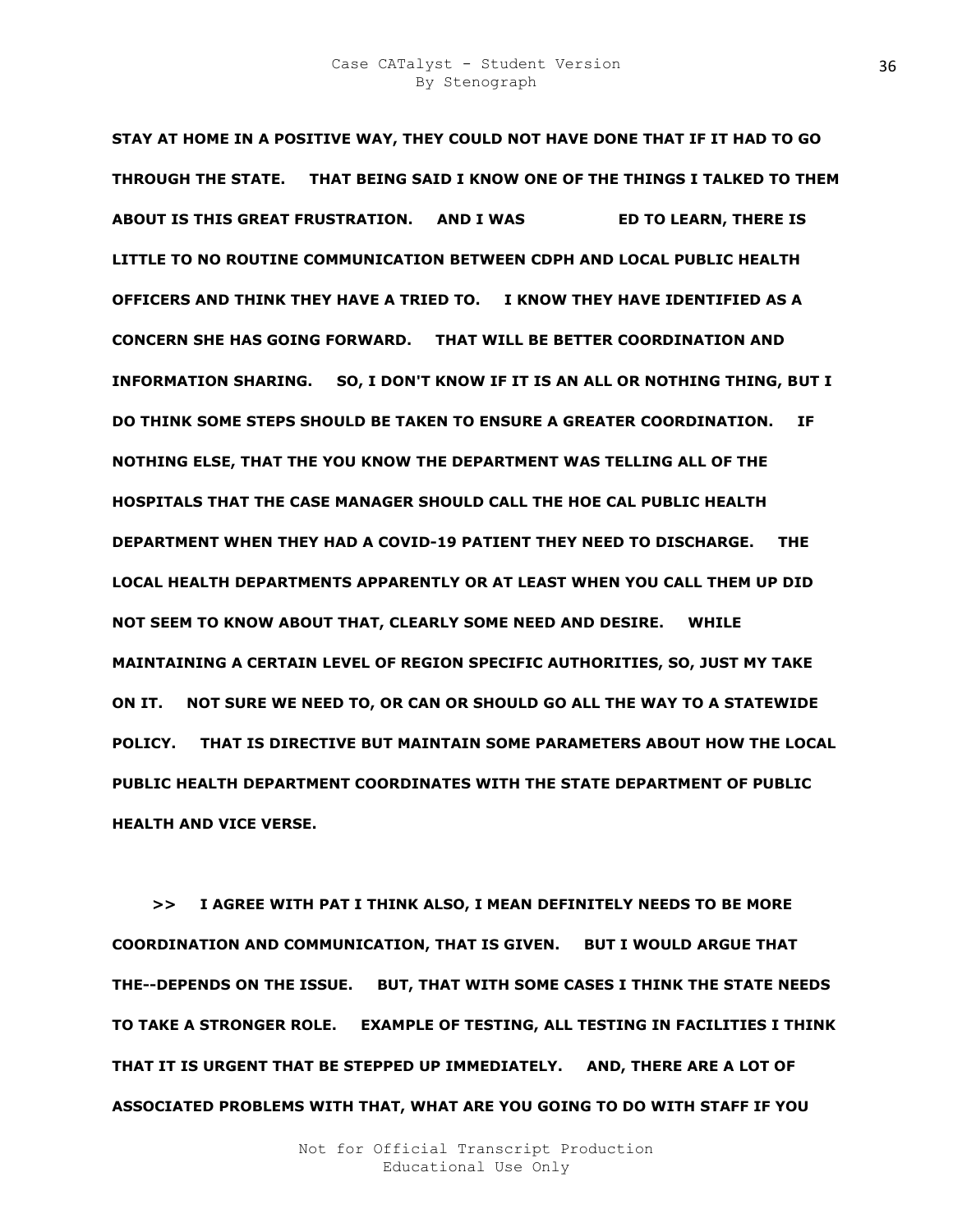**FIND A LARGE NUMBER OF STAFF TEST POSITIVE, WHAT ARE YOU GOING TO DO IN TERMS OF PPE, IS THERE ENOUGH TESTING AVAILABLE. BUT AS THE THINGS RAMP UP I THINK THE STATE HAS TO MAKE A STRONGER STATEMENT, EVEN STRONGER THAN WHAT THEY MADE SO FAR. BUT I THINK SOME OF THE LOCAL PUBLIC HEALTH THEY DON'T REALLY UNDERSTAND SNIFFS, THEY DON'T UNDERSTAND. YOU KNOW, SORT OF THE LACK OF KNOWLEDGE THERE. AND SO I THINK THAT THE STATE NEEDS TO TAKE A MUCH STRONGER STANCE ABOUT THIS TESTING REALLY NEEDS TO HAPPEN. AND PPE PRIORITIZED AND TESTING KITS. BECAUSE THAT, 40% OF THE PEOPLE WHO ARE DYING IN SNIFFS, THAT IS WHERE THE DEATHS ARE OCCURRING AND WHERE THE CRISIS IS. AT LEAST ON THAT ISSUE I ARGUE THE STATE NEEDS TO BE STRONGER.** 

 **>> VERY GOOD, HOSPITALS AND LEAH PLANS AGREEING ON THINGS, BRINGING PEOPLE TOGETHER HERE (LAUGHTER). I THINK WE HAVE ANOTHER YOU KNOW MINUTE OR SO, I KNOW WE HAVE SOME QUESTIONS HERE ABOUT YOU KNOW, ADDITIONAL RESOURCES YOU KNOW THINKING ABOUT USING LOCAL NURSING AND VOCATIONAL NURSING EDUCATIONAL INSTITUTIONS AND HOSPITALS TO HELP PROVIDE SOME OF THESE TRANSITION SERVICES AND PEOPLE OUT OF SOME OF THESE, AND LOOK AT HOW TECHNOLOGY AND TRAINING FOR TECHNOLOGY O PEOPLE CAN USE IT AT HOME, IF THAT IS A BARRIER TO GETTING PEOPLE BACK TO THE COMMUNITY AND KEEPING THEM THERE, SO, I WILL OPEN UP FOR THAT--THOUGHTS ON THAT LAST SORT OF HOW WE CAN USE ADDITIONAL RESOURCES AND MAYBE I GIVE FOLKS A DIGITAL TECHNOLOGY ACCESS AND INFORMATION. AND THEN WE WILL GO ONTO THE FINAL SESSION. ANYBODY HAVE ANYTHING? THOUGHTS ON THAT? YOU'RE MUTED PAT.** 

 **>> SHOULD HAVE UNMUTED I SHOULD SAY I KNOW IN SOME CASES STUDENTS OF**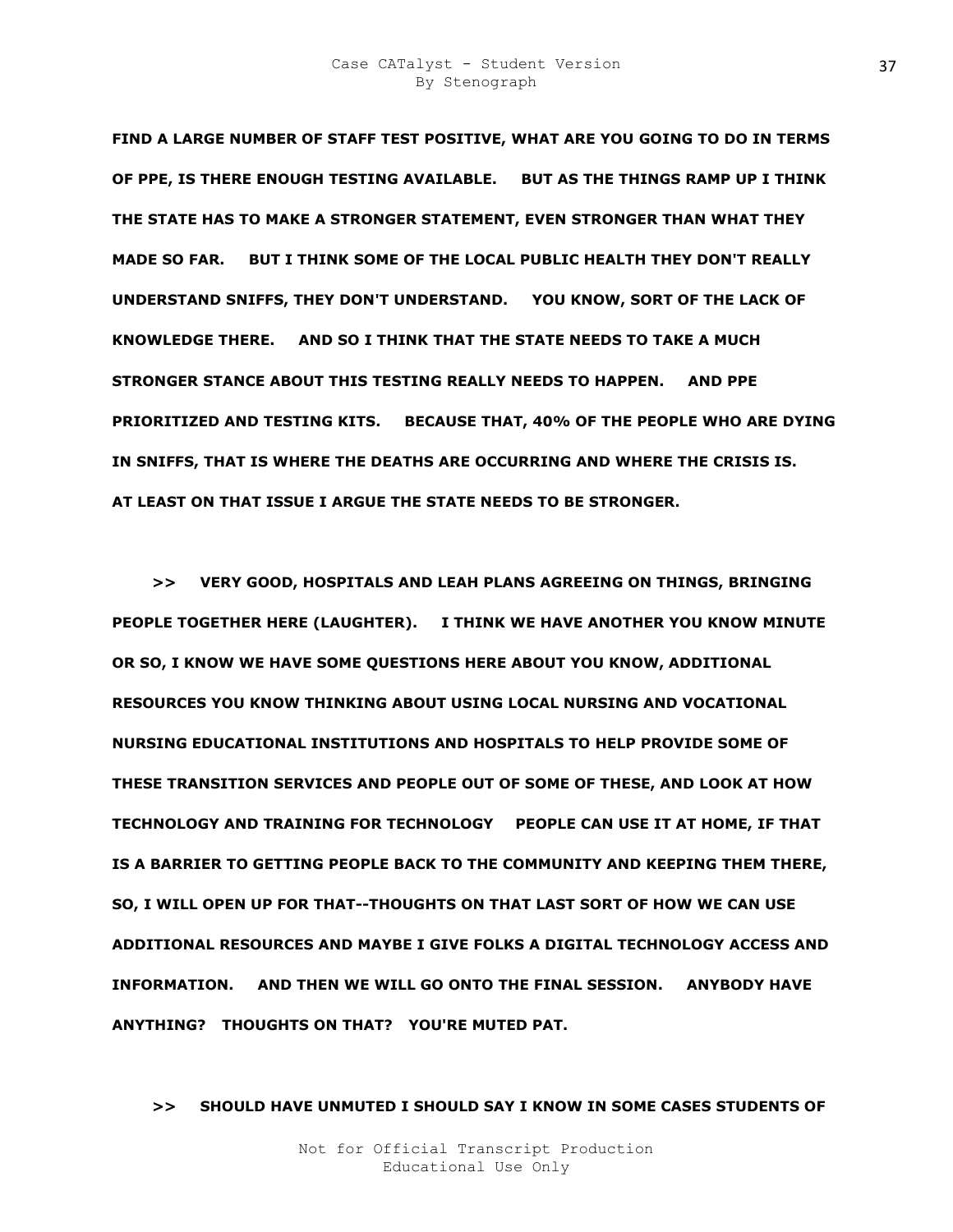**VARIOUS HEALTH PROFESSIONS WERE ENCOURAGED OR OFFERED OR SOME OF THEM SHOULD HAVE BEEN ANY WAYS OFFERED THE OPPORTUNITY TO KIND OF SIGN UP FOR THE HEALTH CORP. WHICH AGAIN WAS INITIALLY ENVISION AS A WAY TO PROVIDE EXCESS STAFFING FOR A LOT OF ALTERNATIVE CARE SITES BUT I THINK MORE DISCUSSION OF LATE ON HOW TO DEPLOY THEM IN THE SKILLED NURSING SETTINGS.** 

 **>> THERE IS A LOT OF COMPLEXITY ABOUT PRACTICE LEVELLED AND LICENSES AND THINGS LIKE THAT. THAT WOULD NEED TO BE COORDINATED. BUT IT HAS BEEN PART OF THE CONVERSATION.** 

 **>> THAT'S GREAT. OTHERS HAVE THOUGHTS ON THAT? HOW TO INCREASE THE ACCESS USING AVAILABILITY OF TRAINING PROFESSIONALS OR TECHNOLOGY?** 

 **>> OTHER THOUGHT I HAD, I KNOW LEADING AGE POINTED OUT THERE IS A--SHE SAYS THERE IS A GOOD ONLINE TRAINING OPPORTUNITY FOR CNA'S, AND, TO TRAIN CNA'S, AND, THAT HAS NOT BEEN BLESSED BY THE STATE YET AND ONE RECOMMENDATION IS TO ADOPT THAT IMMEDIATELY, SO, PEOPLE THAT ARE NOT COMING THROUGH HEALTH CORP., WHETHER THEY ARE TRAINED OR LICENSED OR NOT, THAT WE CAN QUICKLY GET TRAINING DONE. I MEAN THE MOST IMPORTANT THING, IS FOR PEOPLE WORKING IN SKILLED NURSING FACILITIES THEY NEED TO LOVE CARING FOR OLDER PEOPLE. AND YOU KNOW, I THINK THE TRAINING, YOU HAVE THE RIGHT ATTITUDE, WAYS PEOPLE CAN BE QUICKLY TRAINED. SO, ANYTHING WE CAN EXPEDITE SOMETHING LIKE THAT.** 

 **>> RIGHT AT TIME I WANT TO THANK YOU PANEL AS THE GREAT DISCUSSION, LOTS OF QUESTIONS, AND I KNOW SOME OF YOU TYPING IN ANSWERS AS WE ARE GOING**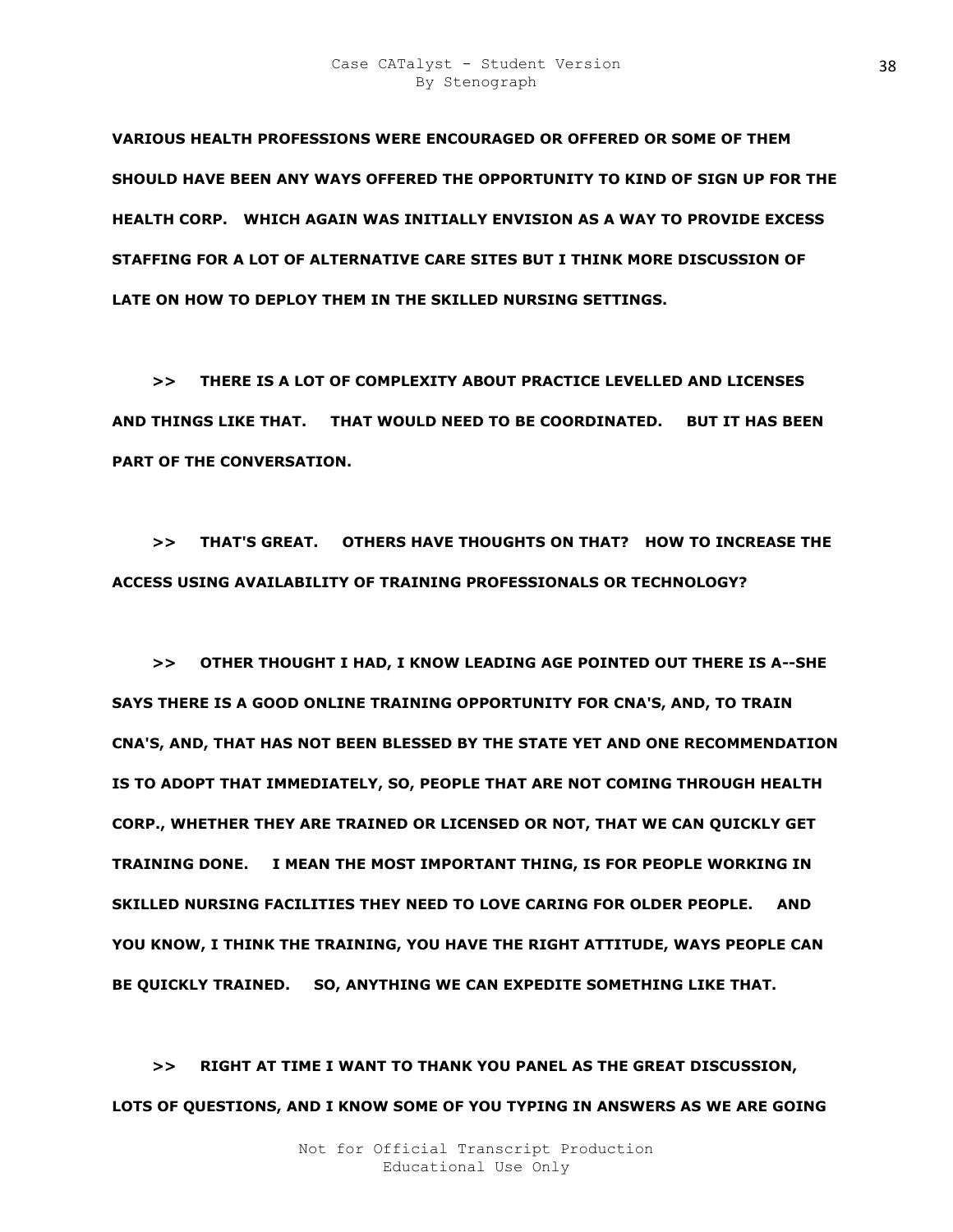**ALONG. THANK YOU FOR THAT. AND HOPEFULLY WE ARE ABLE TO HEAR FROM YOU AGAIN SOON.** 

**MOVE RIGHT INTO THE FINAL PANELIST HERE, TALK ABOUT EMERGING ISSUES WE WANT TO HIGHLIGHT AND THEN WE WILL ALSO PUT UP THE SURVEY SO YOU CAN TELL US ABOUT TOPICS YOU WOULD LIKE TO HEAR ABOUT ON THE WEBINAR. LUCKY TO HAVE JUSTICE AND AGING TALKING ABOUT CRISIS CARE AND GUIDELINES, EMERGING ISSUE AND A QUICK OVER VIEW. THANK YOU SO MUCH.** 

 **>> GREAT THANK YOU FOR FOR INVITING US TO PRESENT ON THIS SUPER TIMELY TOPIC. THERE HAS BEEN A LOT HAPPENING. AND I AM GOING TO BE CHALLENGED TO KIND OF FIT IT ALL IN FOUR MINUTES BUT I WILL DO MY BEST, BUT YOU SHOULD FEEL FREE TO REACH OUT TO ME IF YOU WANT DETAILS. SO ESSENTIALLY, CRISIS CARE GUIDELINES, IF YOU DON'T HAVE BACKGROUND, ARE ESSENTIALLY POLICIES AND GUIDES RELEASED BY STATE AND LOCAL JURISDICTIONS AND HEALTH CARE SYSTEMS. THAT ANSWER THE QUESTION OF HOW DO YOU ALLOCATE LIMITED RESOURCES AND HOW DO YOU TRIAGE LIMITED RESOURCES IN A MEDICAL EMERGENCY. SO WE HAVE BEEN FOLLOWING THIS ISSUE IN MULTIPLE STATES AND THE MAIN ISSUE REALLY, IS THAT A NUMBER OF THESE STATE POLICIES ARE POTENTIALLY CHRIS ANYMORE AGAINST OLDER ADULTS AND PEOPLES WITH DISABILITIES. WE HAVE BEEN FOLLOWING THIS EFFORT IN NUMBERS OF STATES AND ENCOURAGED WHEN CALIFORNIA HEALTH AND HUMAN SERVICES RELEASED GUIDES--I HAVE LOST TRACK OF THE WEEKS. ABOUT A MONTH AGO THAT SAID ALL HEALTH CARE PROVIDERS BOUND BY STATE AND FEDERAL LAW DURING THE PANDEMIC, INCLUDING NONDISCRIMINATION LAWS. EXPLICIT REMINDER WE THOUGHT WAS HELPFUL AND INCLUDED MORE ROBUST DISCUSSION AROUND AGE. AND WROTE TO THE SECRETARY TO COMMUNICATE THAT, BUT PLEASED**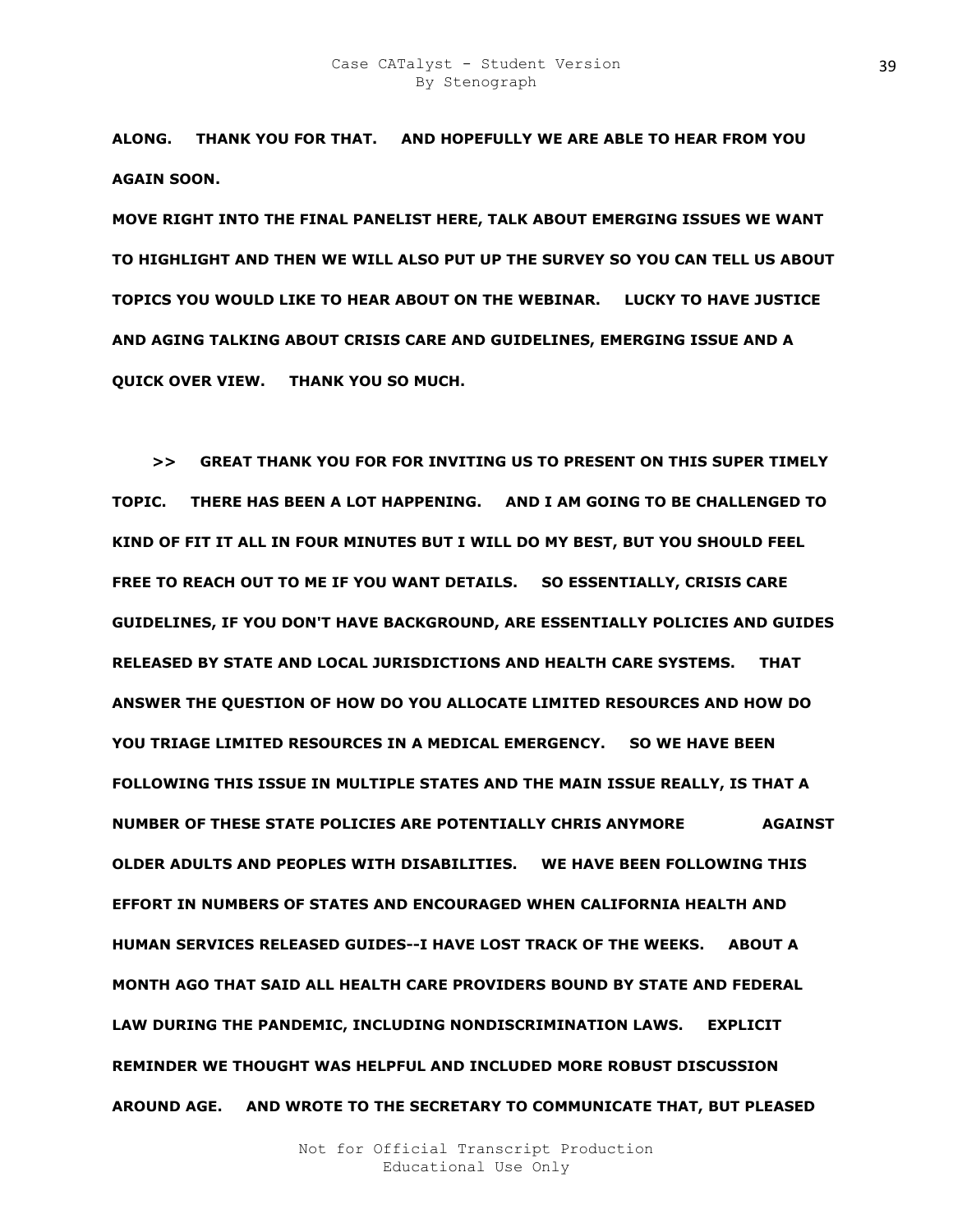**TO SEE AS A GOOD SIGN. AND THEN LATE--OR EARLY LAST WEEK ABOUT SUNDAY NIGHT THE CALIFORNIA DEPARTMENT OF PUBLIC HEALTH RELEASED CALIFORNIA'S CRISIS CARE**  GUIDES. AND UNFORTUNATELY, YOU KNOW WE WERE PRETTY DISA ED TO SEE, **THAT IT BASICALLY INCORPORATED ALL OF THE AGEIST ABLIST PARTS OF OTHER STATE POLICIES, BASED ON A UNIVERSITY TEMPLATE AND PLUGGED THE ROLL THE HEALTH** CARE PROVIDERS ACROSS THE STATE. THINGS THAT WERE A PROBLEM, IN **ED THIS ALGORITHM TO DETERMINE OF WHAT BUCKET OF CARE PRIORITY YOU FALL INTO. IF THERE IS A TIE AMONG TWO PATIENTS IT ALLOWS YOU TO USE AGE AS A TIE BREAKER. AND IN DOING SO, SITED THE SORT OF GENERAL PERCEPTION THAT PEOPLE ARE COMFORTABLE WITH THAT IDEA. SORT OF USING COMMONLY HELD AGEIST BELIEFS TO SUPPORT A AGEIST POLICY. IN ADIGS POLICY POINTED OUT SPECIFIC COMORBIDITIES THAT WERE ASSOCIATED WITH SORT OF SHORTER TERM LIFE EXPECTANCY AND ALLOWED THAT TO BE INCORPORATED INTO THE SCORING FORMULA. FOR EXAMPLE, PEOPLE WITH ALZHEIMER'S CONSIDERED HIGHER RISK AND LESS LIKELY TO LIVE LONGER. SO, THERE IS A REAL BIG FOCUS ON BOTH PRESERVING THE NUMBER OF LIVES, BUT ALSO**  PRESERVING THE NUMBER OF LIFE YEARS. SO, YOU SEE EVEN THAT IN AND OF ITSELF **THERE IS AGEIST AND ABLIST IDEAS THAT FLOW INTO THAT. WE HAVE BEEN BACK AND FORTH WITH THE STATE NOW, AND THEY HAVE ASKED FOR FEEDBACK AND APOLOGIZED THEY RELEASED THIS GUIDE. AND ALMOST IMMEDIATELY THEY PULLED THE GUIDE REUPLOADED IT AND NOW IT HAS A DRAFT WATER MARK ON IT. AND SAYING THAT MORE COMING. SMALL GROUP OF US HAVE BEEN GIVING THEM DETAILED LINE BY LINE FEEDBACK. AND, IT'S UNCLEAR WHERE THAT WILL END UP GOING. I KNOW THE STATE IS PROPOSING A STAKE HOLD PROCESS ON THIS. LIKE A SMORK GROUP. I THINK MORE IS TO COME. LUCKILY WE ARE ABLE TO CONVINCE THEM WE DON'T CURRENTLY HAVE A VENTILATOR SHORT ARJ, NOW IS NOT THE TIME TO BE RUSHING THIS**